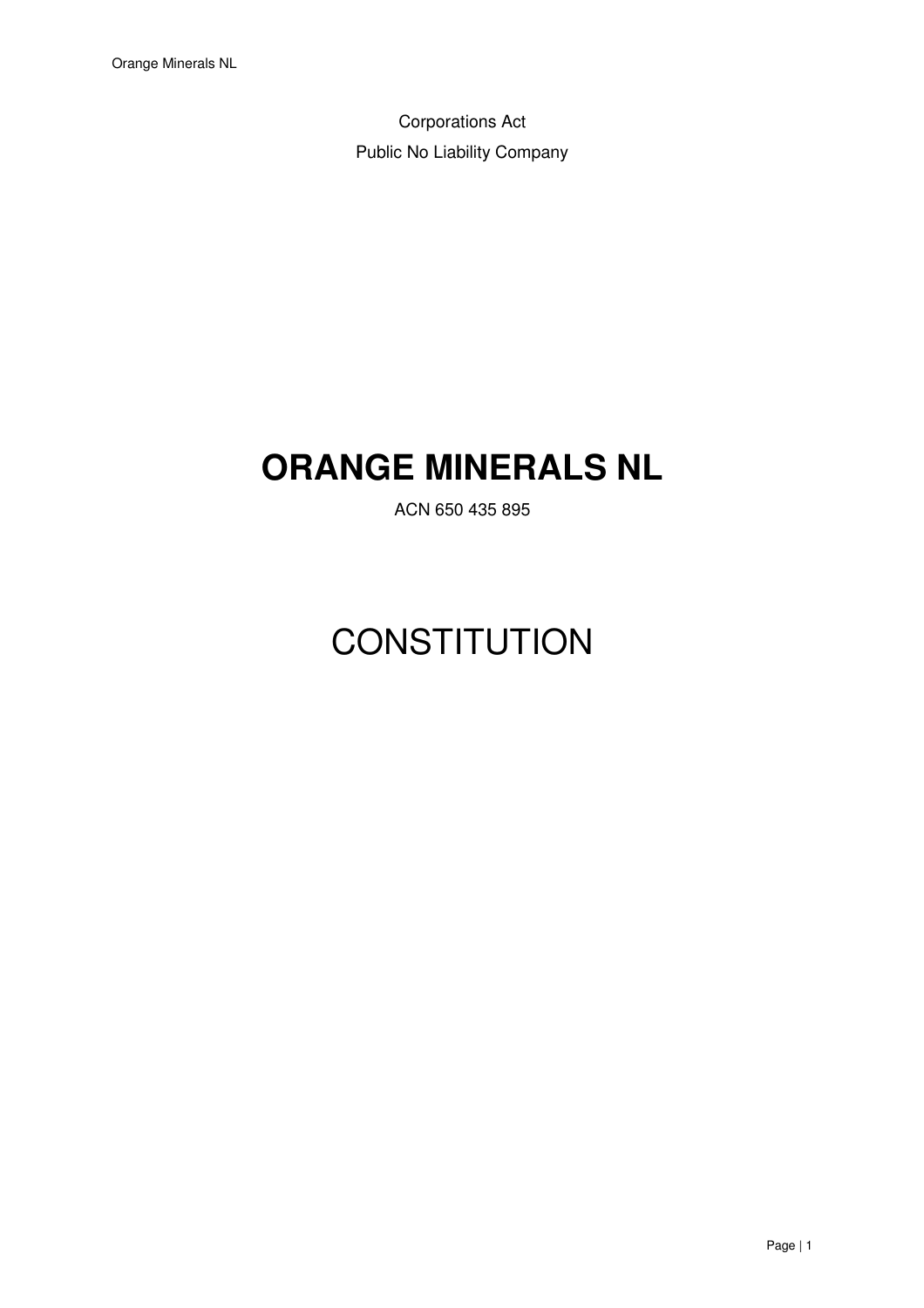# **CONTENTS**

| 1.  |  |
|-----|--|
| 2.  |  |
| 3.  |  |
| 4.  |  |
| 5.  |  |
|     |  |
| 6.  |  |
| 7.  |  |
| 8.  |  |
| 9.  |  |
| 10. |  |
| 11. |  |
| 12. |  |
|     |  |
| 13. |  |
| 14. |  |
| 15. |  |
|     |  |
| 16. |  |
| 17. |  |
| 18. |  |
| 19. |  |
| 20. |  |
| 21. |  |
| 22. |  |
| 23. |  |
| 24. |  |
|     |  |
| 25. |  |
| 26. |  |
| 27. |  |
| 28. |  |
|     |  |
| 29. |  |
| 30. |  |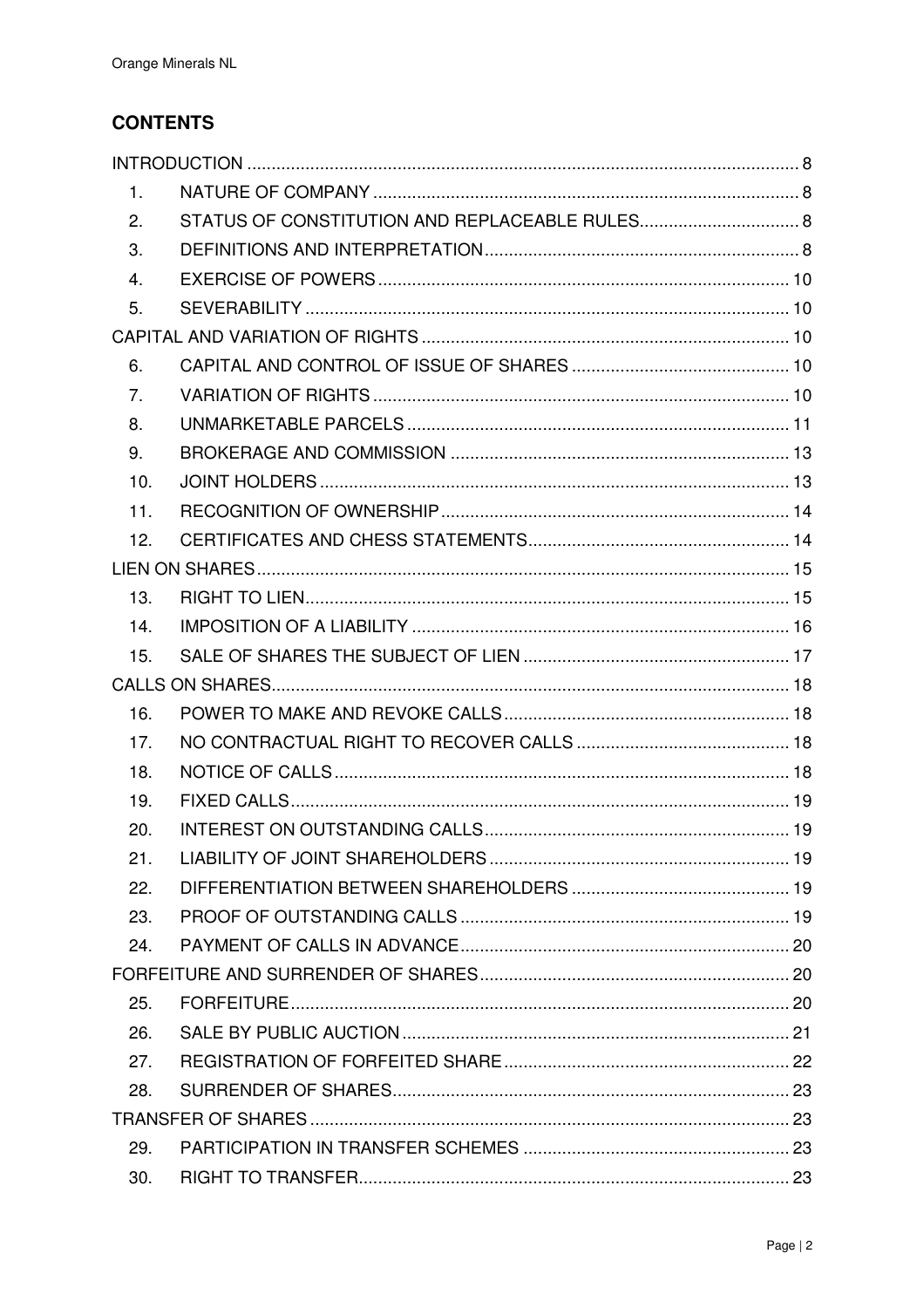| 31. |                                                              |  |
|-----|--------------------------------------------------------------|--|
| 32. |                                                              |  |
| 33. |                                                              |  |
| 34. |                                                              |  |
| 35. |                                                              |  |
|     |                                                              |  |
| 36. |                                                              |  |
| 37. |                                                              |  |
| 38. |                                                              |  |
|     |                                                              |  |
| 39. |                                                              |  |
| 40. |                                                              |  |
|     |                                                              |  |
| 41. |                                                              |  |
| 42. |                                                              |  |
| 43. |                                                              |  |
| 44. | CANCELLATION OR POSTPONEMENT OF GENERAL MEETINGS  27         |  |
| 45. |                                                              |  |
| 46. |                                                              |  |
|     |                                                              |  |
| 47. |                                                              |  |
| 48. |                                                              |  |
| 49. |                                                              |  |
| 50. |                                                              |  |
| 51. |                                                              |  |
| 52. |                                                              |  |
|     |                                                              |  |
| 53. |                                                              |  |
| 54. |                                                              |  |
| 55. |                                                              |  |
| 56. |                                                              |  |
| 57. |                                                              |  |
| 58. |                                                              |  |
| 59. |                                                              |  |
| 60. | VOTING RIGHTS OF PERSONS ENTITLED UNDER TRANSMISSION RULE 34 |  |
| 61. |                                                              |  |
|     |                                                              |  |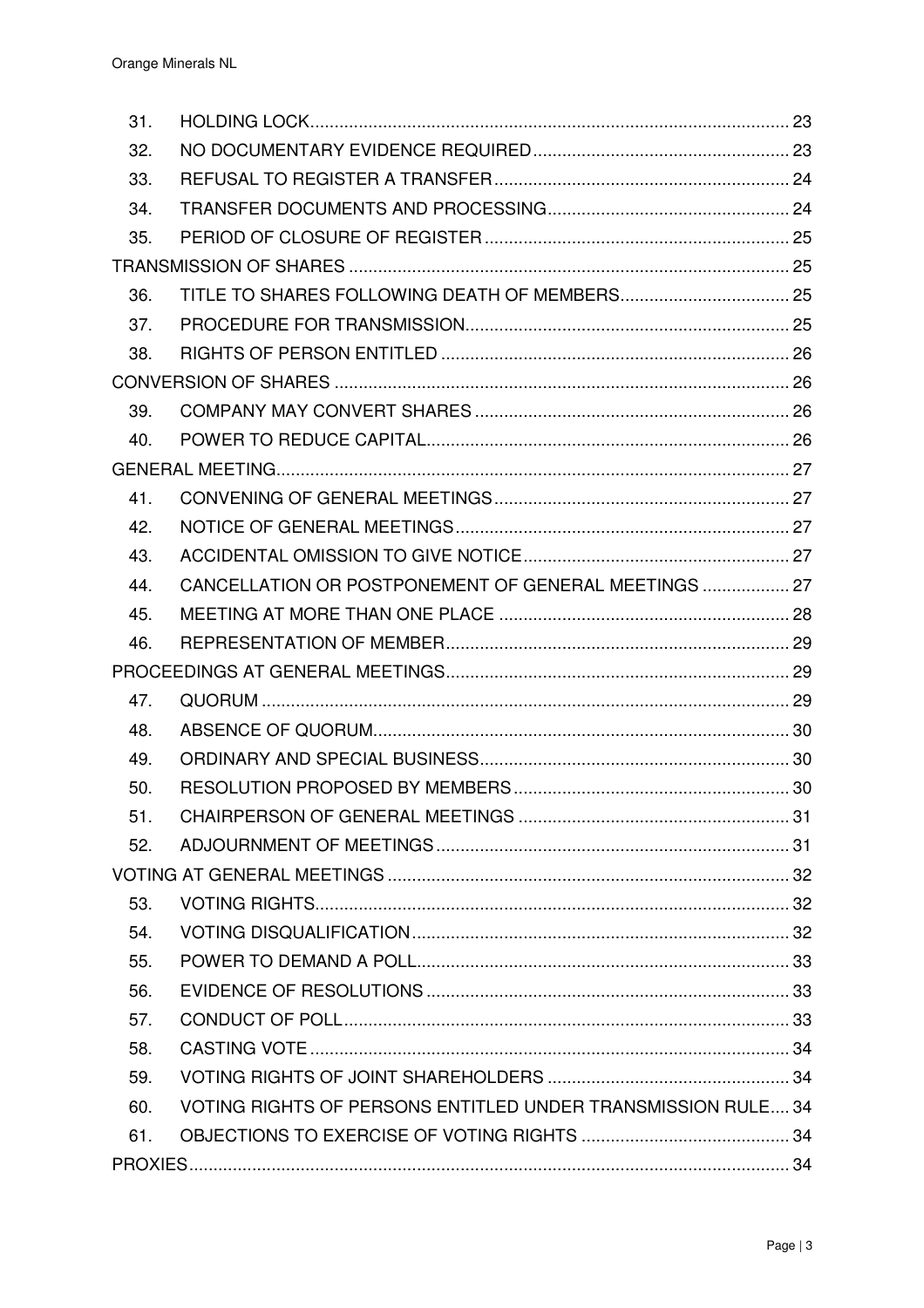| 62. |                                                                  |  |
|-----|------------------------------------------------------------------|--|
| 63. |                                                                  |  |
| 64. |                                                                  |  |
| 65. |                                                                  |  |
| 66. |                                                                  |  |
| 67. |                                                                  |  |
|     |                                                                  |  |
| 68. |                                                                  |  |
| 69. |                                                                  |  |
| 70. |                                                                  |  |
| 71. |                                                                  |  |
| 72. |                                                                  |  |
| 73. |                                                                  |  |
| 74. |                                                                  |  |
| 75. |                                                                  |  |
| 76. |                                                                  |  |
|     |                                                                  |  |
| 77. |                                                                  |  |
| 78. |                                                                  |  |
| 79. |                                                                  |  |
| 80. | FORM OF APPOINTMENT, SUSPENSION OR REVOCATION 39                 |  |
| 81. |                                                                  |  |
| 82. | POWER TO ACT AS ALTERNATE FOR MORE THAN 1 DIRECTOR 39            |  |
|     |                                                                  |  |
| 83. |                                                                  |  |
| 84. |                                                                  |  |
| 85. |                                                                  |  |
| 86. |                                                                  |  |
| 87. |                                                                  |  |
| 88. | REMUNERATION OF MANAGING DIRECTORS AND EXECUTIVE DIRECTORS<br>40 |  |
|     |                                                                  |  |
| 89. |                                                                  |  |
| 90. |                                                                  |  |
| 91. |                                                                  |  |
| 92. |                                                                  |  |
| 93. | CANCELLATION, SUSPENSION, REDUCTION OR POSTPONEMENT  41          |  |
| 94. |                                                                  |  |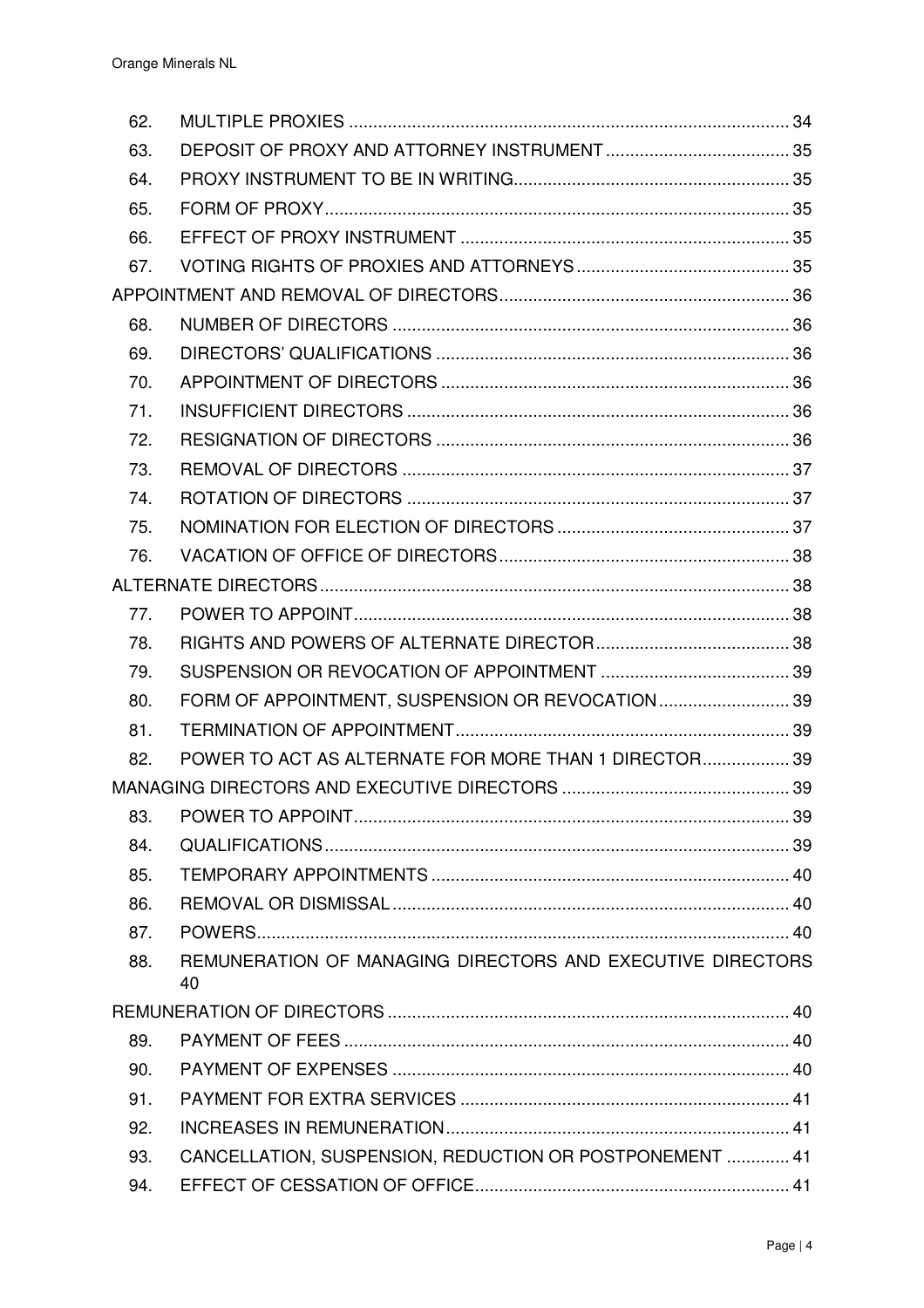| 95.              |  |
|------------------|--|
| 96.              |  |
| 97.              |  |
| 98.              |  |
| 99.              |  |
|                  |  |
| 100.             |  |
| 101.             |  |
| 102.             |  |
| 103.             |  |
| 104.             |  |
| 105.             |  |
| 106.             |  |
| 107.             |  |
| 108.             |  |
| 109.             |  |
| 110.             |  |
| 111.             |  |
|                  |  |
| 112.             |  |
| 113.             |  |
| 114.             |  |
| 115.             |  |
| 116.             |  |
| 117 <sub>1</sub> |  |
|                  |  |
| 118.             |  |
|                  |  |
|                  |  |
|                  |  |
| 120.             |  |
| 121.             |  |
| 122.             |  |
| 123.             |  |
| 124.             |  |
| 125.             |  |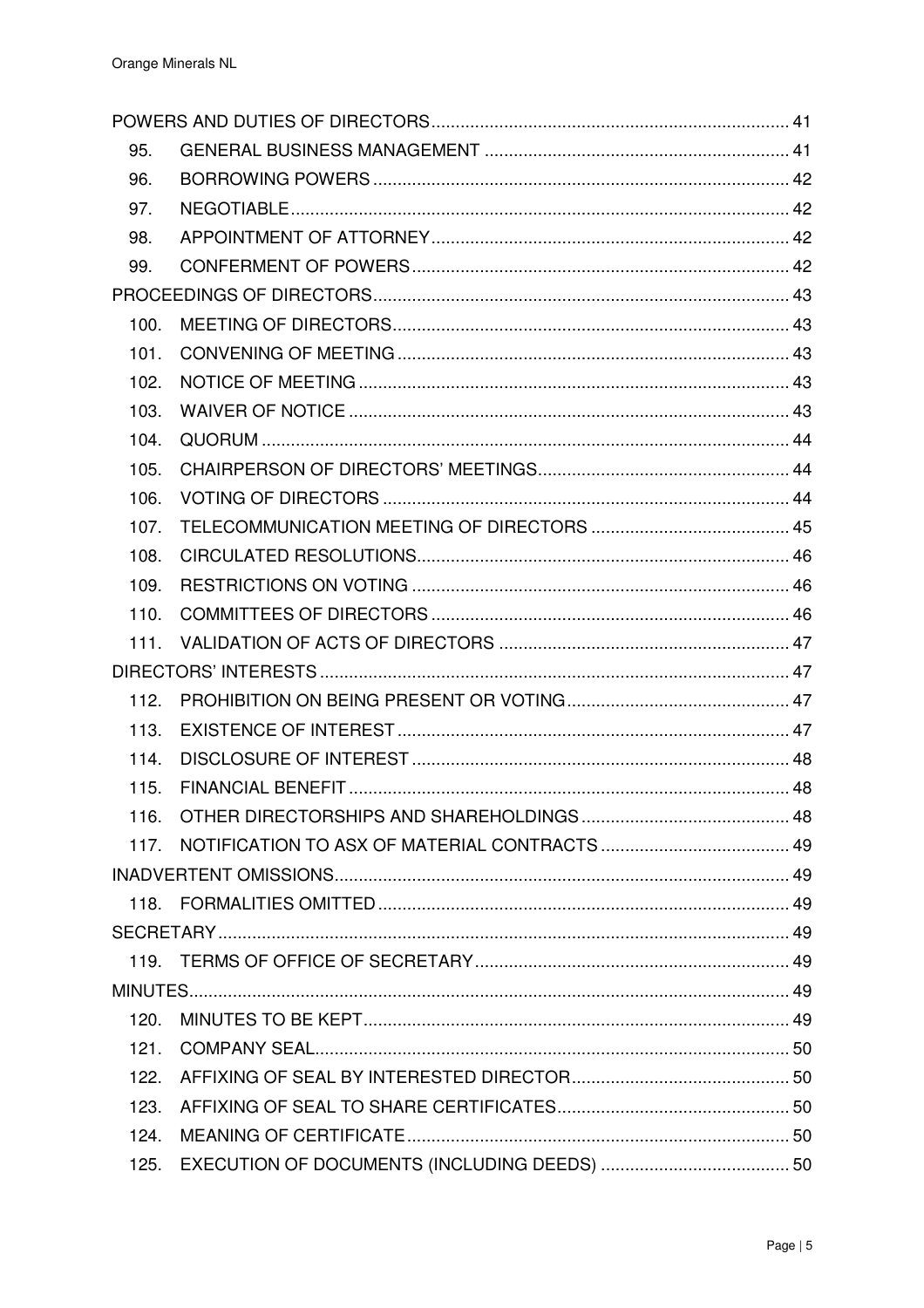| 126. |                                                                     |  |
|------|---------------------------------------------------------------------|--|
| 127. |                                                                     |  |
|      |                                                                     |  |
| 128. |                                                                     |  |
| 129. |                                                                     |  |
| 130. |                                                                     |  |
| 131. |                                                                     |  |
| 132. |                                                                     |  |
| 133. |                                                                     |  |
| 134. |                                                                     |  |
| 135. |                                                                     |  |
| 136. |                                                                     |  |
| 137. |                                                                     |  |
| 138. |                                                                     |  |
| 139. |                                                                     |  |
| 140. |                                                                     |  |
|      |                                                                     |  |
| 141. |                                                                     |  |
| 142. |                                                                     |  |
| 143. |                                                                     |  |
|      | DIVIDEND REINVESTMENT, BONUS SHARE AND EMPLOYEE INCENTIVE PLANS  55 |  |
|      |                                                                     |  |
|      |                                                                     |  |
| 145. |                                                                     |  |
| 146. |                                                                     |  |
| 147. |                                                                     |  |
| 148. |                                                                     |  |
| 149. |                                                                     |  |
| 150. |                                                                     |  |
| 151. |                                                                     |  |
| 152. |                                                                     |  |
| 153. | ELECTRONIC NOTICES, REPORTS AND OTHER COMMUNICATIONS  58            |  |
|      |                                                                     |  |
| 154. |                                                                     |  |
| 155. |                                                                     |  |
| 156. |                                                                     |  |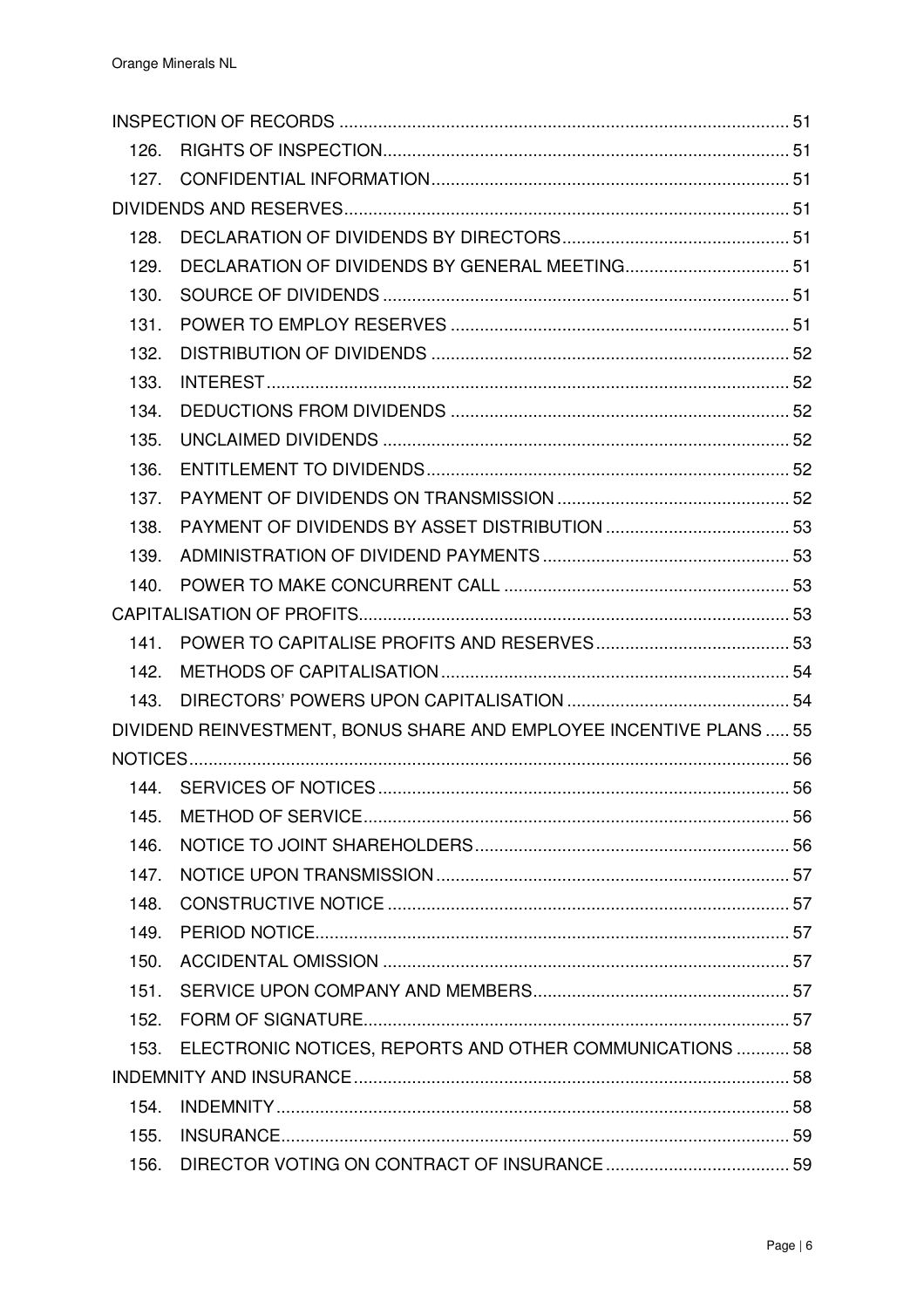| 159. SHAREHOLDERS' RIGHTS ON DISTRIBUTION OF ASSETS  59 |  |
|---------------------------------------------------------|--|
|                                                         |  |
|                                                         |  |
| 161. COMPLYING WITH ASX SETTLEMENT OPERATING RULES  60  |  |
|                                                         |  |
|                                                         |  |
|                                                         |  |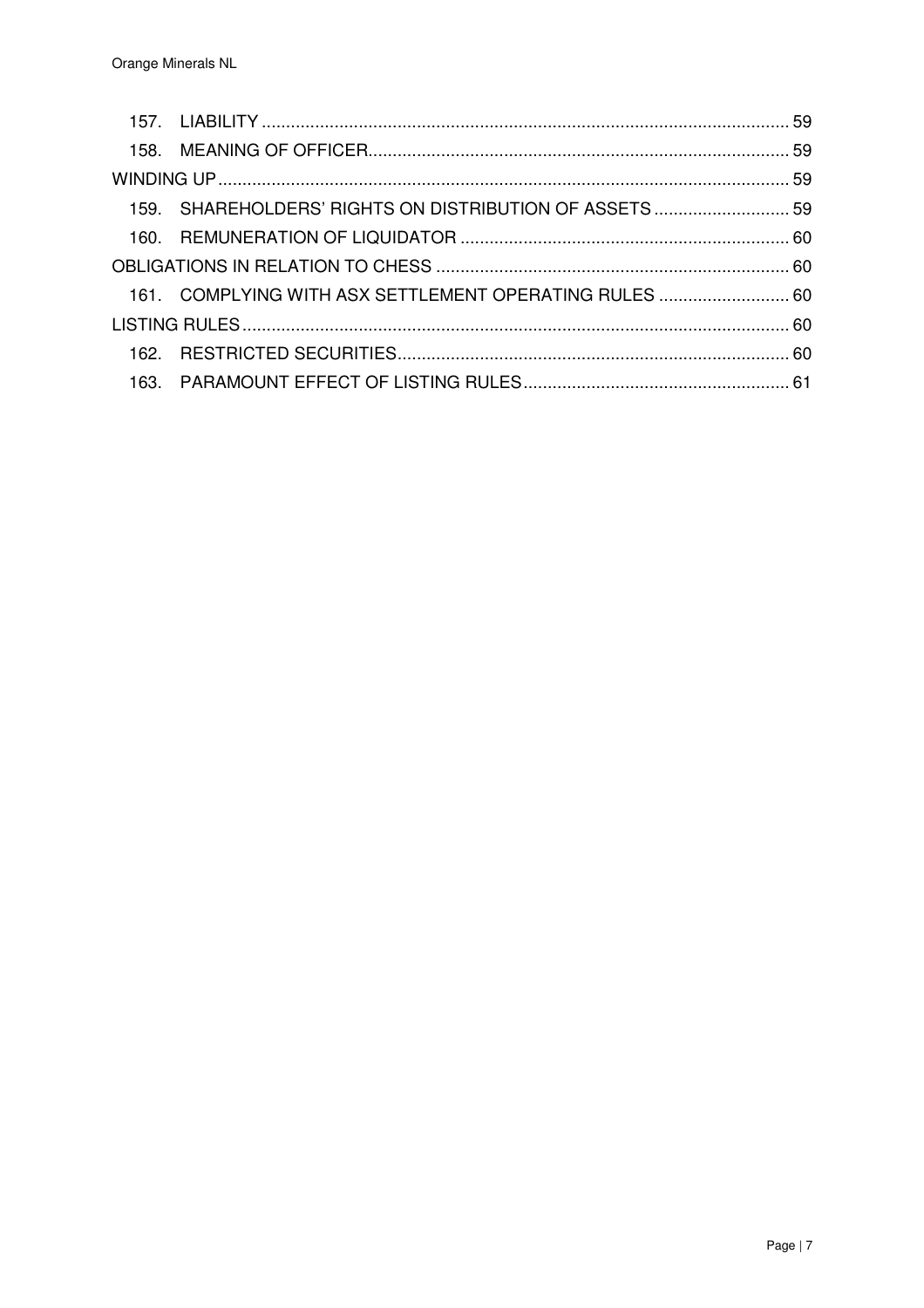# **INTRODUCTION**

# **1. NATURE OF COMPANY**

1.1. The Company is a no liability company and its sole objects are mining purposes.

# **2. STATUS OF CONSTITUTION AND REPLACEABLE RULES**

- 2.1. This Constitution is adopted by the Company in substitution for any former memorandum and articles of association or constitution of the Company.
- 2.2. To the extent permitted by law, the replaceable rules in the Corporations Act do not apply to the Company.

# **3. DEFINITIONS AND INTERPRETATION**

- 3.1. In this Constitution:
	- 3.1.1. **Applicable Law** means the Corporations Act, the Listing Rules and the ASX Settlement Operating Rules;
	- 3.1.2. **ASX** means ASX Limited (ACN 008 624 691);
	- 3.1.3. **ASX Settlement** means ASX Settlement Pty Ltd ACN 008 504 532;
	- 3.1.4. **ASX Settlement Operating Rules** means the operating rules of ASX Settlement in its capacity as a CS facility licensee, except to the extent of any relief given by ASX Settlement in their application to the Company;
	- 3.1.5. **auditor** means any person appointed for the time being to perform the duties of an auditor of the Company;

## 3.1.6. **Business Day:**

- 3.1.6.1. if the Company is admitted to the Official List, has the meaning given by the Listing Rules;
- 3.1.6.2. otherwise, means a day except a Saturday, Sunday or public holiday in Perth, Western Australia.
- 3.1.7. **Company** means Orange Minerals NL ACN 650 435 895 whatever its name may be from time to time;
- 3.1.8. **Constitution** means the constitution of the Company in force from time to time and references to particular rules have a corresponding meaning;
- 3.1.9. **Corporations Act** means the Corporations Act 2001 (Cth) except to the extent of any exemption, modification, declaration or order made in respect of that legislation which applies to the Company;
- 3.1.10. **Director** means a director for the time being of the Company and, where appropriate, includes an alternate director;
- 3.1.11. **Directors** means the directors for the time being of the Company or the directors assembled as a board;
- 3.1.12. **Dispose** has the meaning given to t in the Listing Rules and Disposal has a corresponding meaning;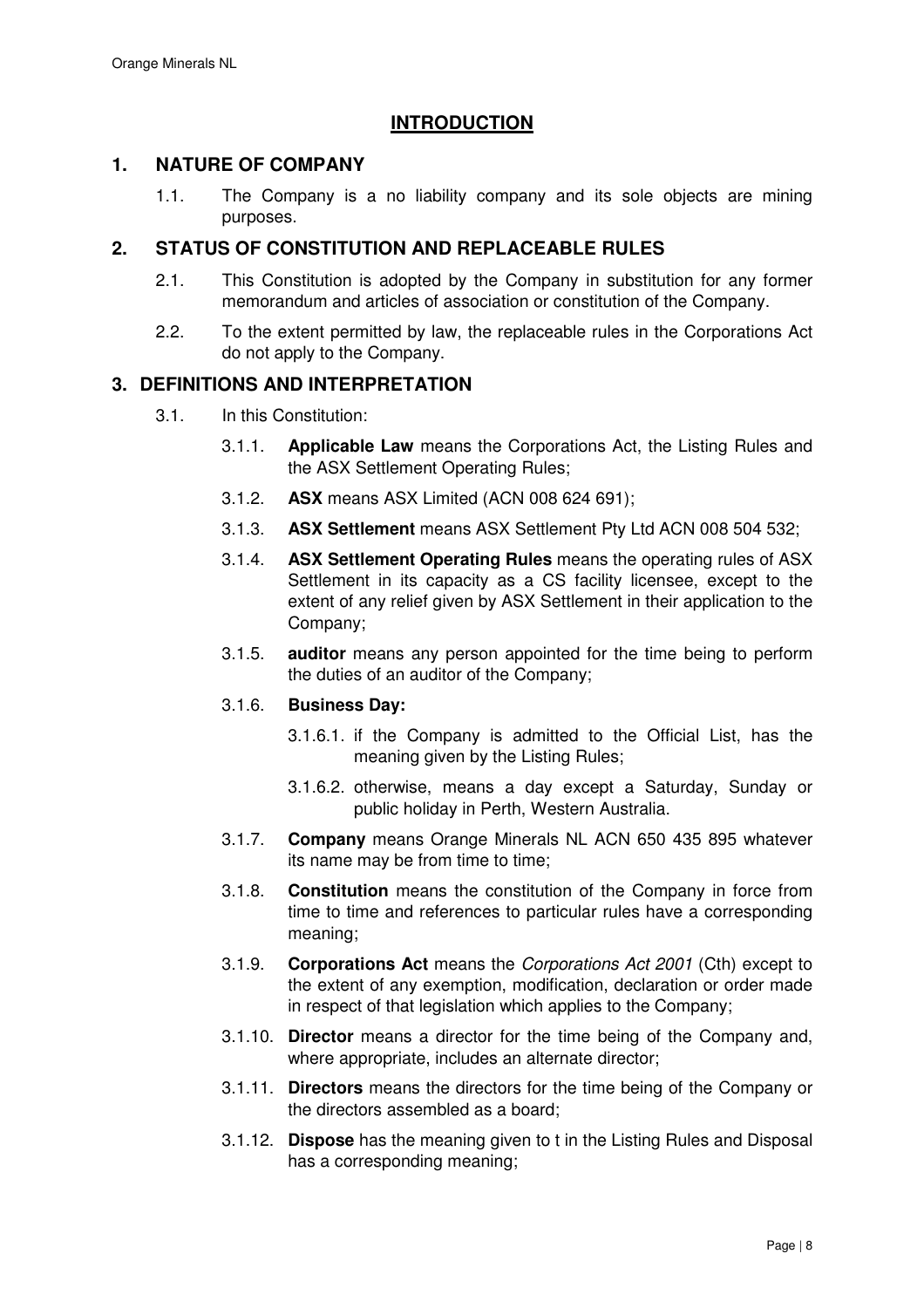- 3.1.13. **Dividend** includes an interim dividend and a final dividend ;
- 3.1.14. **Executive Director** means a director in full-time employment of the Company or any subsidiary or related corporation other than a Managing Director;
- 3.1.15. **Listing Rules** means the listing rules of ASX and any other rules of ASX which are applicable while the Company is admitted to the Official List, each as amended or replaced from time to time, except to the extent of any express waiver by ASX;
- 3.1.16. **Managing Director** means any person appointed to perform the duties of Managing Director of the Company;
- 3.1.17. **Member**, **Shareholder** or **Holder** means any person entered in the Register as a member for the time being of the Company;
- 3.1.18. **member present** means a Member present at any general meeting of the Company in person or by proxy or attorney or, in the case of a body corporate, by a duly appointed representative;
- 3.1.19. **month** means calendar month;
- 3.1.20. **Office** means the registered office for the time being of the Company;
- 3.1.21. **Official List** means the official list of entities that ASX has admitted and not removed;
- 3.1.22. **Register** means the register of members to be kept pursuant to Corporations Act;
- 3.1.23. **Representative** means a person authorised to act as a representative of a body corporate pursuant to section 250D of the Corporations Act;
- 3.1.24. **Restricted Securities** has the meaning given by the Listing Rules;
- 3.1.25. **Seal** means the common seal of the Company and includes any share seal, certificate seal or official seal of the Company;
- 3.1.26. **Secretary** means any person appointed to perform the duties of secretary of the Company and any person appointed to act temporarily as Secretary; and
- 3.1.27. **Securities** has the meaning given by the Listing Rules.
- 3.2. Words and expressions carrying out particular meaning in a particular context in the Listing Rules, the ASX Settlement Operating Rules or the Corporations Act will, unless otherwise specified in these rules, have the same meaning in an equivalent context in these rules.
- 3.3. In these rules, unless the context otherwise requires, a reference to the Listing Rules and the ASX Settlement Operating Rules is a reference to those rules as modified or amended from time to time.
- 3.4. Headings are for convenience only and do not affect the interpretation of this Constitution. Footnotes are for convenience only and do not from part of this Constitution.
- 3.5. Reference to one gender includes each other gender.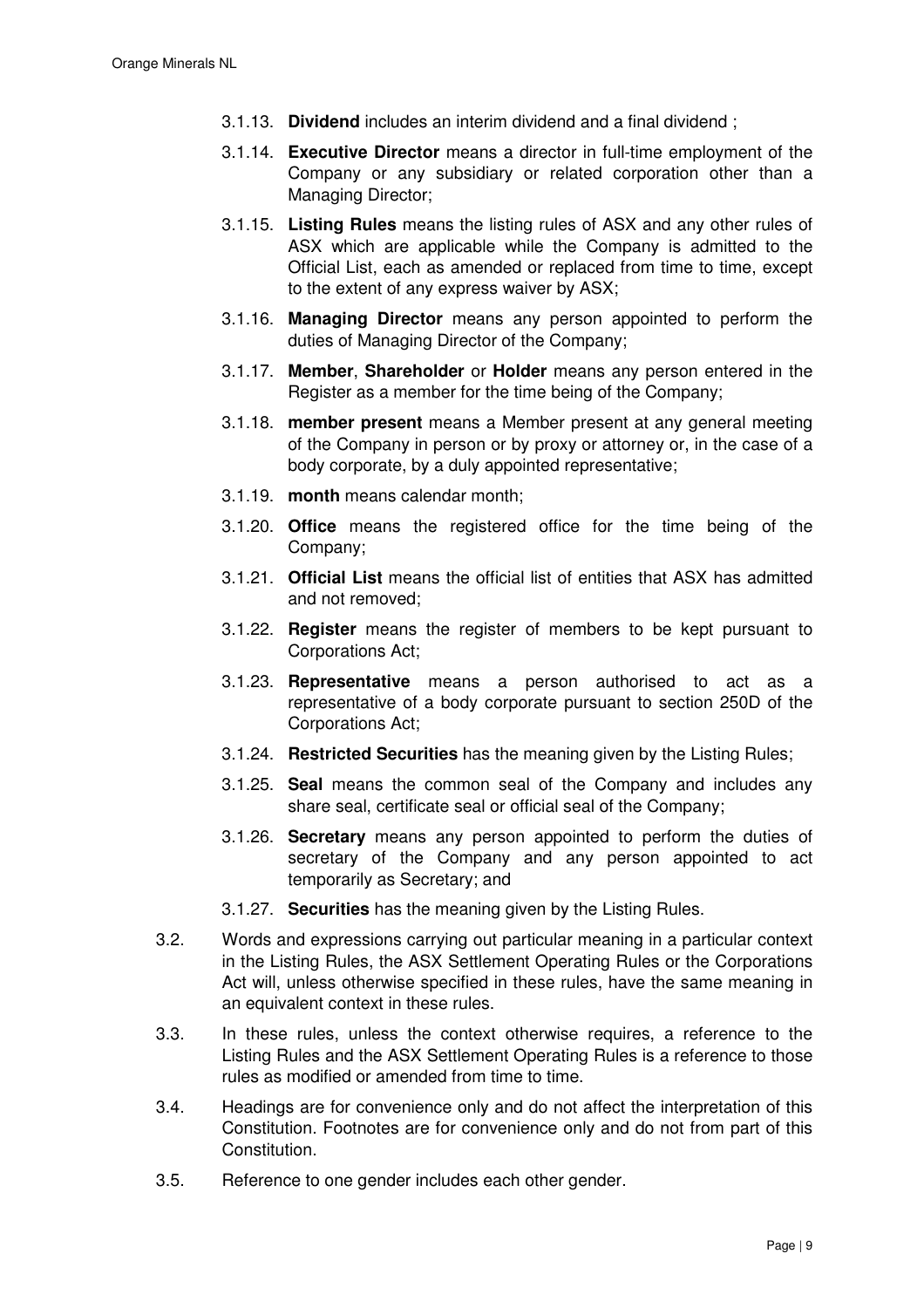- 3.6. The singular includes the plural and the plural includes the singular.
- 3.7. The word **person** includes a body corporate.
- 3.8. A reference to **including** shall be construed as if, **without limitation**, appears immediately thereafter.

# **4. EXERCISE OF POWERS**

4.1. Where this Constitution confers a power or imposes a duty then, unless the contrary intention appears, the power may be exercised and the duty must be performed from time to time as the occasion requires.

# **5. SEVERABILITY**

- 5.1. If, at any time, any provision of this Constitution is or becomes illegal, invalid or unenforceable in any respect under the law of any jurisdiction, it shall not affect or impair:
	- 5.1.1. the legality, validity or enforceability in that jurisdiction of any such provision for longer than the continuance of such illegality, invalidity or unenforceability nor of any other provision of this Constitution; or
	- 5.1.2. the legality, validity or enforceability of that provision under the law of any other jurisdiction or any other provision of this Constitution.

# **CAPITAL AND VARIATION OF RIGHTS**

## **6. CAPITAL AND CONTROL OF ISSUE OF SHARES**

- 6.1. Without prejudice to any special rights previously conferred on the holders of any existing shares or class of shares but subject to the Applicable Law, the issue of further shares in the Company is under the control of the Directors.
- 6.2. The Directors may allot or otherwise dispose of any unissued shares to such persons at such times and on such terms and conditions and having attached to them such preferred, deferred or such other special rights or such restrictions as the Directors think fit.
- 6.3. Subject to the Corporations Act, the Directors may grant to any person options or other securities with rights of conversion to shares or pre-emptive rights to any shares for any consideration and for any period.
- 6.4. Without limitation to the foregoing the Company may issue preference Shares that are liable to be redeemed whether at the option of the Company or otherwise and otherwise on such terms as the directors in their absolute discretion determine.
- 6.5. The Company must not in any way prevent, delay or interfere with the issue of securities following the exercise, conversion or paying up of any security quoted on ASX, except as permitted by the Listing Rules.

# **7. VARIATION OF RIGHTS**

7.1. If at any time different classes of shares are issued, the rights and privileges attached to any class (unless otherwise provided by the terms of issue of the shares of that class) may, whether or not the Company is being wound up, be varied with the consent in writing of the holder or holders of 3/4 of the issued shares of that class or with the sanction of a special resolution passed at a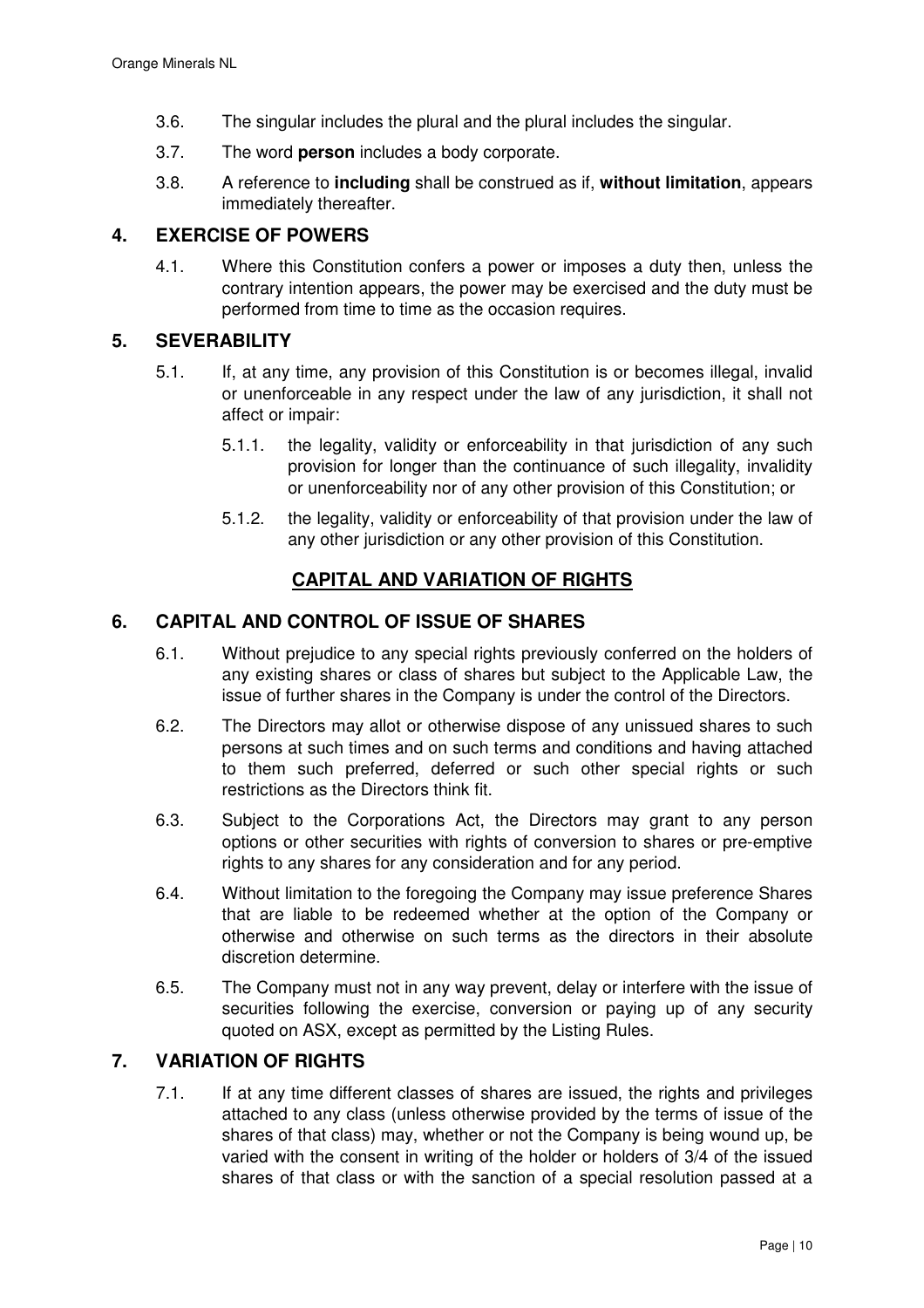separate meeting of the holders of the shares of the class which variation shall take effect in accordance with sections 246D and 246E of the Corporations Act.

- 7.2. The provisions of this Constitution relating to general meetings apply so far as they are capable of application and with the necessary changes to every such separate meeting except that:
	- 7.2.1. a quorum is constituted by 2 Members present (unless one person holds the whole of the issued shares of the class, in which case a quorum is constituted by 1 Member); and
	- 7.2.2. any Member who holds or represents shares of the class may demand a poll.
- 7.3. The rights conferred upon the holders of the shares of any class issued with preferred or other rights shall, unless otherwise expressly provided by the terms of issue of the shares of that class, be deemed to be varied by the creation or issue of further shares ranking equally with the first mentioned shares.

# **8. UNMARKETABLE PARCELS**

- 8.1. In this rule 8:
	- 8.1.1. **Marketable Parcel** of the relevant securities has the meaning given by the Listing Rules;
	- 8.1.2. **Minority Member** means the holder of less than a Marketable Parcel of the relevant securities;
	- 8.1.3. **Notice** means the written notice given to Minority Members in accordance with rule 8.2;
	- 8.1.4. **Notice Date** means the date of the Notice sent by the Company to a Minority Member advising that the Company intends to sell that Minority Member's securities on that Member's behalf under rule 8.2;
	- 8.1.5. **Purchaser** means the person or persons (including a Member or Members) to whom the relevant securities are disposed or sold in accordance with rule 8.2; and
	- 8.1.6. **Sale Consideration** means the proceeds of any sale or other disposal of the relevant securities of a Minority Member pursuant to this rule 8.
- 8.2. Subject to the Applicable Law, the Company is entitled to sell securities of a Minority Member on the following conditions:
	- 8.2.1. the Company must give to the Minority Member a Notice that the Company intends to invoke the power of sale contained in this rule 8;
	- 8.2.2. the Minority Member must be given at least 6 weeks from the Notice Date in which to advise the Company by notice in writing that the Member wishes to retain the Member's security holding;
	- 8.2.3. if the Minority Member gives written notice to the Company under rule 8.2.2 (and does not withdraw that notice) then the Company must not sell the Member's security holding; and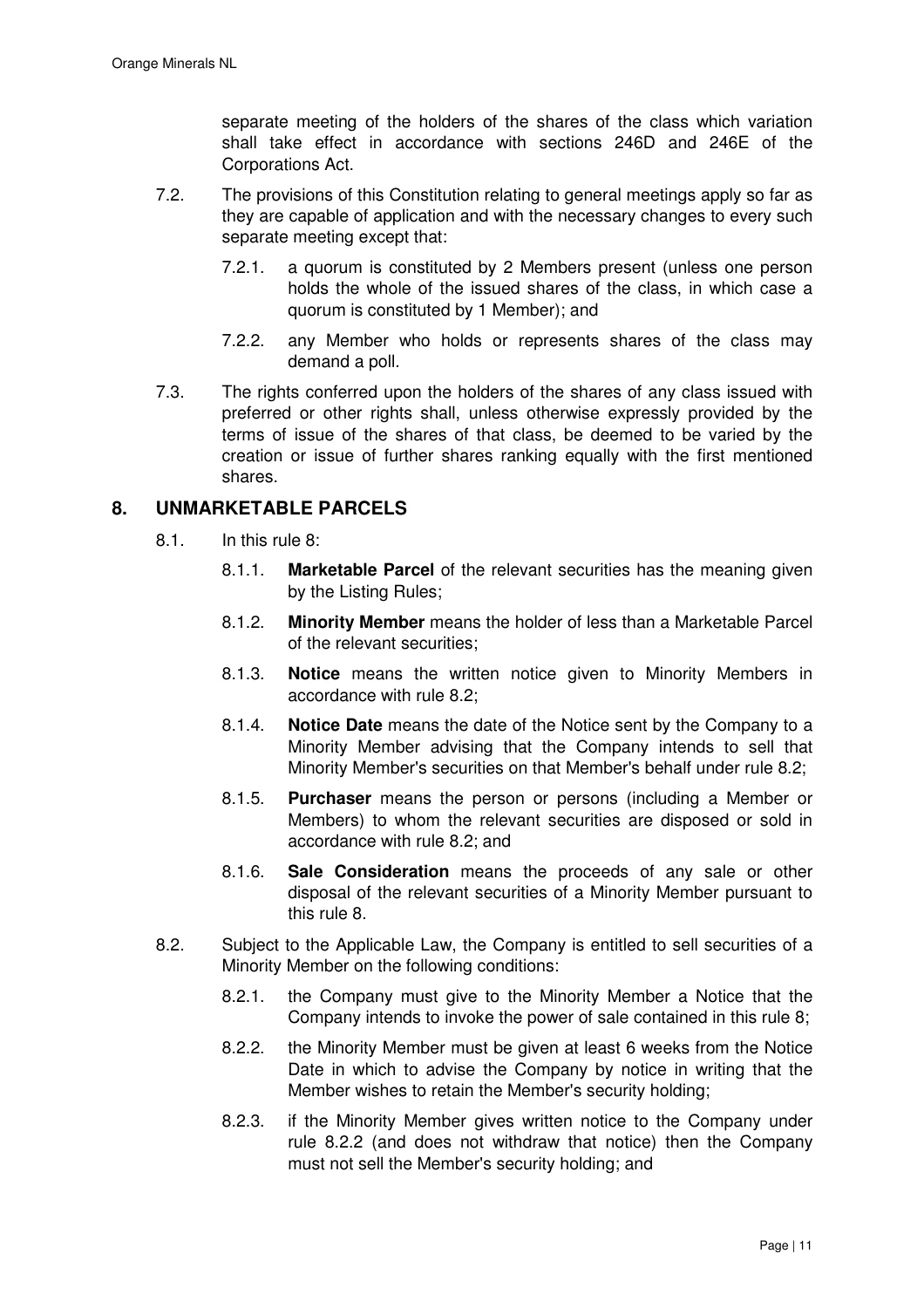- 8.2.4. subject to rule 8.2.3, at the expiry of the 6 week period, the Company is entitled to sell any security holding of the Minority Member which is, at the date of sale, less than a Marketable Parcel.
- 8.3. For the purposes of the sale of securities under this rule 8 each Minority Member appoints the Company:
	- 8.3.1. as the Minority Member's agent to sell or otherwise dispose of all of the Minority Member's relevant securities at such price or consideration, on such other terms, in such manner, and at such times as the Directors think fit;
	- 8.3.2. as the Minority Member's agent to receive the Sale Consideration on behalf of the Minority Member; and
	- 8.3.3. and each of its Directors jointly and severally, as the Minority Member's attorneys in that Member's name and on that Member's behalf to effect all transfer documents, deeds or other documents or instruments necessary to transfer the relevant securities from the Minority Member to the Purchaser.
- 8.4. The Company must bear all costs of and incidental to the sale of security holdings under this rule 8.
- 8.5. The Purchaser is not bound to see to the regularity of the actions and proceedings of the Company under this rule 8 or to the application of the Sale Consideration in respect of a Minority Member's relevant securities. After the Purchaser's name is entered in the Register in respect of the relevant securities the validity of the sale or other disposal may not be impeached by any person and the remedy of any person aggrieved by the sale or other disposal is in damages only and against the Company exclusively. The title of the Purchaser is not affected by any irregularity or invalidity in connection with the sale or disposal of the relevant securities to the Purchaser.
- 8.6. Subject to rule 8.7, with respect to the receipt and payment of the Sale Consideration the:
	- 8.6.1. Sale Consideration must be received and held by the Company in trust (for the Minority Members whose securities are sold under this rule 8 pending distribution of the Sale Consideration) in a bank account opened and maintained by the Company for that purpose only;
	- 8.6.2. Company must as soon as practicable after the sale of securities of a Minority Member, and to the extent that it may reasonably do so, distribute the Sale Consideration to the registered Minority Member (in the case of joint holders, to the registered address of the holder whose name is shown first in the register) or as Minority Member directs; and
	- 8.6.3. provisions of the Corporations Act and any other applicable legislation dealing with unclaimed moneys apply to any Sale Consideration unable to be distributed by the Company for any reason.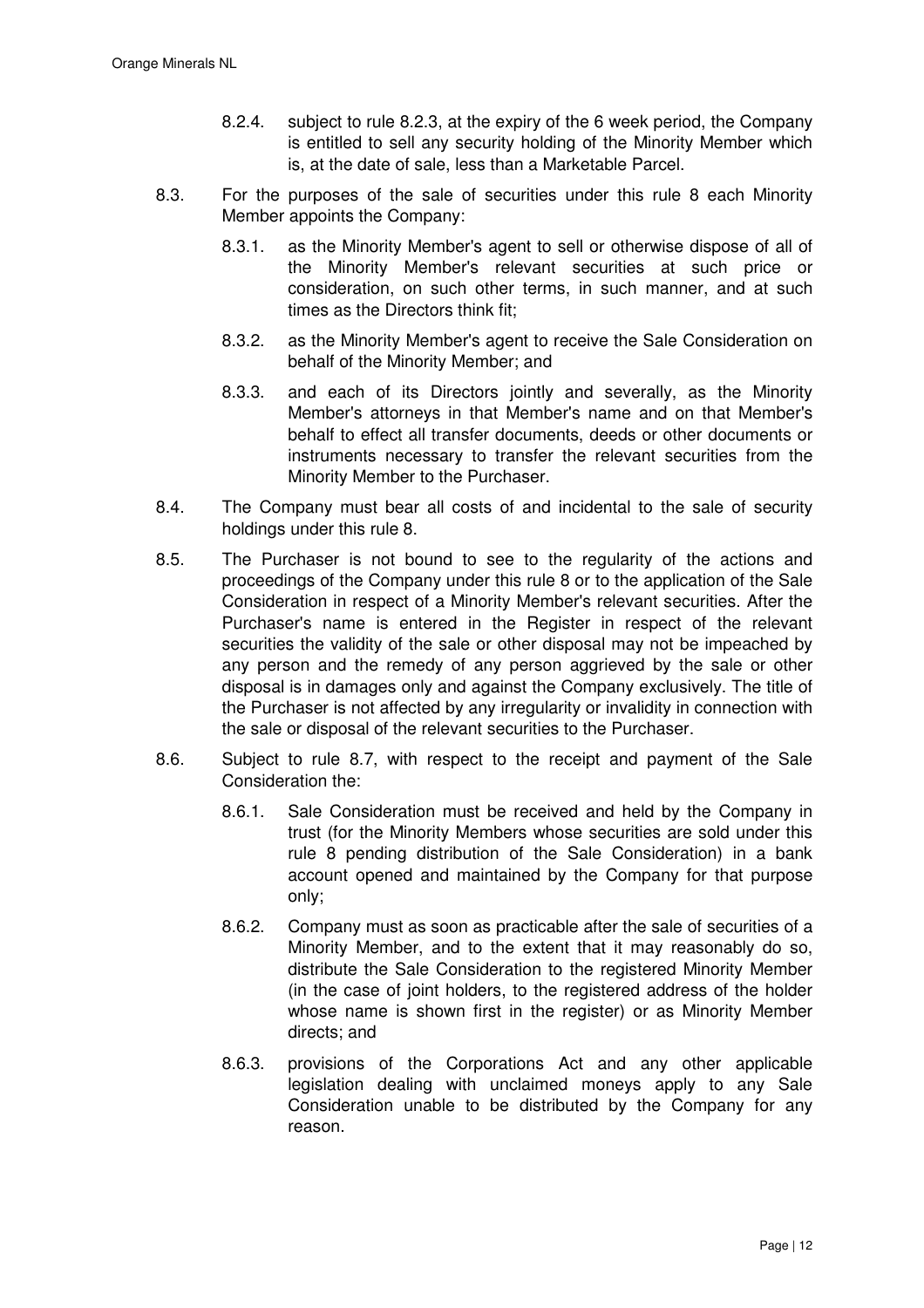- 8.7. The Sale Consideration must not be sent to a Minority Member until the Company receives any certificate relating to the securities which have been sold (or is satisfied that the certificate has been lost or destroyed).
- 8.8. This rule 8 may be invoked only once in any 12 month period.
- 8.9. The power to sell in this rule 8 lapses following the announcement of a takeover offer or the making of a takeover announcement. However, despite rule 8.8, the procedure provided in this rule 8 may be started again after the close of the offers made under the takeover offer or takeover announcement.
- 8.10. The Company may, but shall be under no obligation to (except to the extent required by law), give any notice to a Minority Member.
- 8.11. The Company may at any time give notice to a Minority Member requiring the Minority Member to either sell its security holding or to buy (or otherwise acquire) further securities which, when aggregated with the Member's existing holding, constitutes at least a marketable parcel and, unless the Applicable Law prohibits the giving of such notice or relieves the recipient from any obligation to comply with the notice, the recipient must comply with the notice within 30 days of receipt.

# **9. BROKERAGE AND COMMISSION**

- 9.1. The Company may exercise the power to make payments by way of brokerage or commission conferred by the Corporations Act in the manner provided by the Corporations Act.
- 9.2. Payments by way of brokerage or commission may be satisfied by the payment of cash, by the allotment of shares or other securities or partly by the payment of cash and partly by the allotment of shares or other securities.

### **10. JOINT HOLDERS**

- 10.1. Where 2 or more persons are registered as the Holders of any share, they are deemed to hold the share as joint tenants with benefits of survivorship subject to rule 10.1.5 and to the following:
	- 10.1.1. on the death of any 1 of the joint holders, the survivor or survivors are the only person or persons recognised by the Company as having any title to the share, but the Directors may require such evidence of death as they think fit;
	- 10.1.2. any 1 of the joint holders may give effective receipts for any dividend, bonus or return of capital payable to the joint holders;
	- 10.1.3. only the person whose name stands first in the Register as 1 of the joint holders of any share is entitled to delivery of the certificate (if any) relating to the share or to receive notices from the Company and any notice given to that person is deemed notice to all the joint holders;
	- 10.1.4. any 1 of the joint holders may vote at any meeting either personally or by proxy, in respect of the share as if that person were solely entitled to the share, but if more than 1 of the joint holders are present at any meeting personally or by proxy the Holder whose name stands first in the Register in respect of the share is alone entitled to vote in respect of the share; and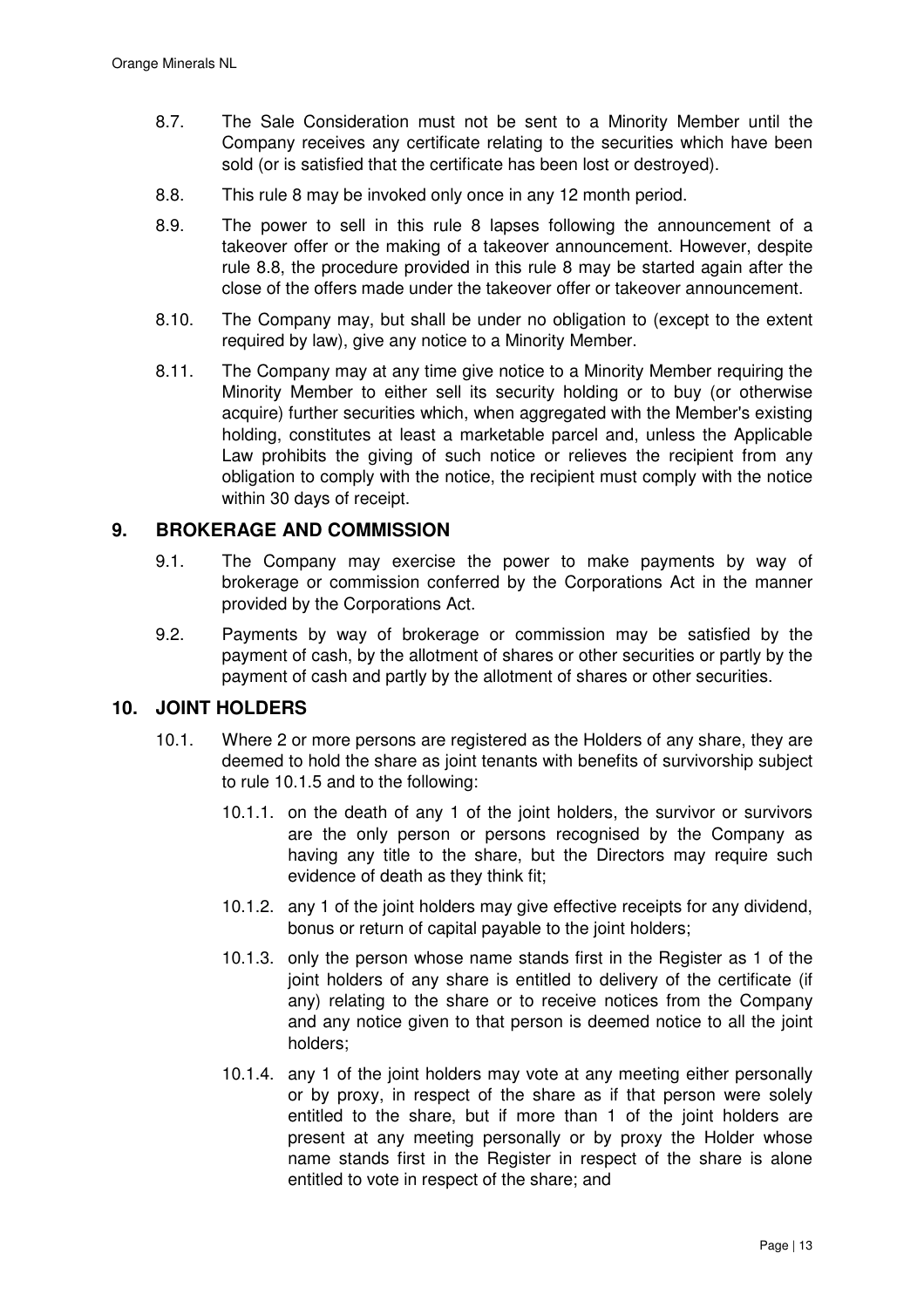- 10.1.5. the joint holders of any share are liable severally as well as jointly in respect of all payments which ought to be made in respect of the share.
- 10.2. The Company is not bound to register more than 3 persons (not being the trustees, executors or administrators of a deceased Holder) as the Holder of any share.
- 10.3. Where 3 or more persons are registered holders of a share in the Register (or a request is made to register more than 3 persons), only the first 3 named persons are regarded as holders of the share and all other named persons must be disregarded for all purposes except in the case of executors or trustees of a deceased Shareholder.

# **11. RECOGNITION OF OWNERSHIP**

- 11.1. Except as required by law, the Company may but is not bound to recognise a person as holding a share upon any trust.
- 11.2. The Company may but is not bound by or compelled in any way to recognise (whether or not it has notice of the interest or rights concerned) any equitable, contingent, future or partial interest in any share or unit of a share or (except as otherwise provided by this Constitution or by law) any right in respect of a share except an absolute right of ownership in the registered Holder.

# **12. CERTIFICATES AND CHESS STATEMENTS**

- 12.1. Subject to rule 12.6, a Member is entitled free of charge to:
	- 12.1.1. one certificate for all the shares of one class registered in the Member's name; or
	- 12.1.2. a statement of holdings required by the Applicable Law.
- 12.2. A share certificate must:
	- 12.2.1. be under the common seal of the Company or executed in any other manner permitted by the Corporations Act;
	- 12.2.2. be signed or sealed in manuscript or by mechanical means in accordance with these rules;
	- 12.2.3. comply with section 1087 of the Corporations Act and be delivered in accordance with section 1096 of the Corporations Act; and
	- 12.2.4. otherwise comply with, and be delivered in accordance with, the Applicable Law.
- 12.3. A statement of holdings must be executed in the form required by, and delivered in accordance with, the Applicable Law.
- 12.4. If a certificate is worn out or defaced on its production to the Company, the Directors may order it to be cancelled and if cancelled, the Directors must issue a duplicate certificate in its place as required by the Applicable Law.
- 12.5. If a certificate is lost or destroyed, on application to the Company by the owner in accordance with section 1089 of the Corporations Act the Directors must in accordance with that section, and in any other case may, issue a duplicate certificate in its place. Duplicate certificates issued in accordance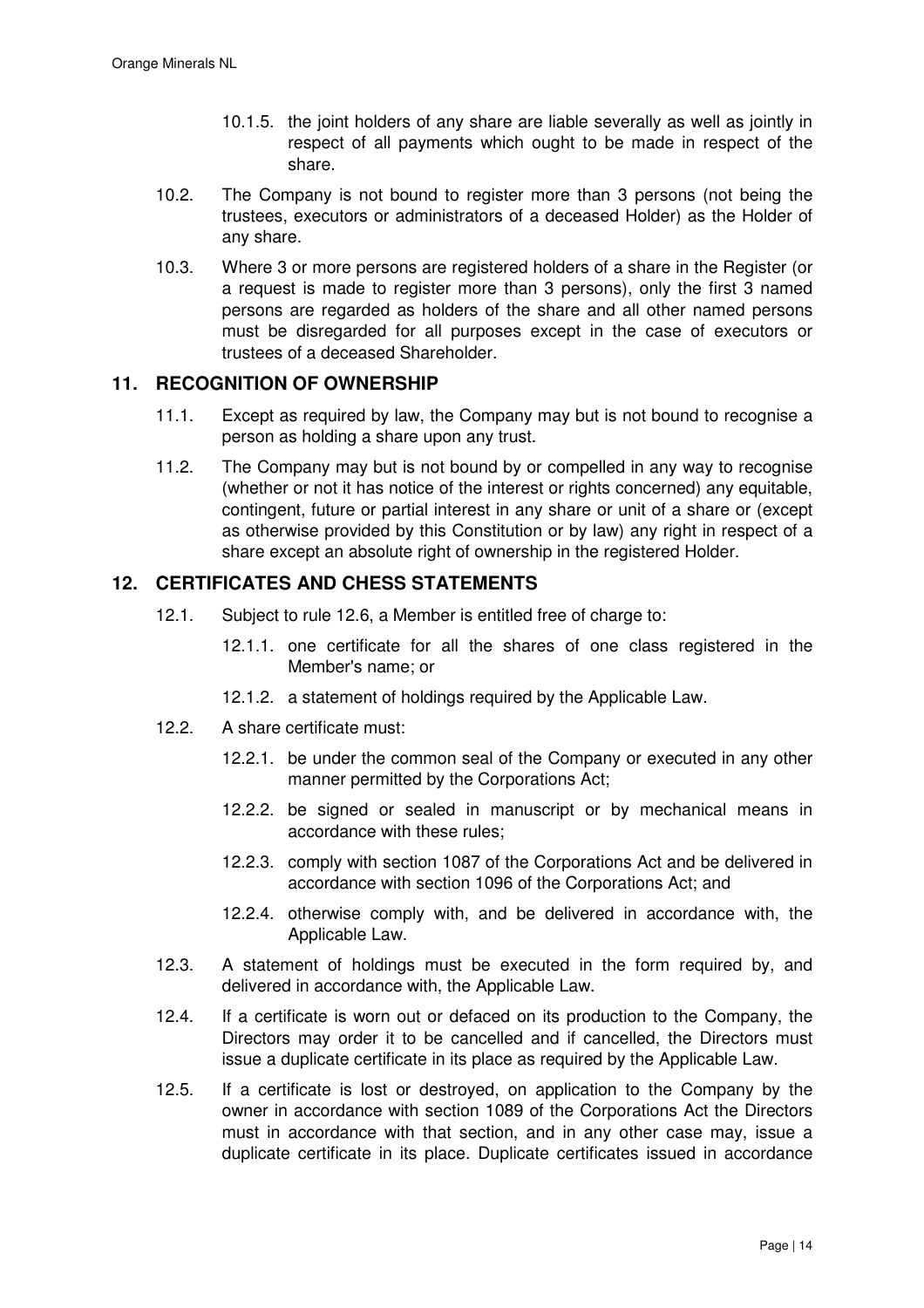with this rule 12.5 must be clearly endorsed "Issued in replacement of certificate numbered: (number)".

- 12.6. A fee of such amount not exceeding the prescribed amount referred to in section 1089 of the Corporations Act as the Directors determine may be charged for a duplicate certificate.
- 12.7. A certificate, or statement of holdings, for Shares registered in the names of two or more persons may be delivered to anyone or more of them.
- 12.8. Notwithstanding any other provision of this Constitution, the Directors may determine:
	- 12.8.1. not to issue a certificate specifying shares held by a Member;
	- 12.8.2. to cancel such a certificate without issuing any certificate in its place; or
	- 12.8.3. to issue such a certificate although previously the Directors had determined not to issue such a certificate;
	- 12.8.4. if the determination is not contrary to Applicable Law.

# **LIEN ON SHARES**

## **13. RIGHT TO LIEN**

- 13.1. Subject to the Listing Rules and this rule 13, the Company has a first and paramount lien upon all shares registered in the name of each Member (whether solely or jointly with others).
- 13.2. The Company's lien on a share extends to all dividends and, subject to the Listing Rules, other money payable in respect of the share (including the proceeds of sale of the share).
- 13.3. The Company's lien extends to:
	- 13.3.1. unpaid calls and instalments upon the specific shares in respect of which such moneys are due and unpaid;
	- 13.3.2. if the shares were acquired under an employee incentive scheme any amount owed to the Company for acquiring them;
	- 13.3.3. all amounts that the Company is required by law to pay (and has paid) in respect of the shares of a Member or deceased former Member or which the Company has paid in respect of the forfeiture or sale of those shares;
	- 13.3.4. reasonable interest and expenses incurred because an amount referred to in this rule is not paid when due; and
	- 13.3.5. any liability imposed under rule 14.
- 13.4. To the fullest extent the Applicable Laws permit, a person must pay interest on amounts due under this Constitution to the Company:
	- 13.4.1. at the rate the Directors reasonably resolve; or
	- 13.4.2. if the Directors do not resolve, at the rate charged by the Company's bankers on overdrafts of \$100,000.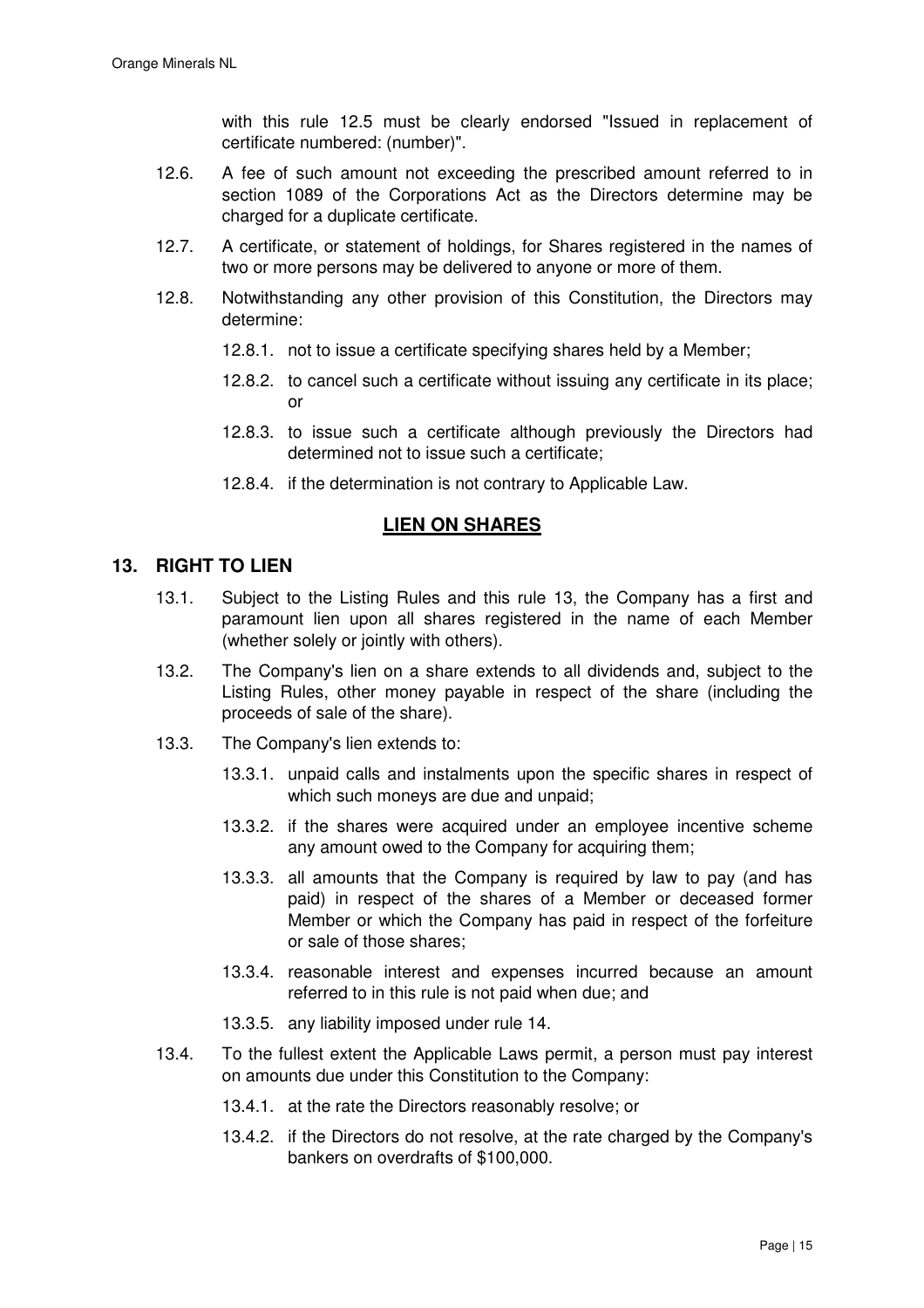- 13.5. Interest payable to the Company under this Constitution accrues daily.
- 13.6. The Company may capitalise interest payable under this Constitution at any interval the Directors resolve.
- 13.7. Unless otherwise agreed the registration of a transfer document operates as a waiver of the Company's lien (if any) on the shares transferred.
- 13.8. The Directors may at any time exempt a share wholly or in part from the provisions of this rule 13.
- 13.9. The Company may do everything necessary or appropriate under the ASX Settlement Operating Rules to protect any lien, charge or other right to which it is entitled under any law or these rules.

## **14. IMPOSITION OF A LIABILITY**

- 14.1. This rule 14 applies where any law for the time being of any country, State or place:
	- 14.1.1. imposes or purports to impose any immediate or future or possible liability upon the Company to make any payment; or
	- 14.1.2. empowers any government or taxing authority or government official to require the Company to make any payment in respect of any shares registered in the Register as held either jointly or solely by any Members or in respect of any dividends or other moneys which are or may become due or payable or are accruing due to the Member by the Company on or in respect of any shares so registered;

for or on account or in respect of any Member and whether in consequence of:

- 14.1.3. the death of the Member;
- 14.1.4. the liability for income tax or other tax by the Member;
- 14.1.5. the liability for any estate, probate, succession, death, stamp or .other duty by the executor or administrator of the Member or by or out of such Member's estate; or
- 14.1.6. anything else.
- 14.2. If any liability contemplated by rule 14.1 is imposed on the Company, the Company in every such case:
	- 14.2.1. must be fully indemnified by the Member or the Member's executor or administrator from all liability;
	- 14.2.2. may recover as a debt due from the Member or the Member's executor or administrator wherever situated any money paid by the Company under or in consequence of the law and interest on the money at the rate from the date of payment to the date of repayment in excess of any dividend or other money then due or payable by the Company to the Member; and
	- 14.2.3. may, if the money is paid or payable by the Company under that law (but subject to the Applicable Law), refuse to register a transfer of the shares by the Member or the Member's executor or administrator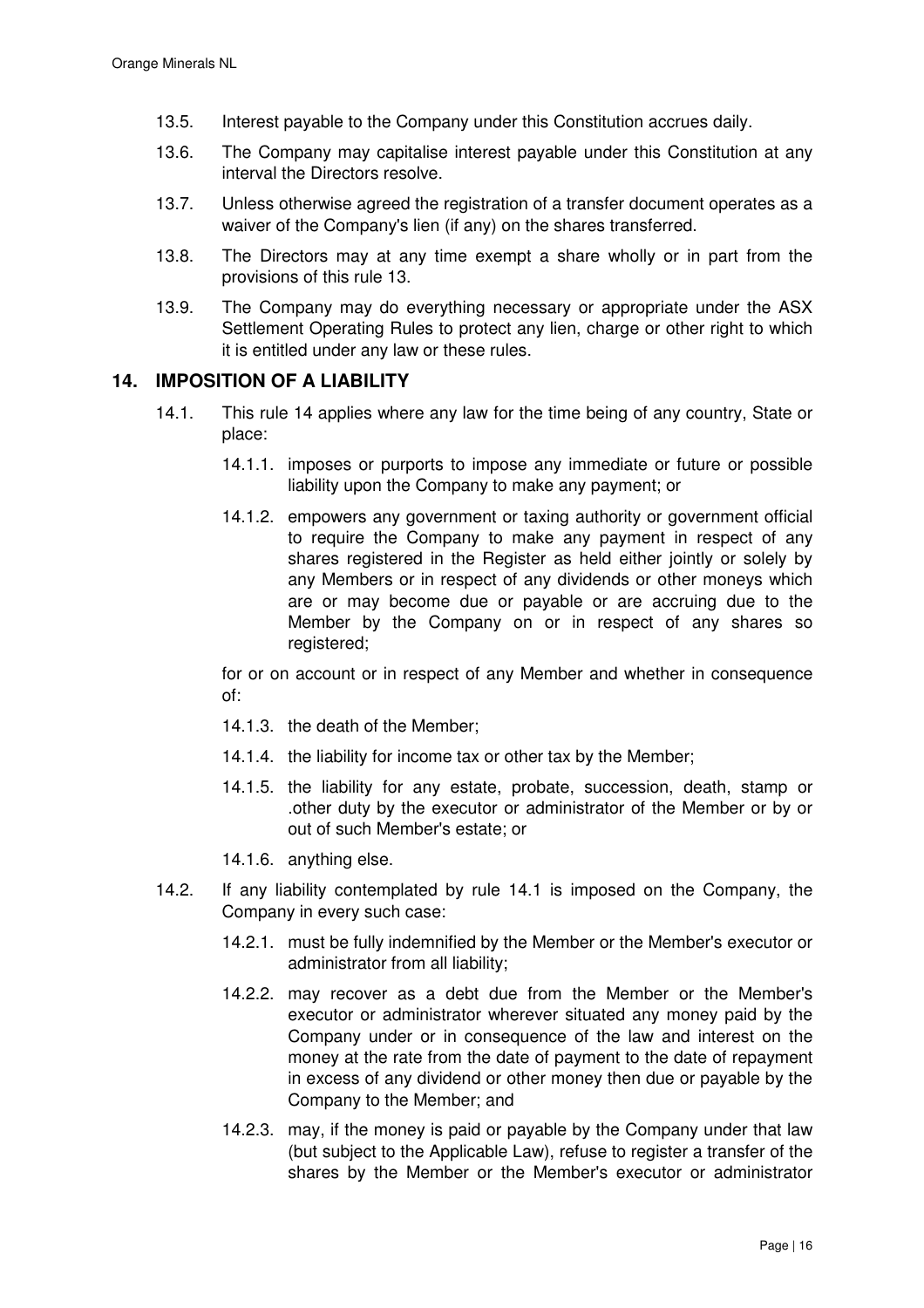until the money with interest is set off or deducted or where that amount exceeds the amount of the dividend or other money then due or payable by the Company to the Member, until the excess is paid to the Company.

14.3. This rule 14 does not prejudice or affect any right or remedy which that law may confer or purport to confer on the Company and as between the Company and the Member and the Member's executors, administrators and estate wherever situated any right or remedy conferred or purported to be conferred by that law on the Company is enforceable by the Company.

# **15. SALE OF SHARES THE SUBJECT OF LIEN**

- 15.1. Subject to rule 15.2, the Applicable Law, the Company may sell, in such manner as the Directors think fit, any shares on which the Company has a lien.
- 15.2. A share on which the Company has a lien may not be sold unless:
	- 15.2.1. a sum in respect of which the lien exists is presently payable; and
	- 15.2.2. the Company has, not less than 14 days before the date of the sale, given to the registered Holder for the time being of the share or the person entitled to the share by reason of the death or bankruptcy of the registered Holder a notice in writing setting out, and demanding payment of, such part of the amount in respect of which the lien exists as is presently payable;

and the full amount stated in the notice as being presently due and payable has not (within 14 days of the notice being given) been paid.

- 15.3. To give effect to a sale of shares under this rule 15, the Directors may authorise a person to transfer the shares sold to the purchaser of the shares.
- 15.4. The Company must register the purchaser as the Holder of the shares comprised in any such transfer and the purchaser is not bound to see to the application of the purchase money.
- 15.5. The title of the purchaser to the shares is not affected by any irregularity or invalidity in connection with the sale.
- 15.6. The remedy (if any) of any person aggrieved by a sale or other disposal of shares under this Constitution is in damages only and against the Company exclusively.
- 15.7. The proceeds of a sale under this rule 15 must be applied by the Company in payment of such part of the amount in respect of which the lien exists as is presently payable, and in payment of any other money due and payable to the Company and the residue (if any) must (subject to any like lien for sums not presently payable that existed upon the shares before the sale) be paid to the person entitled to the shares immediately prior to the sale on the Company receiving the certificate (if any) of those shares or other evidence satisfactory to the Company regarding the ownership of those shares.
- 15.8. A certificate in writing from the company signed by a Director or Secretary that a share was sold, reissued or otherwise disposed of in accordance with this Constitution is sufficient evidence of those matters.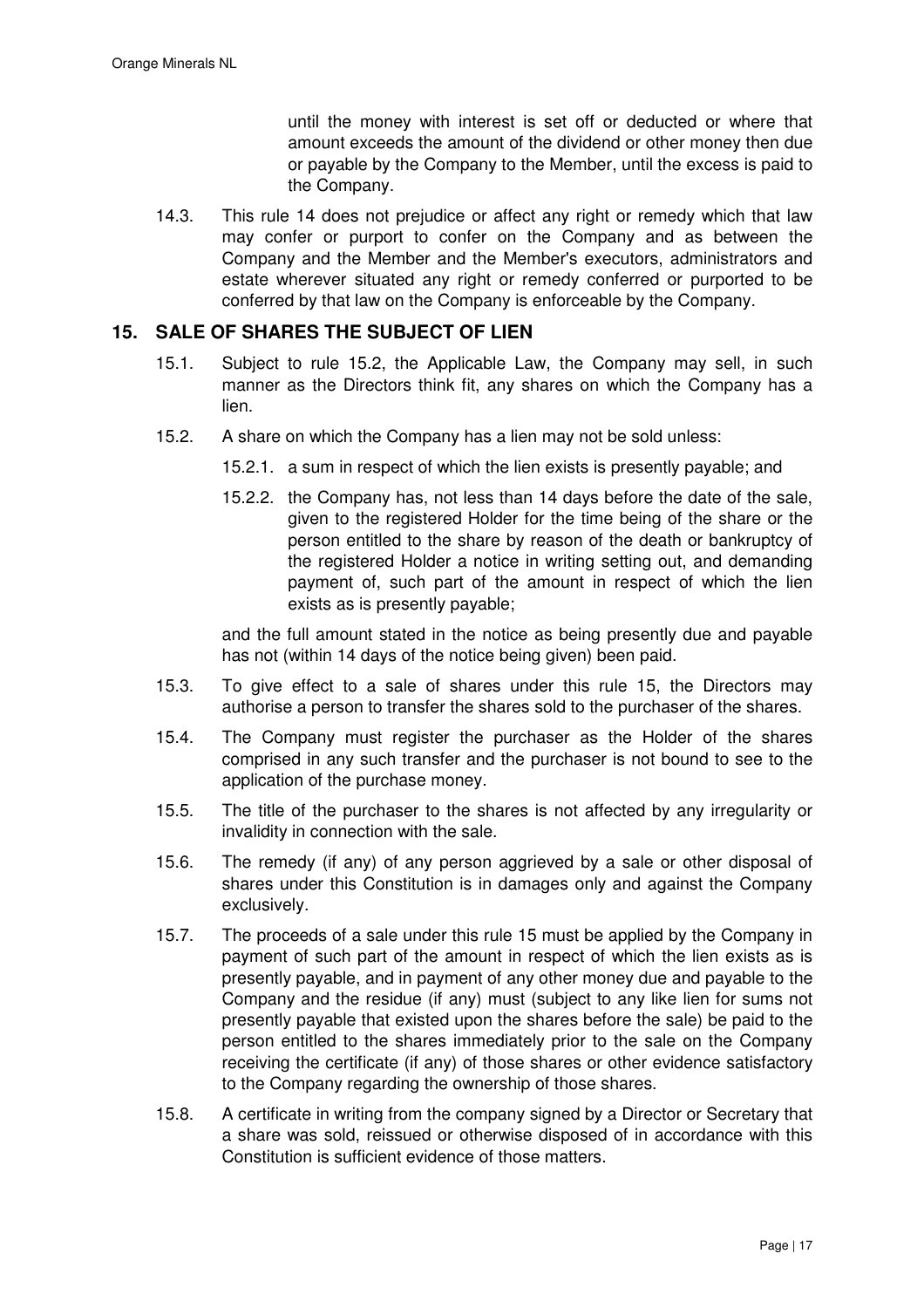# **CALLS ON SHARES**

# **16. POWER TO MAKE AND REVOKE CALLS**

- 16.1. The Directors may, subject to the law and the terms of issue of a share, at any time, make calls upon the Members in respect of any amount unpaid on the shares of the Members.
- 16.2. The Directors may make calls payable for one or more Members for different amounts and at different times.
- 16.3. A call may be made payable by instalments. A call may be for part only of the amount unpaid.
- 16.4. A call may be revoked, postponed or extended as the Directors determine.

## **17. NO CONTRACTUAL RIGHT TO RECOVER CALLS**

- 17.1. Notwithstanding any other provision of these rules, the Company has no contractual right by virtue of this Constitution to recover from a Member a call in respect of any amount unpaid on the shares of that Member.
- 17.2. Subject to rule 17.1, each Member must pay the amount called on the Member's shares according to the terms of the notice of call.

### **18. NOTICE OF CALLS**

- 18.1. A call is made when the Directors resolve to make the call.
- 18.2. The Company must as required by the law give notice of a call to all Members on whom the call is made who are on the Register when the call is made. The notice must include each of the following:
	- 18.2.1. the name of the Member;
	- 18.2.2. the number of shares held by the Member;
	- 18.2.3. the amount of the call;
	- 18.2.4. the due date and place for payment of the call, interest (if any) and expenses;
	- 18.2.5. a statement that in the event of non-payment by that time and at that place the shares on which the call was made may be forfeited or sold without forfeiture to enforce any lien of the Company over them as the Directors determines;

and if the Company is admitted to the Official List:

- 18.2.6. the last day for trading of partly paid "call unpaid" shares (references in this Constitution to "partly paid shares" extend to shares on which no amount has been paid but on which any amount is unpaid);
- 18.2.7. the last day for acceptance by the Company's registry of lodgements of transfers of partly paid "call unpaid" shares;
- 18.2.8. the latest available market price of the shares on which the call is being made before the date of issue of the call notice;
- 18.2.9. the highest and lowest market price of the shares on which the call is being made during the 3 months immediately before the date of issue of the call notice and the dates of those sales;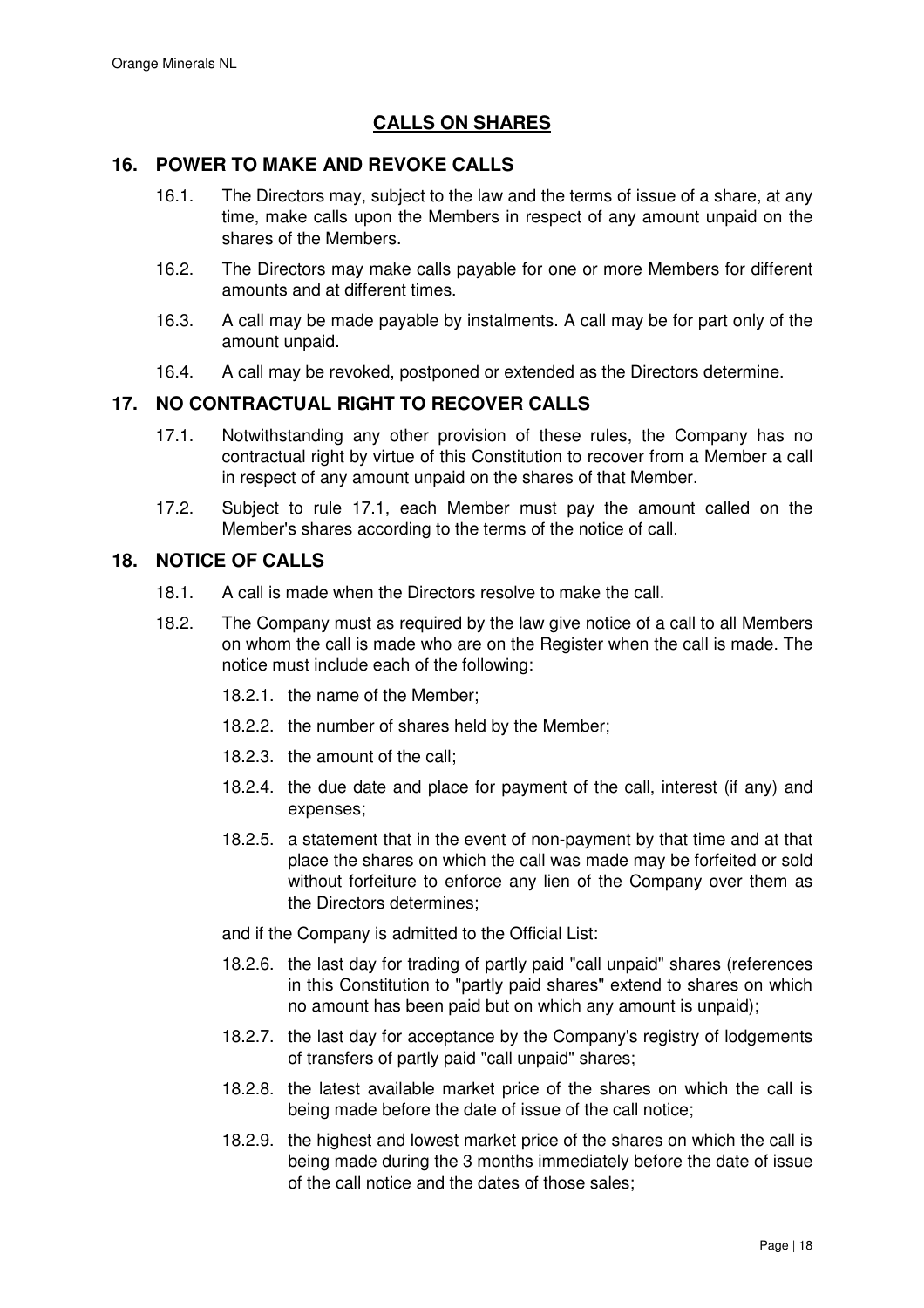- 18.2.10. the latest available market price of the shares on which the call is being made immediately before the Company announced to ASX that it intended to make a call; and
- 18.2.11. such other information as is required by the Listing Rules;

and must otherwise comply with the Listing Rules.

- 18.3. Every notice of any call in respect of CHESS Approved Securities must:
	- 18.3.1. specify any additional information required by the Listing Rules; and
	- 18.3.2. be given within such period as is required by the Listing Rules.
- 18.4. If notice of a call is not given, the call is not payable PROVIDED THAT the non-receipt of a notice of a call by or the accidental omission to give notice of a call to any of the Members does not invalidate the call.

# **19. FIXED CALLS**

- 19.1. Subject to any notice requirements under the Listing Rules, if by the terms of issue of any share or otherwise any amount is made payable at any fixed time or by instalments at fixed times the amount or instalment is payable as if it were a call duly made by the Directors and such a call shall be deemed to have been made.
- 19.2. In case of non-payment, the provisions of these rules as to payment of interest and expenses, forfeiture or otherwise apply as if the amount or instalment had become payable by virtue of a call duly made and notified.

## **20. INTEREST ON OUTSTANDING CALLS**

20.1. If a sum called is not paid on or before the due date for payment the person from whom the sum is due must, to the fullest extent the law and the Listing Rules permit, pay interest on the sum (or on so much as remains unpaid from time to time) at such rate as the Directors may determine calculated from the day payment is due till the time of actual payment. The Directors may waive the requirement for interest to be paid in whole or in part.

# **21. LIABILITY OF JOINT SHAREHOLDERS**

21.1. Subject to rule 17.1, the joint holders of a share are jointly and severally liable for the payment of all amounts of instalments and calls in respect of the share.

# 22. DIFFERENTIATION BETWEEN SHAREHOLDERS

22.1. The Directors may, on the issue of shares, differentiate between the holders as to the amount of calls to be paid and the times of payment.

# **23. PROOF OF OUTSTANDING CALLS**

- 23.1. On the trial or hearing or in any circumstances where it is necessary to prove the right to forfeit or sell shares for non-payment of a call it is sufficient to prove that:
	- 23.1.1. the name of the Member sued is entered in the Register as the Holder or 1 of the holders of the shares in respect of which the call was made;
	- 23.1.2. the resolution making the call is duly recorded in the minute book (or deemed to have been made under rule 19.1 - the Company may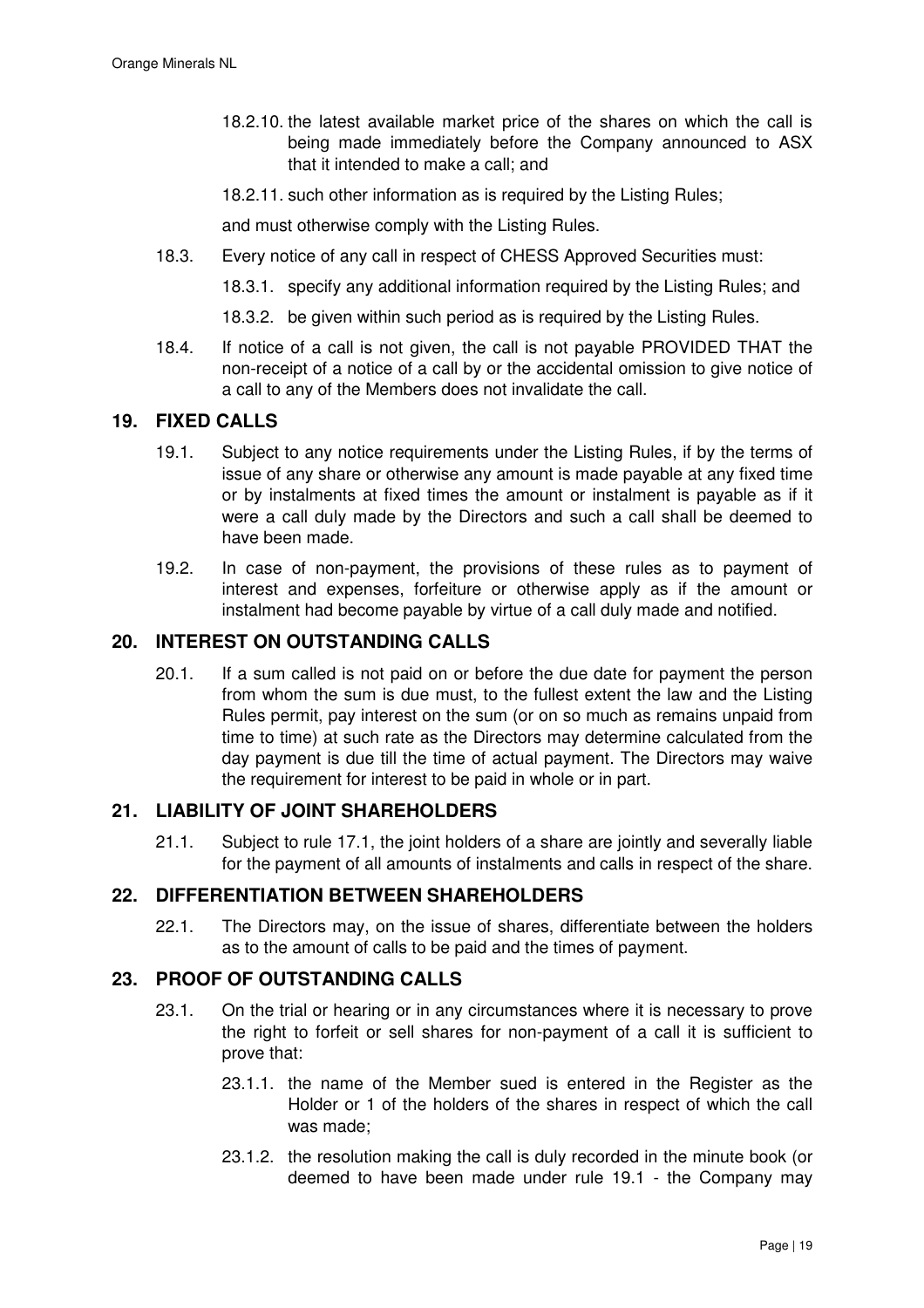resolve to make a call even though it has been deemed made under rule 19.1);

- 23.1.3. either:
	- 23.1.3.1. notice of the call was duly given to the registered Holder of the shares pursuant to this Constitution; or
	- 23.1.3.2. in the case of calls or instalments payable at fixed times by the terms of issue of any share or otherwise, those terms apply; and
- 23.1.4. the sum or call has not been paid.
- 23.2. Proof of the above matters is conclusive evidence of the debt or of the right to forfeit or sell shares for non-payment of a call and it is not necessary to prove the appointment of the Directors who made the call or the passing of the resolution or anything else.

## **24. PAYMENT OF CALLS IN ADVANCE**

- 24.1. The Directors may accept from a Shareholder the whole or any part of the amount unpaid on a share although no part of that amount has been called up, and in that event the Directors shall nominate whether the amount so paid is to be treated as capital or a loan to the Company by the Shareholder.
- 24.2. If the amount paid is nominated to be capital, it shall be deemed as from the date of the nomination to have been applied in paying up (so far as it will extend) the unpaid balance of the total issue price of the share but, unless the directors otherwise resolve, the voting entitlement, dividend entitlement and entitlement to participate in any surplus of the Company in a winding up of the Company attaching to the share shall remain as it was prior to the payment so made until there is a call in respect of the share of an amount equal to or greater than the amount so paid.
- 24.3. If the amount paid is nominated to be a loan to the Company, it shall carry interest at a rate, not exceeding the Prescribed Rate, as is agreed between the Directors and the Shareholder, shall not be repayable unless the Directors so determine, shall not confer on the Shareholder any rights attributable to subscribed capital, and shall, unless repaid, be applied in payment of calls on the share as and when the calls become due.
- 24.4. Each of the preceding provisions of this clause 24 is subject to the terms on which shares are issued.

# **FORFEITURE AND SURRENDER OF SHARES**

### **25. FORFEITURE**

- 25.1. A share of a Member is immediately forfeited if:
	- 25.1.1. a call is made on the share; and
	- 25.1.2. the call is unpaid at the end of 14 days after it became payable.
- 25.2. If a share is forfeited under rule 25.1, all unpaid dividends declared in respect of the forfeited share are also immediately forfeited.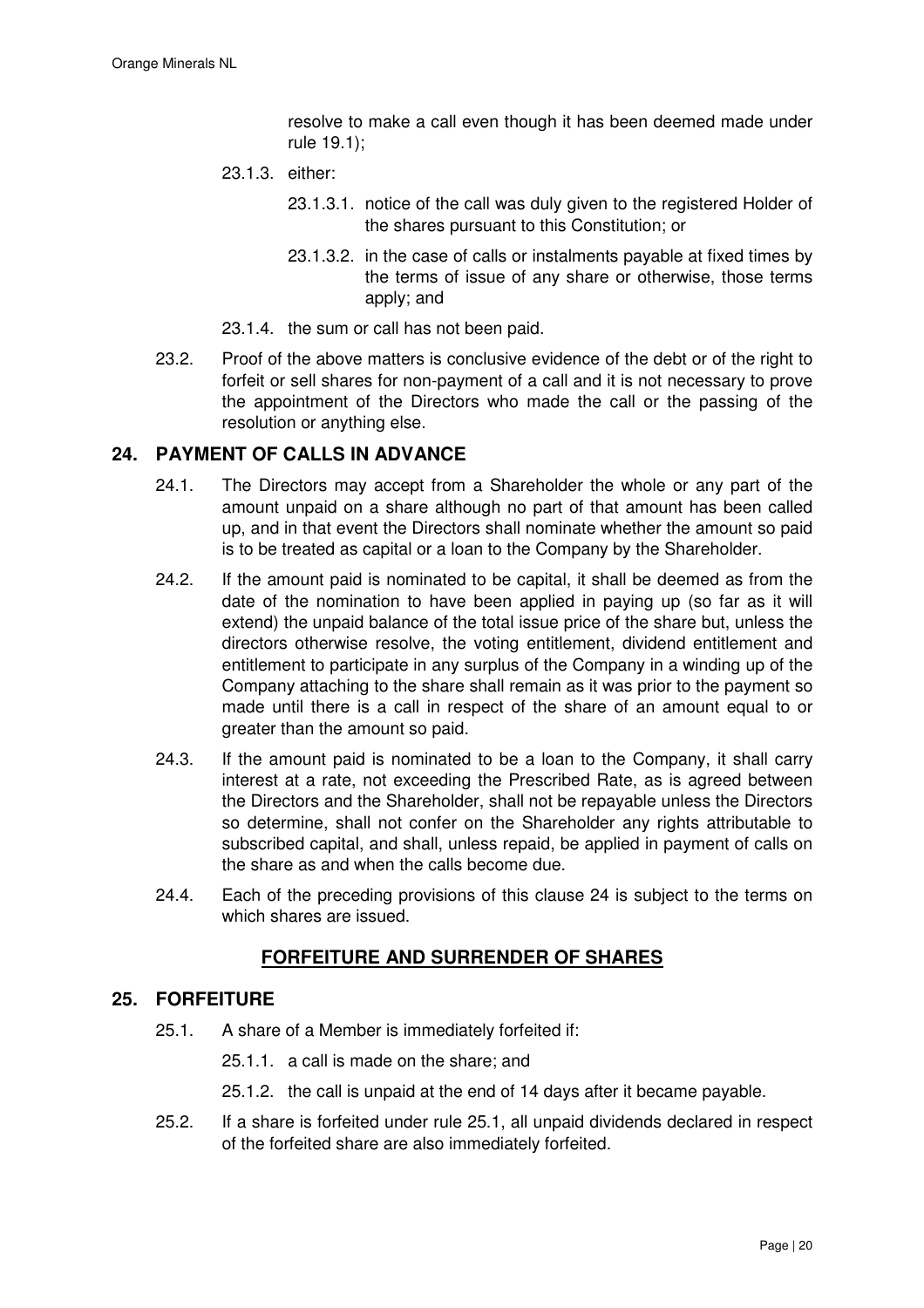# **26. SALE BY PUBLIC AUCTION**

- 26.1. Forfeited shares must be offered for sale by public auction (Auction) within 6 weeks after the call became payable.
- 26.2. The Company must give notice of the Auction in accordance with the law and the Applicable Law.
- 26.3. If, due to error or inadvertence, the Auction is not held within the time period referred to in rule 26.2, the Auction will not be invalid provided it is held as soon as practicable after discovery of the error or inadvertence.
- 26.4. Subject to the law, the Company may postpone the Auction.
- 26.5. A forfeited share may be sold credited as paid up to the sum of:
	- 26.5.1. the amount paid up on the share at the time of forfeiture;
	- 26.5.2. the amount of the call; and
	- 26.5.3. the amount of any other calls becoming payable on or before the date of the sale;

if the Company, in accordance with this Constitution or by ordinary resolution, so determines.

- 26.6. The Directors may fix a reserve price in respect of a forfeited share offered for sale that does not exceed the sum of:
	- 26.6.1. the amount of the call due and unpaid on the share at the time of forfeiture; and
	- 26.6.2. the amount of any other calls that become payable on or before the date of the Auction.

The share may but does not have to be withdrawn from sale if no bid at least equal to the reserve price is made at the Auction.

- 26.7. Subject to the law, if:
	- 26.7.1. no bid for the forfeited share is received at the Auction; or

26.7.2. the share is withdrawn from sale;

the Share must be held by the Directors in trust for the Company and then be disposed of in such manner and on such terms as the Directors determine.

- 26.8. At any meeting of Members, no person is entitled to any vote in respect of the shares held by the Directors pursuant to rule 26.7.
- 26.9. The proceeds of the Auction or the disposal under rule 26.7 must be applied to pay:
	- 26.9.1. first, the expenses of the Auction or disposal (as the case may be);
	- 26.9.2. then, any expenses necessarily incurred in respect of the forfeiture; and
	- 26.9.3. then, the calls on the Share that are due and unpaid;

with the balance (if any) of the proceeds of the Auction or disposal (as the case may be) (**Balance**) to be paid to the Member whose share has been sold.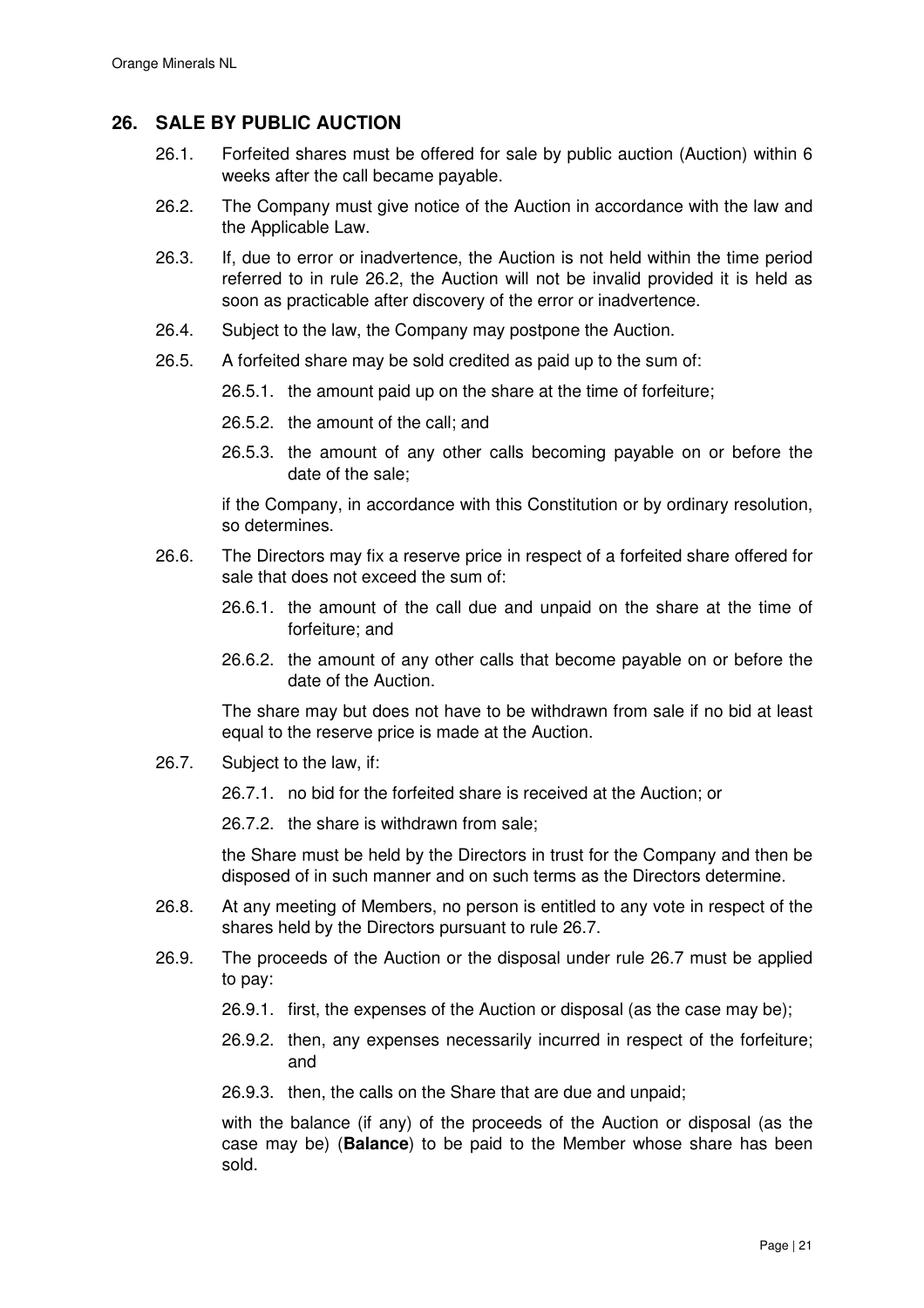- 26.10. If there is a share certificate that relates to the share, the Balance does not have to be paid until the Member delivers the share certificate to the Company.
- 26.11. A Member whose shares have been forfeited may redeem those shares, at any time up to or on the last Business day before the Auction, by paying to the Company:
	- 26.11.1. all calls due on the forfeited shares; and
	- 26.11.2. if the Company so requires, a portion calculated on a pro rata basis, of all:
		- 26.11.2.1. expenses incurred by the Company in respect of the forfeiture; and
		- 26.11.2.2. costs and expenses of any proceedings taken in respect of the forfeiture.
- 26.12. Upon payment of the amounts referred to in rule 26.11, the relevant Member IS entitled to the share as if the forfeiture had not occurred.
- 26.13. On the last Business Day before the Auction, the registered office of the Company must be open during the hours for which it is required by the Corporations Act to be open and accessible to the public.
- 26.14. Every share which is forfeited may, subject to the Applicable Law, be sold or otherwise disposed of on such terms and in such manner as the Directors think fit and where the ASX Settlement Operating Rules apply the Directors and the Company have authority to do whatever is necessary or appropriate under the ASX Settlement Operating Rules to effect the transfer.
- 26.15. Forfeited shares which are withdrawn from sale or for which no bid is received at the sale are held by the Directors in trust for the Company and may be disposed of in such manner and on such terms as the Directors determine.
- 26.16. Forfeited shares which have been offered for sale at auction may afterwards be sold by private treaty, with payment either in cash or by instalments, with or without interest.
- 26.17. The Directors may at any time before the forfeited shares have been sold or otherwise disposed of, annul the forfeiture of the shares upon such conditions as they think fit.
- 26.18. A statement in writing by a Director or the Secretary that a share in the Company has been duly forfeited on a date stated is prima facie evidence of the facts stated as against all persons claiming to be entitled to the share.

## **27. REGISTRATION OF FORFEITED SHARE**

- 27.1. On a sale after forfeiture:
	- 27.1.1. the name of a person to whom the shares are sold must be entered in the Register in respect of them;
	- 27.1.2. the person to whom the shares are sold is not bound to see to the regularity of the proceedings in relation to the forfeiture or sale or to the application of the consideration and that person's title to the shares is not affected by any act, omission or irregularity in those proceedings;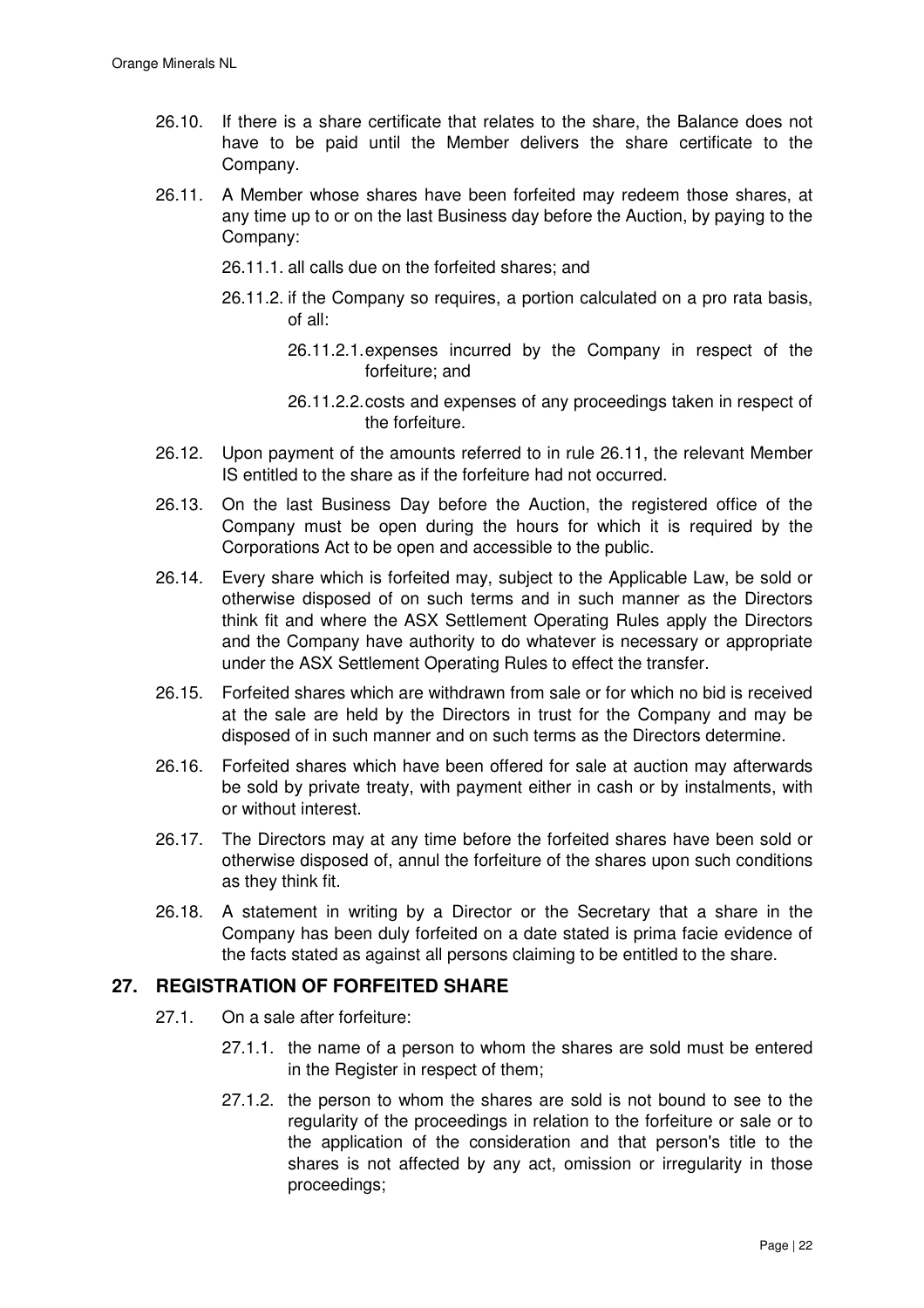- 27.1.3. a statement signed by two Directors and the Secretary that the shares have been regularly forfeited and sold is conclusive evidence of that as against all persons claiming to be entitled to the shares; and
- 27.1.4. the remedy of a person aggrieved by the forfeiture or sale "is in damages only and against the Company exclusively.

### **28. SURRENDER OF SHARES**

28.1. The Directors may accept the surrender of any share and any share surrendered may be disposed of in the same manner as a forfeited share.

## **TRANSFER OF SHARES**

## **29. PARTICIPATION IN TRANSFER SCHEMES**

29.1. The Company at any time and from time to time may participate in any computerised or electronic share transfer registration or stock market settlement system introduced by or acceptable to ASX or as provided for by the Corporation Act or the ASX Settlement Operating Rules.

# **30. RIGHT TO TRANSFER**

- 30.1. Except where required or permitted by law, the Applicable Law or this Constitution, there is no restriction on the transfer of shares.
- 30.2. Subject to rules 31.1 and 33 the Company and the Directors must not in any way prevent, delay or interfere with the generation of a proper ASX Settlement transfer or the registration of a paper-based transfer in registrable form of any securities.

## **31. HOLDING LOCK**

- 31.1. The Company may ask ASX Settlement to apply a holding lock to prevent a proper ASX Settlement transfer, or refuse to register a paper-based transfer, in any of the circumstances permitted by law (including the Applicable Law) and the Company may do all such things as may be necessary or appropriate under the Applicable Law to protect any lien, charge, or other right to which it may be entitled under the law or under this Constitution.
- 31.2. If the Company refuses to register a paper-based transfer under rule 31.1 it must tell the lodging party in writing of the refusal and the reason for it. The Company must do so within 5 Business Days after the date on which the transfer was lodged.
- 31.3. If the Company asks ASX Settlement to apply a holding lock under rule 31.1 the Company must tell the Holder of the securities in writing of the holding lock and the reason for it. It must do so within 5 Business Days after the date on which it asked for the holding lock.

### **32. NO DOCUMENTARY EVIDENCE REQUIRED**

32.1. The Company must not require a statutory declaration or other document in connection with ownership restrictions of its securities before it will register a paper-based transfer or authorise a proper ASX Settlement transfer.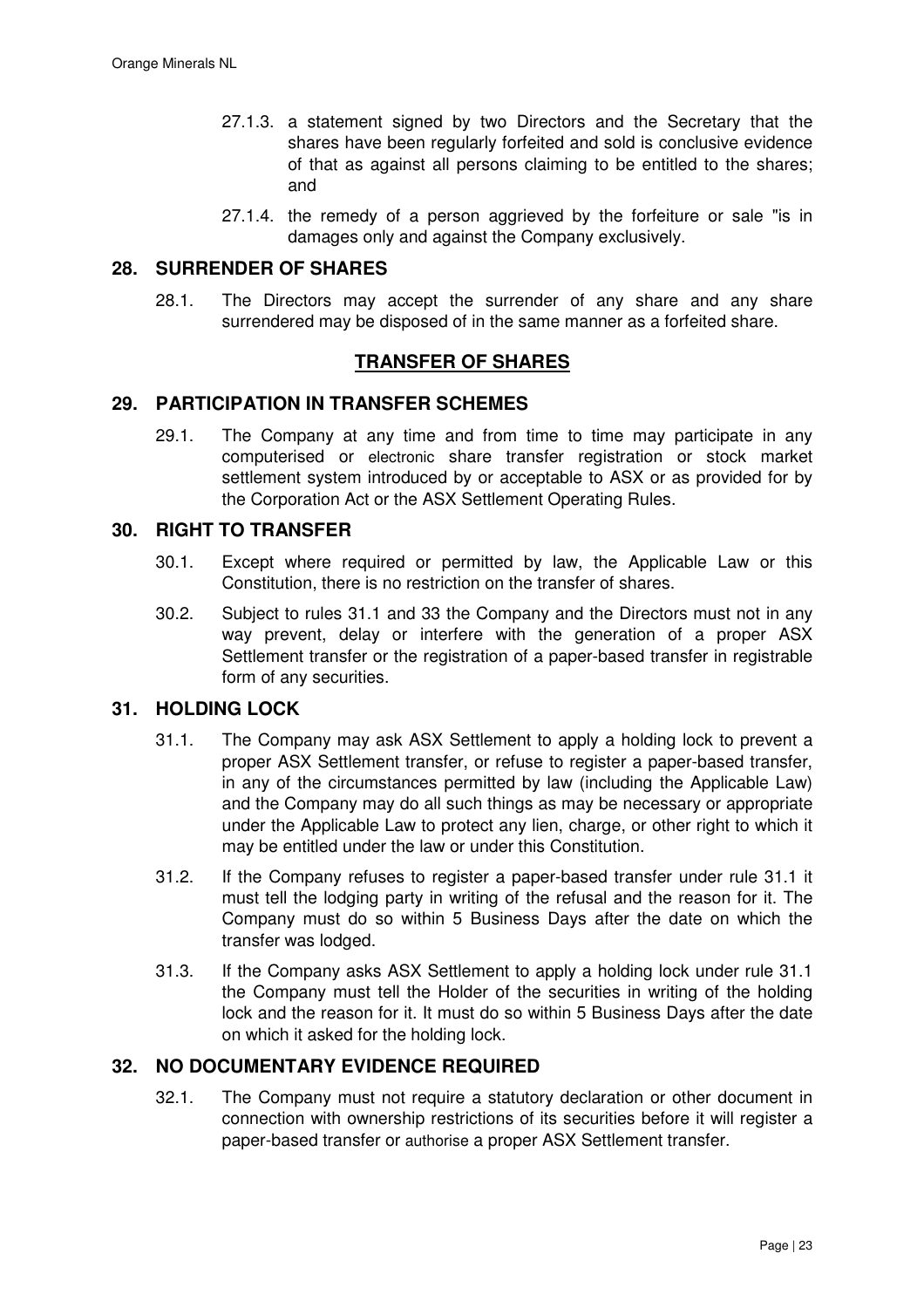# **33. REFUSAL TO REGISTER A TRANSFER**

- 33.1. Where the Company issues new certificates under these rules after a reorganisation of capital, the Company must reject a transfer accompanied by a certificate issued before ASX recognised the reorganisation as not being in registrable form.
- 33.2. The Company must refuse to register a paper-based transfer if some or all of the securities involved are reserved for an offeror because the offeree has accepted a takeover offer. However, the Company must register the transfer if:
	- 33.2.1. the takeover offer is not, or is no longer, subject to a defeating condition; and
	- 33.2.2. the transfer is to or at the direction of the offeror.

## **34. TRANSFER DOCUMENTS AND PROCESSING**

- 34.1. The transfer document of any security must be in writing in any usual or common form or in any other form which the Directors may approve or in such form as is required ASX Settlement Operating Rules and may be comprised of more than 1 document. If the transfer is a proper ASX Settlement transfer the transfer document must be in such form as the Directors may approve, subject to the ASX Settlement Operating Rules.
- 34.2. The transfer document of a security must be effected or validated by or on behalf of the transferor and, except where the transferee is deemed by this Constitution or the Applicable Law to have accepted the shares transferred, must also be effected by the transferee. The transfer document is deemed to have been signed by the transferor where it has been validated by the stamp of the transferor's broker in accordance with the Corporations Act, and the transfer document is deemed to have been signed by the transferee where it has been validated by the stamp of the transferee's broker in accordance with the Corporations Act.
- 34.3. All powers of attorney granted by Members which may be used for the purpose of transferring shares and which are lodged produced or exhibited to the Company are deemed as between the Company and the grantor of the powers to remain in full force and may be acted upon until express notice in writing of their revocation or of the death of the grantor is lodged at the Office or at the Company's share registry.
- 34.4. The transferor is deemed to remain the Holder of the security until the name of the transferee is entered in the Register in respect of the security and, subject to rule 34.6, the date of transfer is governed by the ASX Settlement Operating Rules.
- 34.5. Subject to the ASX Settlement Operating Rules all transfer documents which are registered must be retained by the Company but any transfer document which the Directors decline to register, except on the grounds of fraud, must upon demand in writing be returned to the party presenting it.
- 34.6. If the Company receives a paper-based transfer in registrable form on or after the date on which securities in that class became CHESS Approved Securities, the Company must: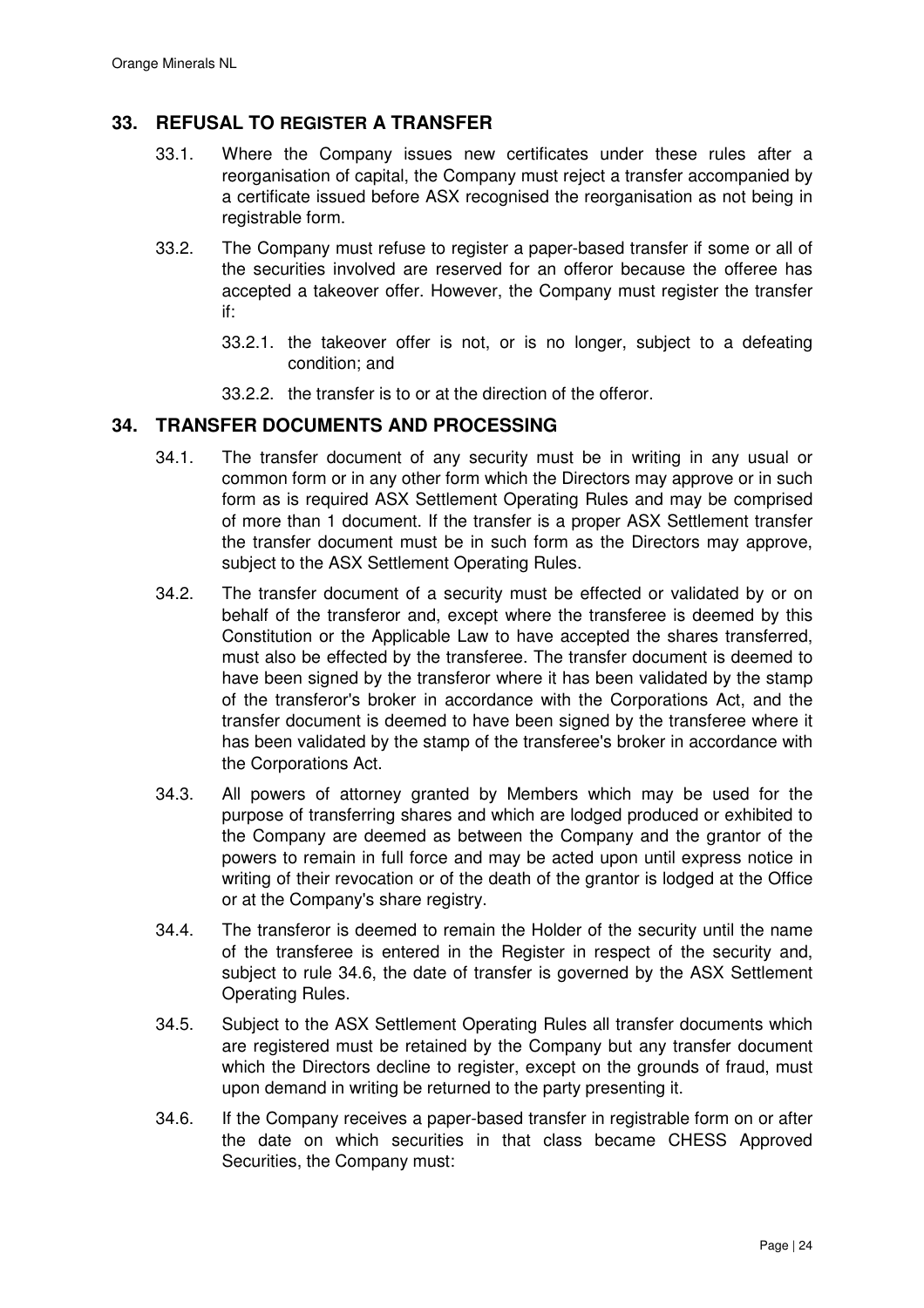- 34.6.1. if the Holder has an existing holding, register the transfer to the same subregister unless the transferee chooses differently;
- 34.6.2. if it maintains a Certificated Subregister but not an Issuer Sponsored Subregister, register the transfer as a certificated holding within the time required by the Listing Rules;
- 34.6.3. if it maintains an Issuer Sponsored Subregister but not a Certificated Subregister, register the transfer as an uncertificated security holding within 5 Business Days after the date the transfer is lodged; and
- 34.6.4. if it maintains both an Issuer Sponsored Subregister and a Certificated Subregister:
	- 34.6.4.1. register the transfer as an uncertificated holding as set out in rule 34.6.3; or
	- 34.6.4.2. if the transferee elects to hold the securities in certificated form, register the transfer as a certificated security holding as set out in rule 34.6.3.

# **35. PERIOD OF CLOSURE OF REGISTER**

35.1. Subject to the Listing Rules and the ASX Settlement Operating Rules, the transfer books and the Register may be closed during such times as the Directors think fit.

# **TRANSMISSION OF SHARES**

## **36. TITLE TO SHARES FOLLOWING DEATH OF MEMBERS**

36.1. In the case of the death of a Member, the survivor or survivors, where the deceased was a joint holder, and the legal personal representatives of the deceased where the deceased was a sole Holder, are the only persons recognised by the Company as having any title to the deceased's interest in the share, but this rule 36 does not release the estate of a deceased joint holder from any liability in respect of a share that had been jointly held by the deceased with any other person.

## **37. PROCEDURE FOR TRANSMISSION**

- 37.1. Subject to the Bankruptcy Act 1966, a person becoming entitled to a share in consequence of the death or bankruptcy of a Member or to a share of a Member of unsound mind may, upon such information being produced as is properly required by the Directors, elect either to be registered himself or herself as Holder of the share or to have some other person nominated by him or her registered as the transferee of the share.
- 37.2. If the person so becoming entitled elects to be registered himself or herself, he or she must deliver or send to the Company a notice in writing signed by him or her stating that he or she so elects.
- 37.3. If the person elects to have another person registered, he or she must effect a transfer of the share to that other person.
- 37.4. All the limitations, restrictions and provisions of this Constitution relating to the right to transfer, and the registration of transfer of, shares apply to the notice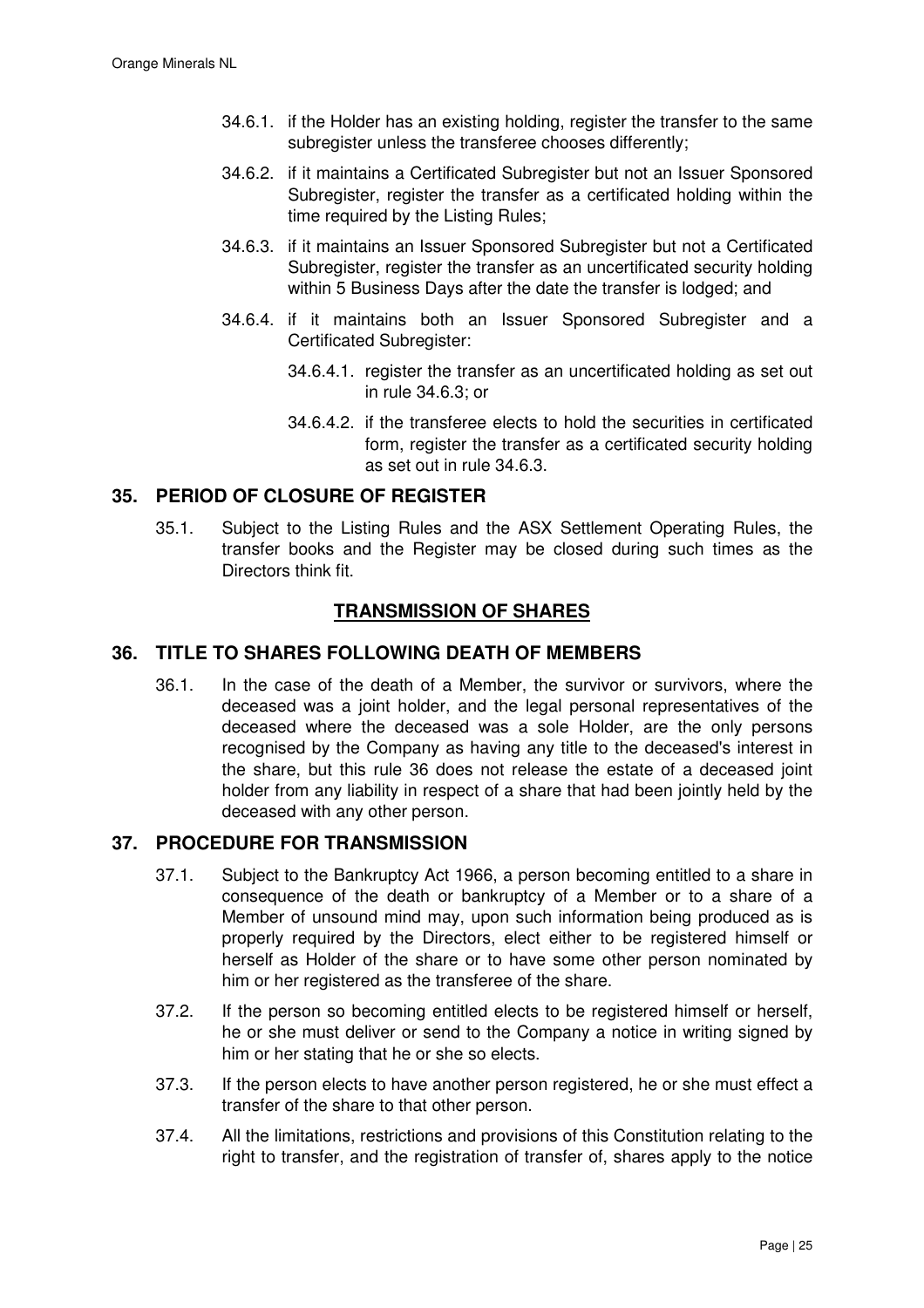or transfer as if the death or bankruptcy of the Member had not occurred and the notice or transfer were a transfer signed by that Member.

## **38. RIGHTS OF PERSON ENTITLED**

- 38.1. Where the registered Holder of a share is an infant, is of unsound mind, dies or becomes bankrupt, the guardian, the committee, the personal representative or the trustee of the estate of the registered Holder, as the case may be, is, upon the production of such information as is properly required by the Directors, entitled to the same dividends and other advantages, and to the same rights (whether in relation to meetings of the Company, or to voting or otherwise), as the registered Holder would have been entitled to if he or she had not been an infant, of unsound mind, died or become bankrupt.
- 38.2. Where 2 or more persons are jointly entitled to any share in consequence of the death of the registered Holder, they are, for the purpose of this Constitution, deemed to be joint holders of the share.

## **CONVERSION OF SHARES**

### **39. COMPANY MAY CONVERT SHARES**

- 39.1. The Company may by resolution convert all or any of its shares into a larger or smaller number of shares, without altering the proportion between the amount paid and the amount (if any) unpaid on the shares concerned, subject to the Applicable Law.
- 39.2. All ordinary shares must have the same rights and obligations attached to them unless otherwise approved by ASX or permitted by the Applicable Law.

# **40. POWER TO REDUCE CAPITAL**

- 40.1. The Company may, subject to the Applicable Law, by special resolution reduce its share capital, including its paid-up capital, asset revaluation reserve, and any other reserve account in any way and in particular may:
	- 40.1.1. extinguish or reduce the liability on any of its shares in respect of share capital not paid up;
	- 40.1.2. cancel any paid-up share capital that is lost or is not represented by available assets; or
	- 40.1.3. payoff any paid-up share capital that is in excess of the needs of the Company.
- 40.2. The distribution of any reduction or buy-back in respect of the share capital of the Company may include any or all of the payment of cash, the issue or transfer of securities (either in the Company or another body corporate) and the transfer of assets.
- 40.3. If the distribution of any reduction or buy-back in respect of the share capital of the Company includes an issue or transfer of shares in a body corporate (not being the Company), each Member:

40.3.1. agrees to become a member of that body corporate; and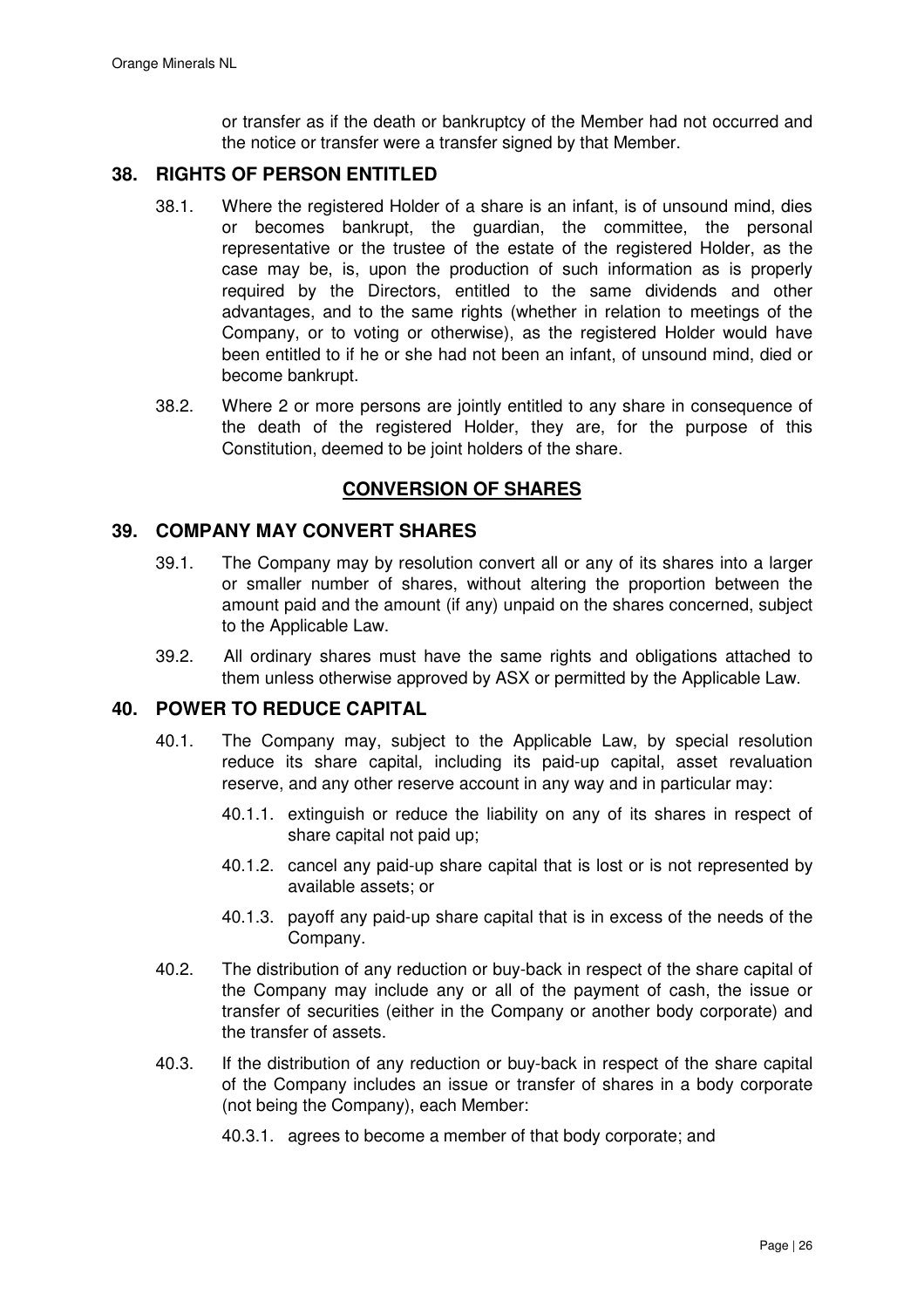40.3.2. in the case of a transfer, appoints the Company and each Director as its agent to execute an instrument of transfer or other document required to transfer the relevant securities to that Member.

# **GENERAL MEETING**

# **41. CONVENING OF GENERAL MEETINGS**

- 41.1. Except as permitted by law a general meeting, to be called the **annual general meeting**, must be held at least once in every calendar year.
- 41.2. The Directors may whenever they think fit convene a general meeting.
- 41.3. Except as provided in the Corporations Act, no Member is and no Members together are entitled to convene a general meeting.

## **42. NOTICE OF GENERAL MEETINGS**

- 42.1. Notice of a general meeting must be given as required by the Corporations Act.
- 42.2. A notice of a general meeting must specify:
	- 42.2.1. the place, the day and the hour of meeting (and, if the meeting is to be held in 2 or more places, the technology that will be used to facilitate this);
	- 42.2.2. state the general nature of the business of the meeting;
	- 42.2.3. if a special resolution is to be proposed at the meeting, set out an intention to propose the special resolution and state the resolution; and
	- 42.2.4. contain a statement setting out the following information:
		- 42.2.4.1. that the Members has a right to appoint a proxy;
		- 42.2.4.2. that the proxy need not be a Member of the Company; and
		- 42.2.4.3. that a Member who is entitled to cast 2 or more votes may appoint 2 proxies and may specify the proportion or number of votes each proxy is appointed to exercise.
- 42.3. A notice must comply with any Listing Rule requirement for notices.

# **43. ACCIDENTAL OMISSION TO GIVE NOTICE**

43.1. The accidental omission to give notice of any general meeting to or the nonreceipt of the notice by any of the Members or the auditor or ASX or the accidental omission to advertise (if necessary) the meeting does not invalidate the proceedings or any resolution passed at the meeting.

### **44. CANCELLATION OR POSTPONEMENT OF GENERAL MEETINGS**

- 44.1. Subject to rule 44.2, the Directors may, either by:
	- 44.1.1. advertisement published in a newspaper circulating in each capital city of every Australian state or territory; or
	- 44.1.2. announcement via the ASX's Company's Announcement Office;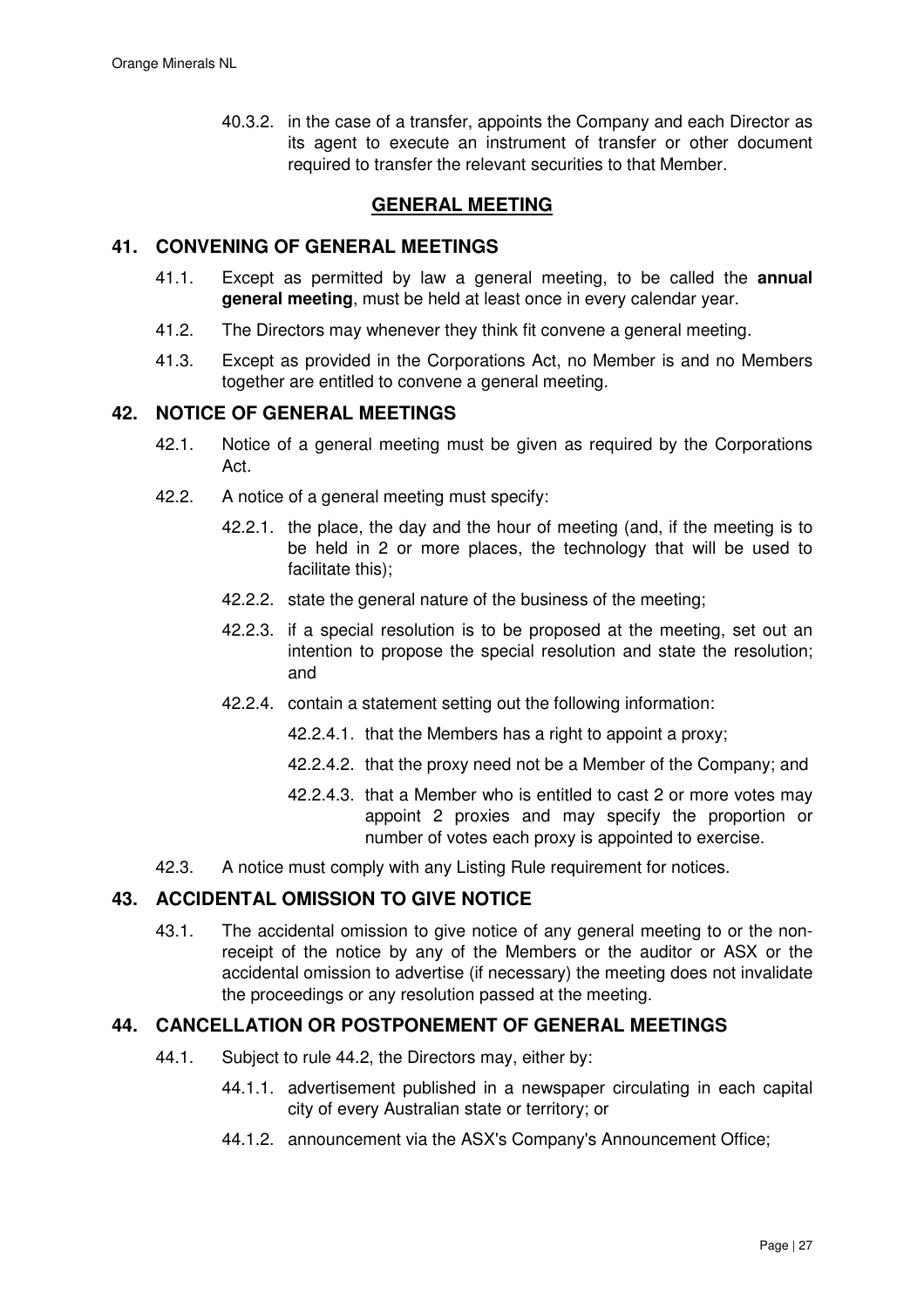on or before the day of a proposed general meeting, cancel a proposed general meeting convened by them.

- 44.2. Where a proposed general meeting was requisitioned by Shareholders pursuant to the Corporations Act, that meeting may only be cancelled by the Directors pursuant to rule 44.1 if a written notice of withdrawal of the requisition signed by the requisitioning Members has been deposited at the Office.
- 44.3. Where a general meeting is cancelled in reliance on rule 44.1.1:
	- 44.3.1. the Directors must, in addition to publication of advertisements in accordance with rule 44.1.1, endeavour to notify each Member of cancellation of a proposed general meeting by posting a notice to the address of each Member as stated in the Register; but
	- 44.3.2. failure to post the notice to any Member or the non-receipt of the notice by any Member does not affect the validity of the cancellation of the proposed general meeting.
- 44.4. The Directors may, either by:
	- 44.4.1. advertisement published in a newspaper circulating in each capital city of every Australian State or Territory; or
	- 44.4.2. announcement via the ASX's Company's Announcement Office (which shall include the detail specified in rule 44.5.2;

on or before the day of a proposed general meeting, postpone the proposed general meeting from time to time (for a period not exceeding 28 days) or vary the venue of the proposed general meeting, but no business may be transacted at any postponed meeting other than the business stated in the notice to Members of the postponed general meeting.

- 44.5. Where a general meeting is postponed in reliance on rule 44.4.1:
	- 44.5.1. the Directors must, in addition to publication or advertisements in accordance with rule 44.4.1, endeavour to notify each Member of the postponement or variation of venue of a proposed general meeting by posting a notice to the address of each Member as stated in the Register;
	- 44.5.2. the notice must include details of the day, time and place on and at which the postponed general meeting will be held or, in the case of variation of venue, details of the new venue; but
	- 44.5.3. failure to post the notice to any Member or the non-receipt of the notice by any Member does not affect the validity of the postponement or variation of venue of the proposed general meeting.
- 44.6. A proposed general meeting may not be postponed on more than 2 occasions.

# **45. MEETING AT MORE THAN ONE PLACE**

- 45.1. A meeting of Members may be held in 2 or more places linked together by any technology that:
	- 45.1.1. gives the Members as a whole in those places a reasonable opportunity to participate in proceedings;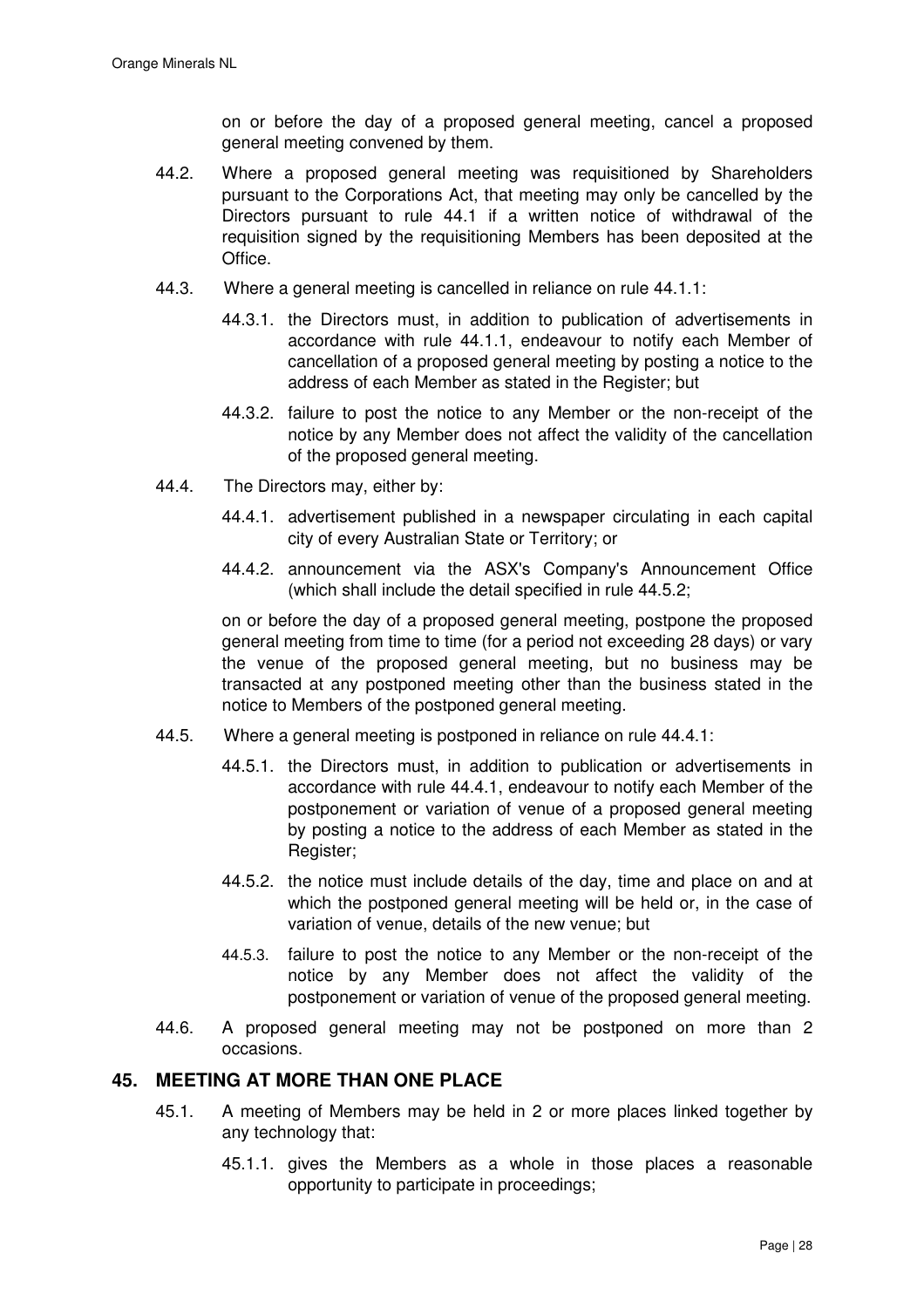- 45.1.2. enables the chairperson to be aware of proceedings in each place; and
- 45.1.3. enables the Members as a whole in each place to vote on a show of hands and on a poll.
- 45.2. If a meeting of Members is held in 2 or more places under rule 45.1:
	- 45.2.1. a Member present at one of the places is taken to be present at the meeting; and
	- 45.2.2. the chairperson of that meeting may determine at which place the meeting is taken to have been held.

# **46. REPRESENTATION OF MEMBER**

- 46.1. Any Member may be represented at any general meeting of the Company or at a meeting of the holders of a class of shares by a proxy or attorney.
- 46.2. If a body corporate is a Member it may also, by resolution of its Directors or other governing body, authorise such person as it thinks fit to act as its representative either at a particular general meeting or at all general meetings of the Company or of any class of Members. Where a person so authorised is present at a general meeting, the body corporate is deemed to be personally present at the meeting.
- 46.3. A person authorised under rule 46.2 is, in accordance with that authority and until it is revoked by the body corporate, entitled to exercise the same powers on behalf of the body corporate as the body corporate could exercise if it were a natural person who was a Member.

# **PROCEEDINGS AT GENERAL MEETINGS**

# **47. QUORUM**

- 47.1. No business may be transacted at any general meeting unless a quorum of Members is present at the time when the meeting proceeds to business.
- 47.2. Except as provided in rules 7 and 47, until the Company in general meeting otherwise decides, 2 Members present constitute a quorum except that one Member shall constitute a quorum where such Member is in accordance with this Constitution and the Corporations Act the sole Member of the Company.
- 47.3. For the purpose of determining whether a quorum is present in accordance with rule 47.2 a person attending as a proxy (including each proxy of a Member appointing more than one proxy) or attorney or as a representative of a body corporate that is a Member, is deemed to be a Member.
- 47.4. In determining whether a quorum is present for a meeting of Members:
	- 47.4.1. where more than one proxy, attorney or representative of a Member is present, only one of those persons is counted;
	- 47.4.2. where a person is present as a Member and as a proxy, attorney or representative of another Member, that person is counted separately for each appointment provided that there is at least one other Member present; and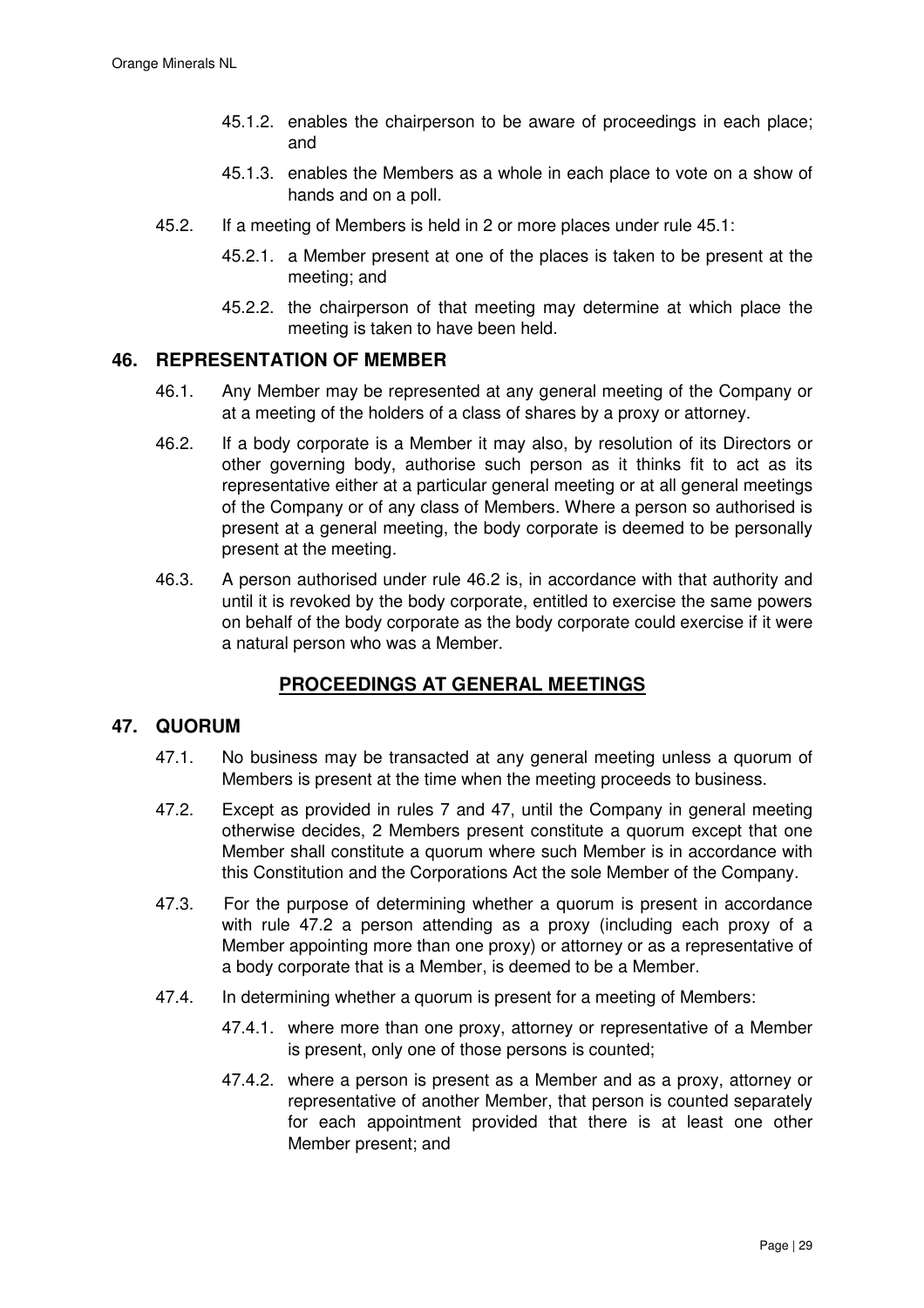47.4.3. where a person is present as a proxy, attorney or representative for more than one Member, that person is counted separately for each appointment provided that there is at least one other Member present.

# **48. ABSENCE OF QUORUM**

- 48.1. If a quorum is not present within 30 minutes after the time appointed for the meeting:
	- 48.1.1. where the meeting was convened upon the requisition of Members the meeting is dissolved; or
	- 48.1.2. in any other case:
		- 48.1.2.1. the meeting stands adjourned to the same Business Day in the next week at the same time and place, or to such other day, time and place as the Directors may, by notice to the Members, determine; and
		- 48.1.2.2. if at the adjourned meeting a quorum is not present within 30 minutes after the time appointed for the meeting, the meeting shall be dissolved.

### **49. ORDINARY AND SPECIAL BUSINESS**

- 49.1. The business of an annual general meeting is:
	- 49.1.1. to receive and consider the profit and loss account, the balance sheet, the reports of the Directors and of the auditors and the Directors' statement required by the Corporations Act to be attached to the accounts of the Company;
	- 49.1.2. to elect Directors in place of those retiring by rotation or otherwise;
	- 49.1.3. when necessary to appoint auditors and fix their remuneration;
	- 49.1.4. to declare dividends; and
	- 49.1.5. to transact any other business which under this Constitution or the Corporations Act ought to be transacted at an annual general meeting.
- 49.2. All other business transacted at an annual general meeting and all business transacted at any other general meeting is special business.

### **50. RESOLUTION PROPOSED BY MEMBERS**

- 50.1. No Member may at any meeting move any resolution relating to special business unless:
	- 50.1.1. the resolution has previously been approved by the Directors; or
	- 50.1.2. the Member has given not less than 30 Business Days' previous notice in writing of the Member's intention to move an ordinary resolution or 45 Business Days' notice in writing of the Member's intention to move a special resolution at the meeting by leaving the notice and a signed copy of the resolution at the Office.
- 50.2. Upon receiving a notice referred to in rule 50.1.2 the Secretary must: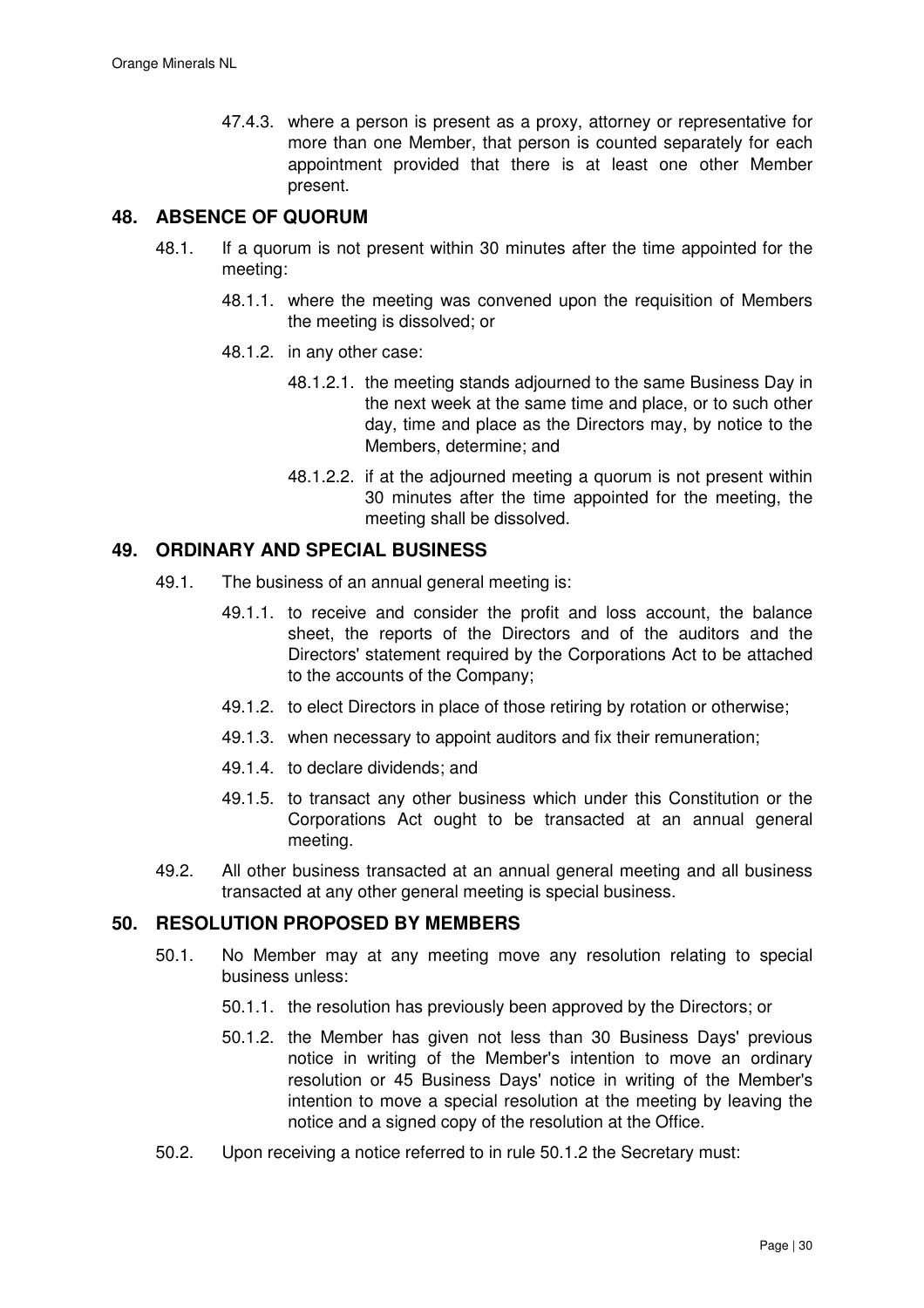- 50.2.1. if the notice convening the meeting has already been despatched, immediately notify the Members of the proposed resolution; or
- 50.2.2. otherwise include notice of the proposed resolution in the notice convening the meeting.

# **51. CHAIRPERSON OF GENERAL MEETINGS**

- 51.1. If the Directors have appointed 1 of their number as chairperson of their meetings, the person appointed presides as chairperson at every general meeting.
- 51.2. If the Directors have appointed 1 of their number as deputy chairperson of their meetings, to act as chairperson in the absence of the chairperson, the person appointed presides as chairperson at every general meeting at which the chairperson is absent.
- 51.3. Where a general meeting is held and:
	- 51.3.1. a chairperson or deputy chairperson has not been appointed as referred to in rules 51.1 and 51.2; or
	- 51.3.2. the chairperson or deputy chairperson is not present within 30 minutes after the time appointed for the holding of the meeting or is unwilling to act;

the Directors present may appoint 1 of their number as a chairperson and in default of their doing so the Members present may appoint 1 of the Directors to be chairperson, and, if no Director present is willing to take the chair, must appoint 1 of their number to be chairperson.

- 51.4. The rulings of the chairperson of a meeting on all matters relating to the order of business, procedure and conduct of a general meeting is final and no motion of dissent from those rulings may be accepted.
- 51.5. Any persons (including Members) in possession of pictorial recording or sound recording devices, placards, banners or articles considered by the chairperson of a meeting to be dangerous, offensive or liable to cause disruption, or who refuse to produce or to permit examination of any articles in their possession or the contents of the articles, may be refused admission to the meeting or may be required to leave and remain out of the meeting.

# **52. ADJOURNMENT OF MEETINGS**

- 52.1. The chairperson of a meeting may with the consent of any meeting at which a quorum is present, adjourn the meeting from time to. time and from place to place as the meeting determines, but no business may be transacted at any adjourned meeting other than the business left unfinished at the meeting from which the adjournment took place.
- 52.2. When a meeting is adjourned for 30 days or more, notice of the adjourned meeting must be given as in the case of an original meeting.
- 52.3. Except as provided by rule 52.2 or the Applicable Law, it is not necessary to give any notice of an adjournment or of the business to be transacted at an adjourned meeting.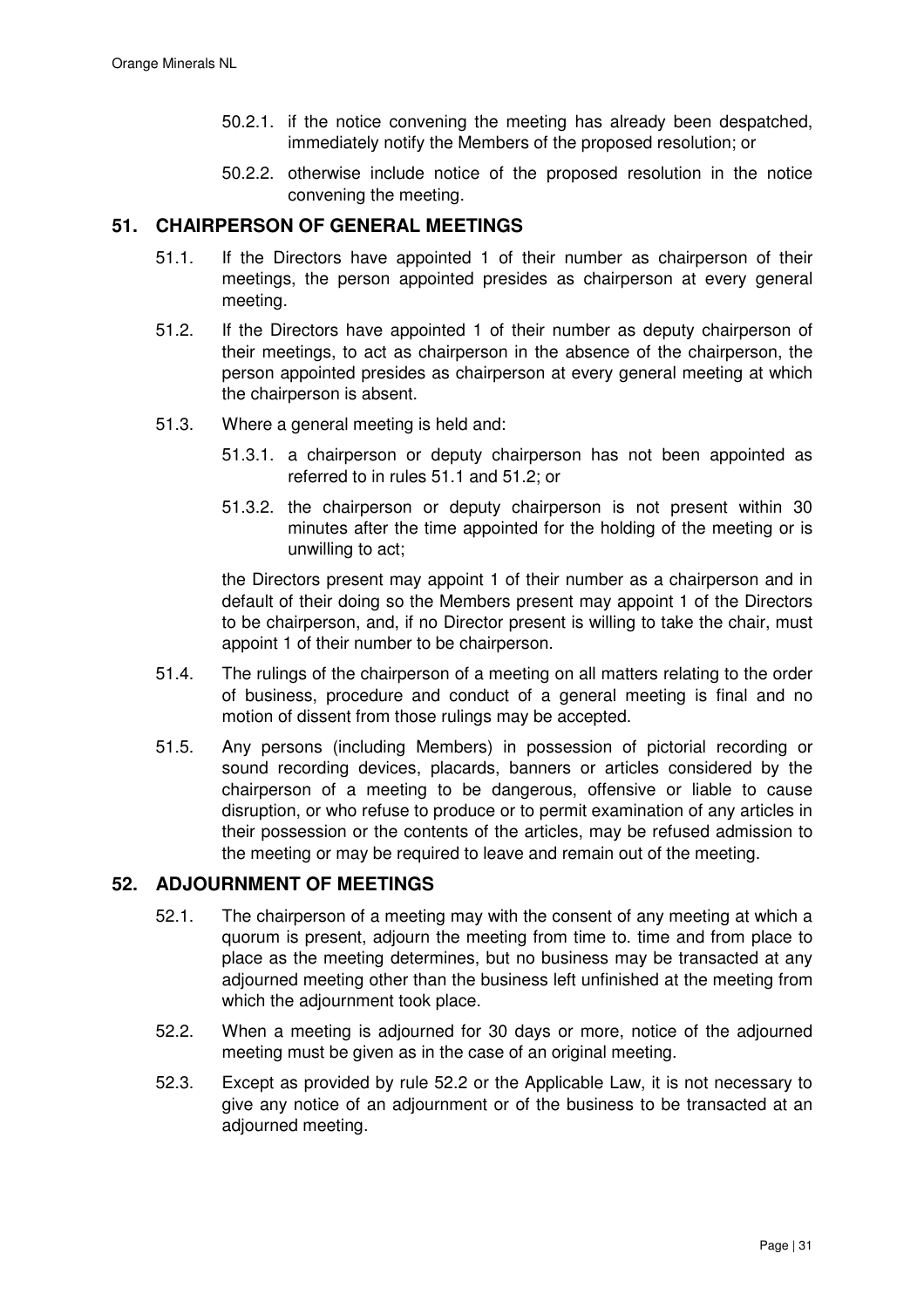# **VOTING AT GENERAL MEETINGS**

## **53. VOTING RIGHTS**

- 53.1. Subject to any rights or restrictions for the time being attached to any class or classes of shares at meetings of Members or classes of Members, votes may be given either personally or by proxy or attorney under power or, in the case of a body corporate, by its representative.
- 53.2. No person is entitled to vote unless the person is a Member and present in person or by proxy or attorney or is the representative of a body corporate which is a Member.
- 53.3. Subject to the rights or restrictions attached to any class or classes of shares, on a show of hands every Member present in person or by proxy has 1 vote.
- 53.4. Subject to rule 53.3 on a poll every Member present has 1 vote for each fully paid share and a fraction of a vote for each partly paid share held by the Member in the Company. The fraction must be equivalent to the proportion which any amount paid (not credited) is of the total amounts paid (if any) and payable (excluding amounts credited). In this rule, amounts paid in advance of a call are ignored when calculating the proportion unless the contrary is expressly provided by rule 24.
- 53.5. The Holder of a preference share, other than preference shares on issue at the date this Constitution is adopted, (or preference security, as that term is defined in the Listing Rules) has the right to vote in each of the following circumstances but not in any others:
	- 53.5.1. during a period during which a dividend (or part of a dividend) in respect of the shares is in arrears;
	- 53.5.2. on a proposal to reduce the capital of the Company;
	- 53.5.3. on a resolution to approve the terms of a buy-back agreement;
	- 53.5.4. on a proposal that affects the rights attached to the preference share;
	- 53.5.5. on a proposal to wind up the Company;
	- 53.5.6. on a proposal for the disposal of the whole of the Company's property, business and undertaking;
	- 53.5.7. during the winding up of the Company; and
	- 53.5.8. when holders of preference shares are entitled to vote in respect thereof they shall have the same rights of voting as are hereby given to the holders of ordinary shares.

### **54. VOTING DISQUALIFICATION**

- 54.1. A Holder of ordinary shares has no right to vote at a general meeting in respect of those shares if:
	- 54.1.1. calls due and payable on those shares have not been paid;
	- 54.1.2. the person became a Holder of the shares after the specified time (being not more than 48 hours prior to the time of the meeting) established by the Company in accordance with a law of a state or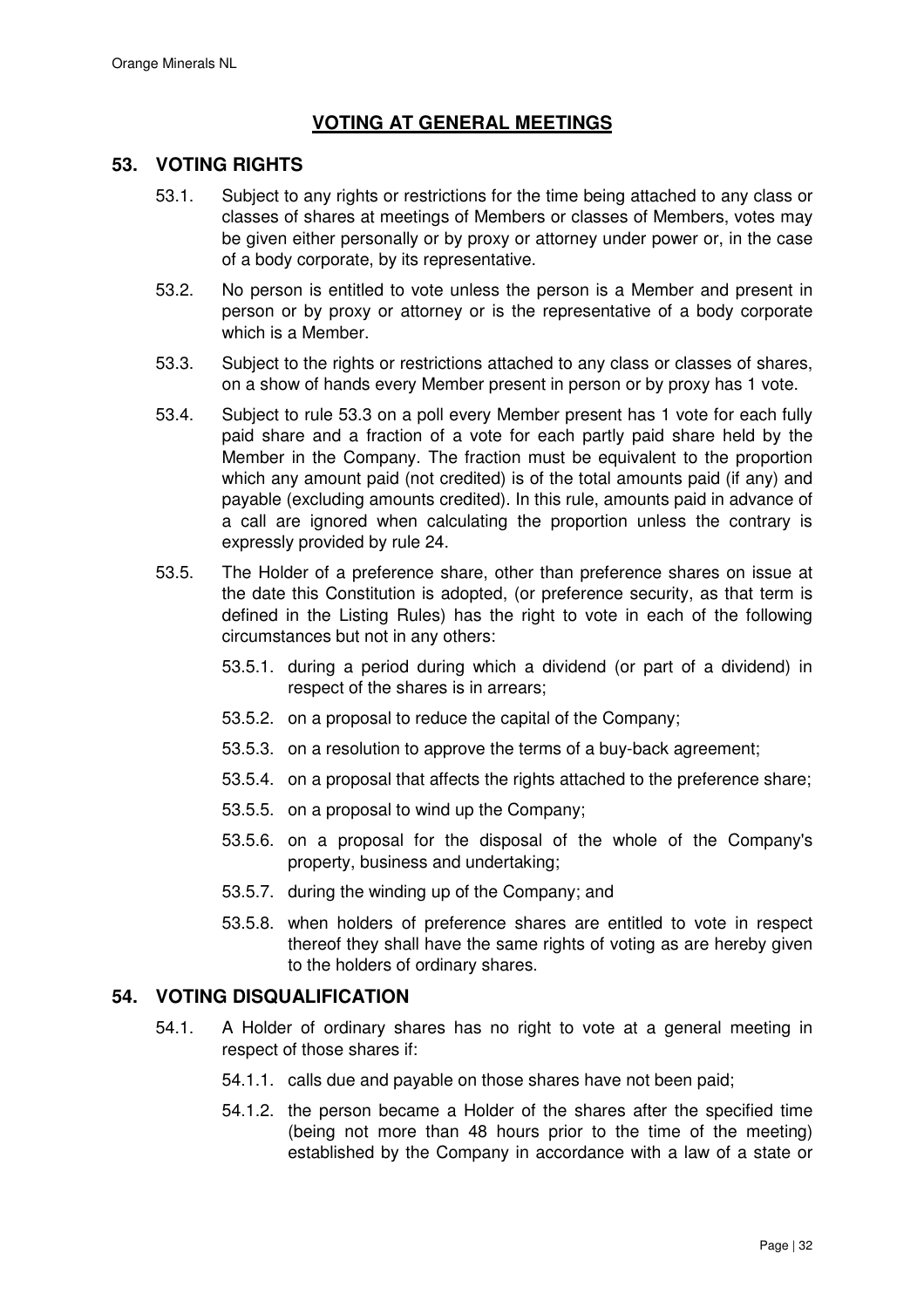territory or of the Commonwealth for the purpose of voting at the meeting;

- 54.1.3. the right is removed or changed under Australian legislation, or under a provision of this Constitution which must be included to comply with Australian legislation, but this rule 54.1.3 ceases to apply once it is no longer necessary;
- 54.1.4. the right is removed or changed under a provision in this Constitution that is permitted by the Listing Rules or that ASX has approved as appropriate and equitable; or
- 54.1.5. the right is removed or changed under a court order.

# **55. POWER TO DEMAND A POLL**

- 55.1. At any general meeting a resolution put to the vote of the meeting is decided on a show of hands unless a poll is demanded (before or on the declaration of the result of the show of hands):
	- 55.1.1. by the chairperson of the meeting;
	- 55.1.2. by at least 5 Members having the right to vote at the meeting;
	- 55.1.3. by a Member or Members with at least 5% of the votes that may be cast on the resolution on a poll; or
	- 55.1.4. by a Member or Members holding shares in the Company conferring a right to vote at the meeting, being shares on which an aggregate sum has been paid up equal to not less than 5% of the total sum paid up on all the shares conferring that right.

# **56. EVIDENCE OF RESOLUTIONS**

56.1. Unless a poll is demanded as provided by rule 55, a declaration by the chairperson of the meeting that a resolution or a special meeting has on a show of hands been carried or carried unanimously, or by a particular majority, or lost or not carried by a particular majority, and an entry to that effect in the book containing the minutes of the proceedings of the Company, signed by the chairperson of that or the next succeeding meeting, is conclusive evidence of the fact without proof of the number or proportion of the votes recorded in favour of or against the resolution or special resolution (as the case may be).

# **57. CONDUCT OF POLL**

- 57.1. If a poll is duly demanded, it must be taken in such manner as the chairperson directs and, subject to rule 57.2, either at once or after an interval or adjournment, not exceeding 14 days, as the chairperson directs, and the result of the poll is the resolution of the meeting at which the poll was demanded.
- 57.2. A poll demanded on the election of a chairperson of a meeting and a poll demanded on a question of adjournment must be taken at the meeting and without adjournment.
- 57.3. The demand for a poll does not prevent the continuance of a meeting for the transaction of any business other than the question on which a poll has been demanded.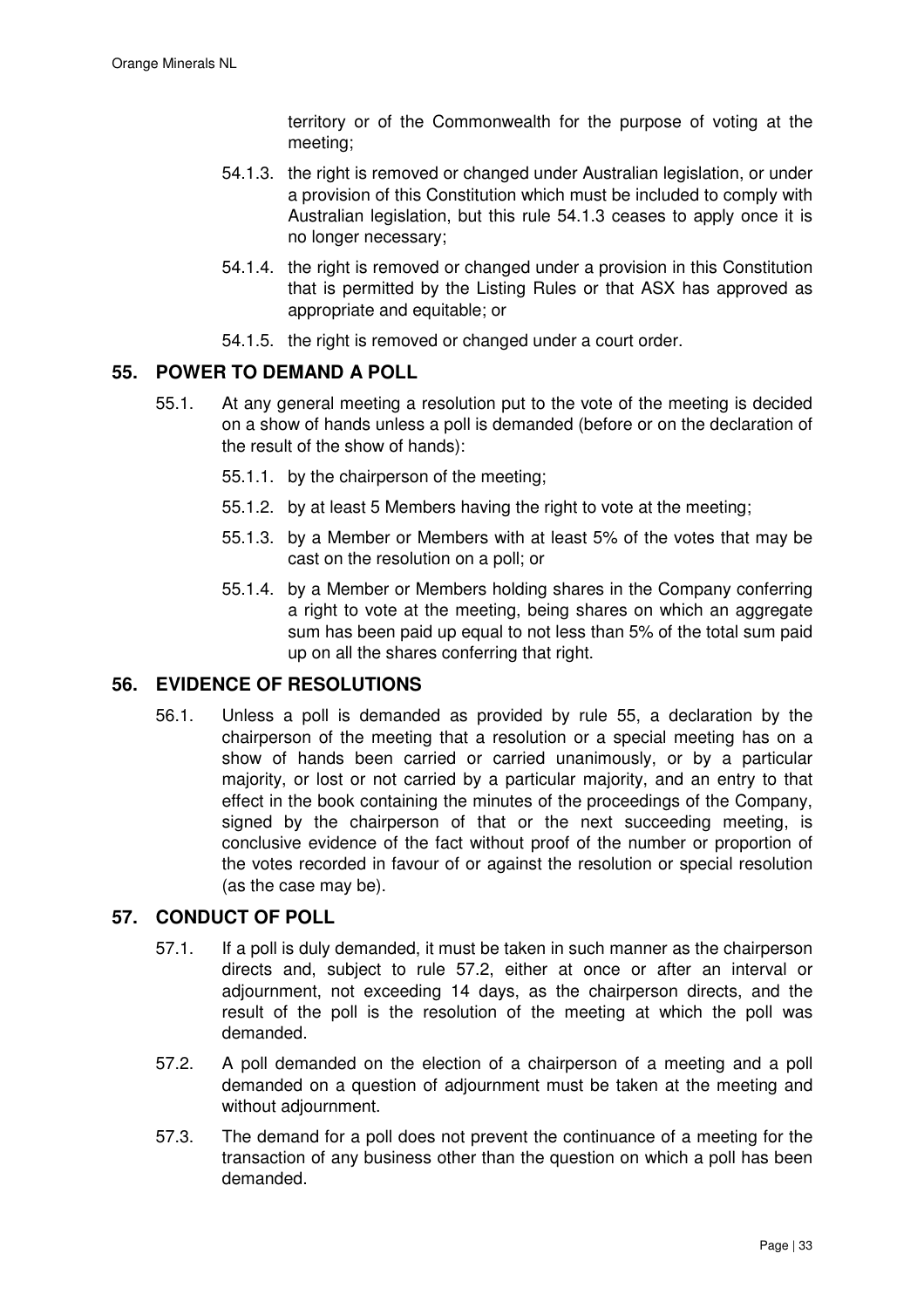57.4. The demand for a poll may be withdrawn.

## **58. CASTING VOTE**

58.1. In the case of an equality of votes, whether on a show of hands or on a poll, the chairperson of the meeting at which the show of hands takes place or at which the poll is demanded, in addition to any vote or votes which he or she has as a Member, has a casting vote. The chairperson has a discretion both as to use of the casting vote and as to the way in which it is used.

## **59. VOTING RIGHTS OF JOINT SHAREHOLDERS**

59.1. In the case of joint holders of any shares any 1 may vote but the vote of the person first named in the Register who tenders a vote, whether in person or by proxy or attorney, must be accepted to the exclusion of the votes of the other joint holders. Several executors or administrators of a deceased Member, for the purposes of this rule 59.1, are deemed joint holders.

## **60. VOTING RIGHTS OF PERSONS ENTITLED UNDER TRANSMISSION RULE**

- 60.1. A person entitled under rule 37 to any shares may not vote at a meeting or adjourned meeting in respect of the shares unless:
	- 60.1.1. at least 24 hours before the time of holding the meeting or adjourned meeting as the case may be at which he or she proposes to vote he or she lodges at the Office documentation of entitlement which satisfies the chairperson of the meeting or adjourned meeting of his or her right to the shares; or
	- 60.1.2. the Directors have previously admitted his or her right to vote at the meeting in respect of the shares.

### **61. OBJECTIONS TO EXERCISE OF VOTING RIGHTS**

- 61.1. An objection may be raised to the qualification of a voter only at the meeting or adjourned meeting at which the vote objected to is given or tendered.
- 61.2. The objection must be referred to the chairperson of the meeting, whose decision is final.
- 61.3. A vote not disallowed following the objection is valid for all purposes.

# **PROXIES**

### **62. MULTIPLE PROXIES**

- 62.1. A Member may appoint not more than 2 proxies. A proxy need not be a Member.
- 62.2. Where a Member appoints 2 proxies and does not specify the proportion or number of the Member's votes or specifies proportions or numbers which exceed the totality of the Member's votes each proxy may exercise half of the Member's rights but not more.
- 62.3. Where a Holder appoints more than 2 proxies all but the last 2 received by the Company (whether received before or after the latest time for lodgement of proxies) shall be automatically invalid.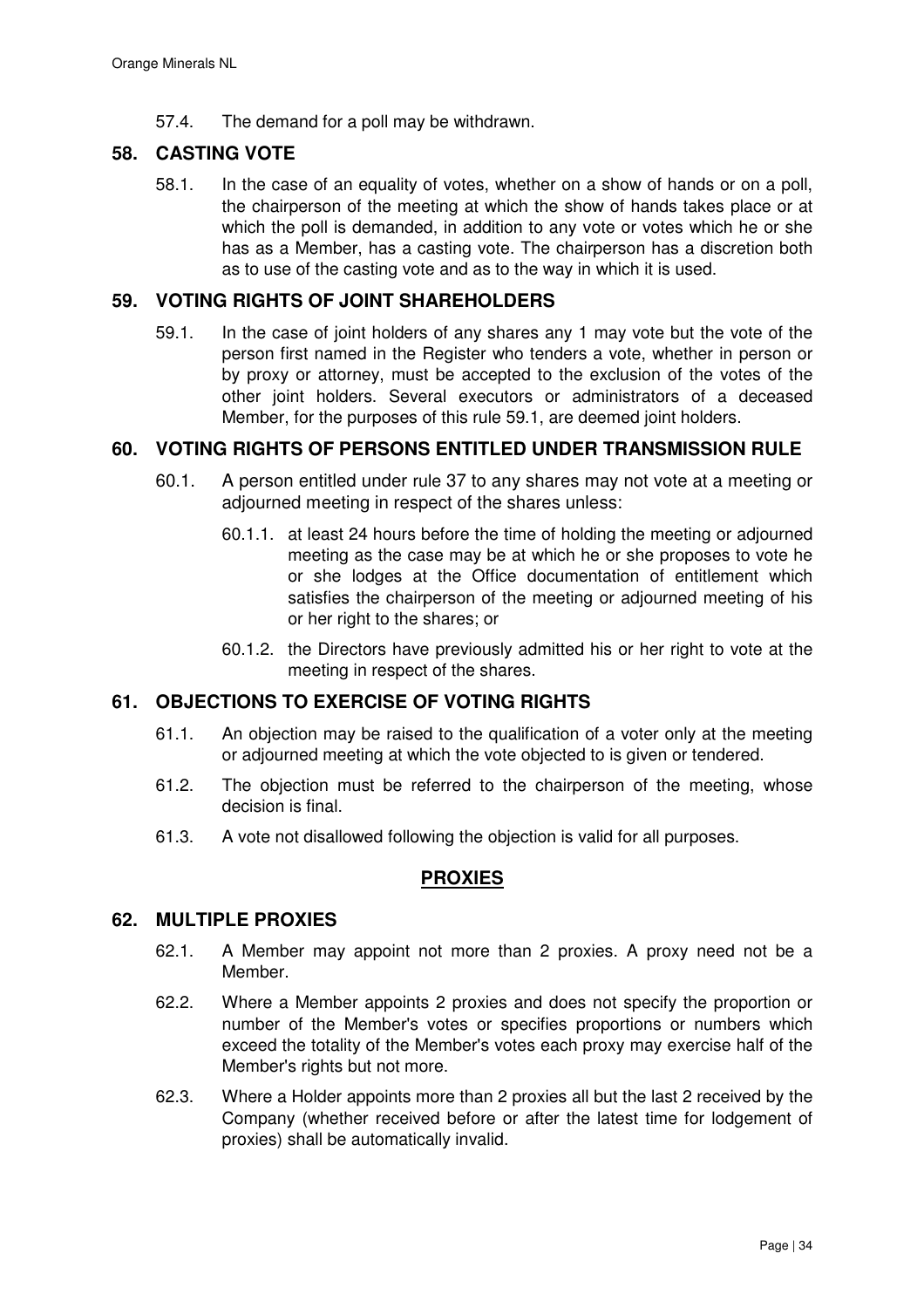# **63. DEPOSIT OF PROXY AND ATTORNEY INSTRUMENT**

- 63.1. An instrument appointing a proxy may not be treated as valid unless the instrument, and the power of attorney or other authority (if any) under which the instrument is signed or proof of the power or authority to the satisfaction of the Directors is or are deposited at the Office or at the Company's share registry not less than 48 hours before the time for the holding of the particular meeting or adjourned meeting as the case may be at which the person named in the instrument proposes to vote.
- 63.2. The instrument appointing a proxy must specify a place and a facsimile number, and may specify an electronic address for the purpose of receipt of proxy appointments.
- 63.3. For the purpose of rule 63.1 it is sufficient if the proxy is received at the Office, at the Company's share registry by facsimile transmission or to the Company's electronic address or by similar means of communication in a reasonably legible form. If the proxy is required to be accompanied by other documents then these documents may also be received at the Office or the Company's share registry by facsimile transmission.

# **64. PROXY INSTRUMENT TO BE IN WRITING**

64.1. An instrument appointing a proxy must be in writing under the hand of the appointor or of the appointor's attorney duly authorised in writing or, if the appointor is a body corporate, either under its common seal if it has a common seal, or under the hand of an officer or duly authorised attorney or duly authorised representative.

### **65. FORM OF PROXY**

- 65.1. The instrument of proxy must be in the form determined by the Directors but the form must comply with the Applicable Law.
- 65.2. The form may provide that if the Member leaves it blank as to the person appointed as proxy or if the person or persons named as proxy fails or fail to attend, the chairperson of the meeting is appointed proxy.

# **66. EFFECT OF PROXY INSTRUMENT**

- 66.1. An instrument appointing a proxy is deemed to confer authority to speak at the meeting to vote (but only to the extent allowed by the appointment) and to join in a demand for a poll.
- 66.2. If a proxy is only for a single meeting it may be used at any postponement or adjournment of that meeting, unless the proxy states otherwise.
- 66.3. A proxy may be revoked at any time by notice in writing to the Company.

# **67. VOTING RIGHTS OF PROXIES AND ATTORNEYS**

- 67.1. An instrument appointing a proxy may specify the manner in which the proxy is to vote in respect of a particular resolution and, where an instrument of proxy so provides, the proxy is not entitled to vote on the resolution except as specified in the instrument.
- 67.2. A vote given or act done in accordance with the terms of an instrument of proxy or of a power of attorney is valid despite: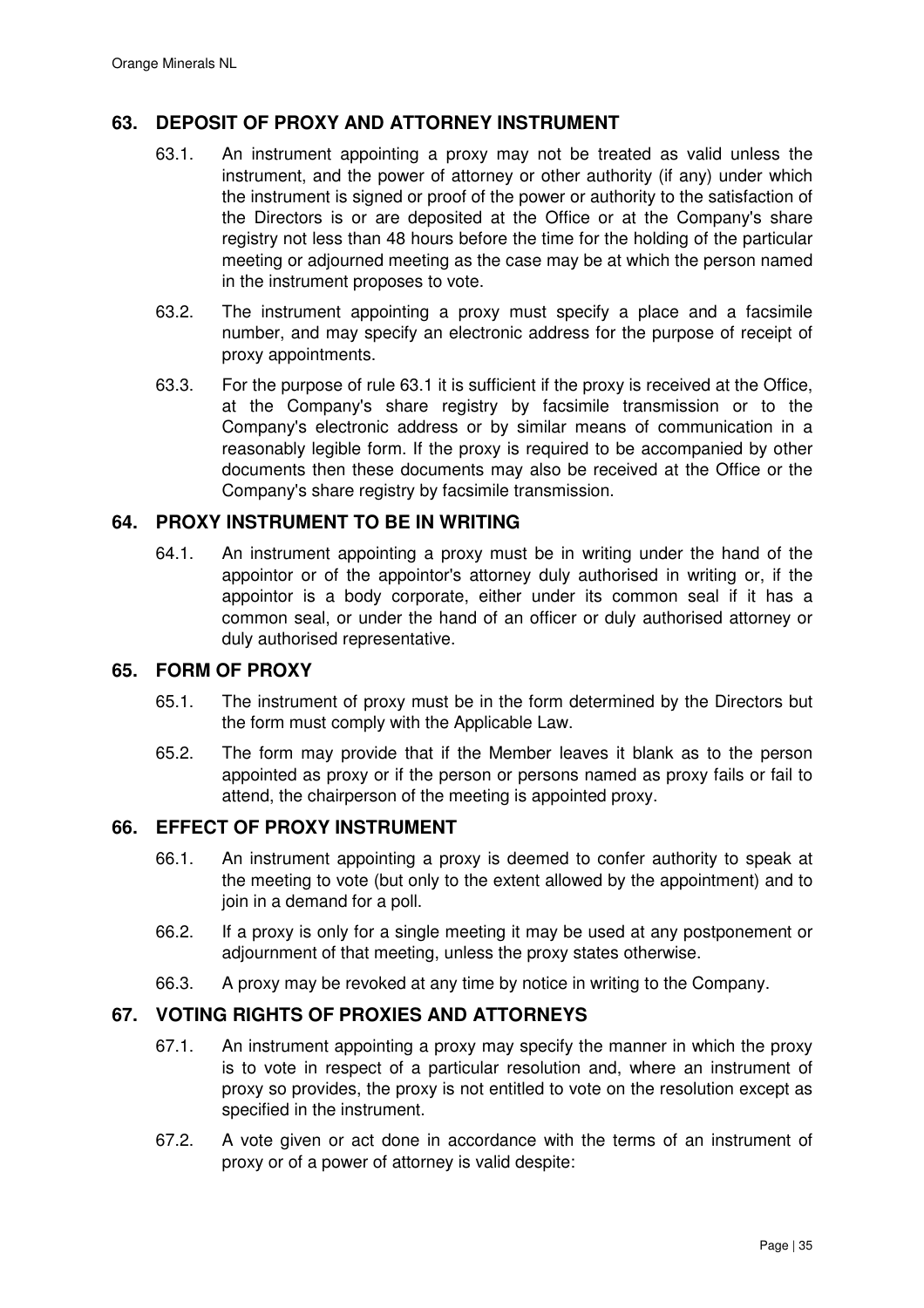- 67.2.1. the previous death or unsoundness of mind of the principal;
- 67.2.2. the revocation of the instrument (or of the authority under which the instrument was executed) or of the power; or
- 67.2.3. the transfer of the share in respect of which the instrument or power is given:

if the Company has not received written notification of the death, unsoundness of mind, revocation or transfer at the Office or the Company's share registry more than 24 hours before the commencement of the meeting or adjourned meeting at which the instrument is used or the power is exercised.

# **APPOINTMENT AND REMOVAL OF DIRECTORS**

### **68. NUMBER OF DIRECTORS**

- 68.1. The number of Directors must be neither less than 3 nor more than 10.
- 68.2. The Company in general meeting may by resolution increase or reduce the number of Directors but the number may not be reduced below 3.

## **69. DIRECTORS' QUALIFICATIONS**

69.1. A share qualification for directors may be fixed by the Company in general meeting. Unless and until so fixed a Director is not required to hold any share in the Company.

# **70. APPOINTMENT OF DIRECTORS**

- 70.1. The Company in general meeting may by resolution and the Directors may at any time appoint any other qualified person to be a Director, either to fill a casual vacancy or as an addition to the existing Directors, but so that the total number of Directors does not at any time exceed the number fixed by rule 68.
- 70.2. Any Director appointed under rule 70.1 holds office only until the next annual general meeting of the Company and is then eligible for re-election but is not taken into account in determining the number of Directors who are to retire by rotation at that meeting.

## **71. INSUFFICIENT DIRECTORS**

71.1. In the event of a vacancy or vacancies in the office of a Director or offices of Directors, the remaining Directors may act, but if the number of remaining Directors is not sufficient to constitute a quorum at a meeting of Directors, they may act only for the purpose of increasing the number of Directors to a number sufficient to constitute a quorum or convening a general meeting of the Company or in emergencies, but for no other purpose.

### **72. RESIGNATION OF DIRECTORS**

72.1. Any Director may retire from office upon giving notice in writing to the Company of his or her intention to do so and the resignation takes effect in accordance with the terms of the notice.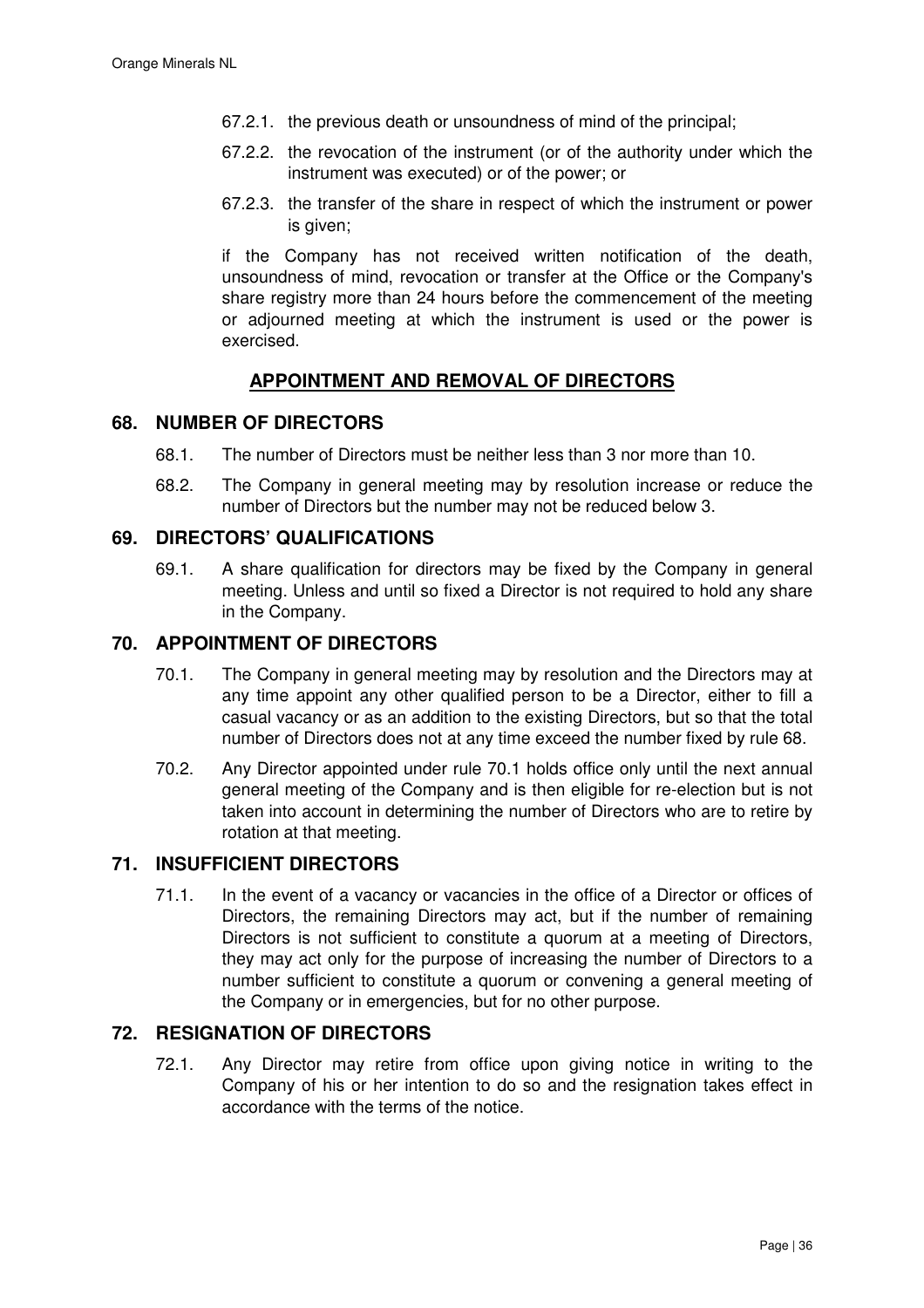# **73. REMOVAL OF DIRECTORS**

73.1. Subject to the provisions of this Constitution and the Corporations Act the Company may by resolution passed at any general meeting remove any Director and may appoint another person in his or her stead. The person so appointed holds office during such time only as the Director in whose place he or she is appointed would have held office.

## **74. ROTATION OF DIRECTORS**

- 74.1. At each annual general meeting of the Company 1/3 of the Directors for the time being or, if their number is not 3 or a multiple of 3, then the number nearest to but not exceeding 1/3, retire from office but no Director may retain office for more than 3 years without submitting himself or herself for reelection even though the submission results in more than 1/3 of the Directors retiring from office.
- 74.2. The Director or Directors to retire at an annual general meeting other than the first annual general meeting are those who have been longest in office since their election.
- 74.3. As between or among 2 or more Directors who became Directors on the same day, the Director or Directors to retire are determined by lot unless they otherwise agree between or among themselves.
- 74.4. A retiring Director is eligible for re-election without the necessity of giving any previous notice of his or her intention to submit himself or herself for reelection.
- 74.5. Unless the Directors decide to reduce the number of Directors in office the Company at any annual general meeting at which any Director retires may fill the vacated office by re-electing the retiring Director or, subject to rule 75, electing some other qualified person.

## **75. NOMINATION FOR ELECTION OF DIRECTORS**

- 75.1. No person is eligible for election as a Director at any general meeting unless there has been left at the Office a notice in writing:
	- 75.1.1. signed by the person signifying his or her candidature; or
	- 75.1.2. if a Member intends to nominate another person for election, signed by that Member and by the person nominated signifying the person's consent to the nomination.
- 75.2. Rule 75.1 does not apply to a Director retiring by rotation, a Director appointed by virtue of rule 73.1 or a person recommended by the Directors for election.
- 75.3. The Company must accept a notice given under rule 75.1 up to 30 Business Days before the date of the general meeting and, subject to rule 75.4, may accept a notice given under rule 75.1 within 30 Business Days of a general meeting.
- 75.4. Notice of each and every candidature must be sent by the Company to all Members at least 14 days before the general meeting at which an election is to take place.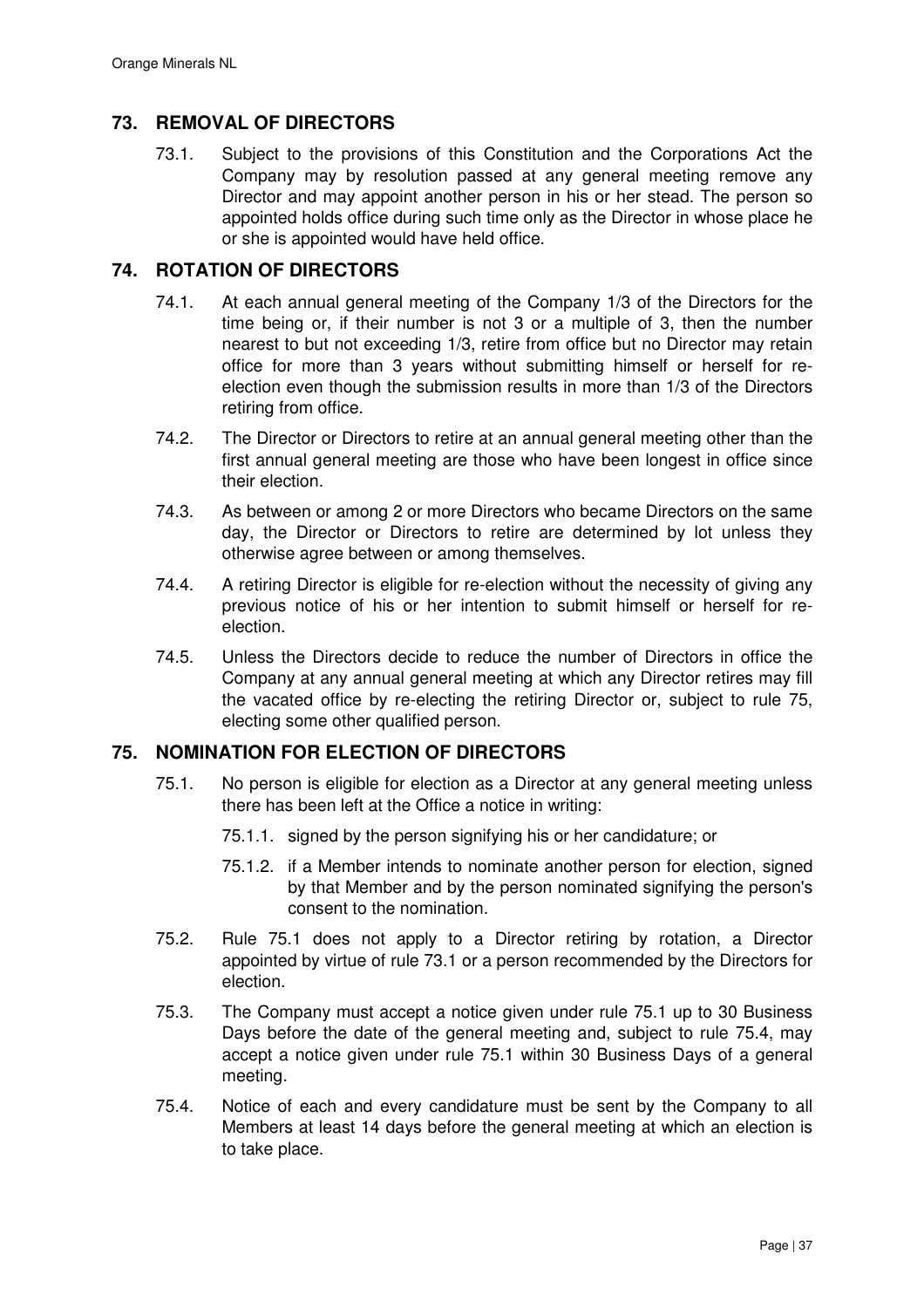# **76. VACATION OF OFFICE OF DIRECTORS**

- 76.1. In addition to the circumstances in which the office of a Director becomes vacant by virtue of the Corporations Act the office of a Director becomes vacant if the Director:
	- 76.1.1. becomes bankrupt or suspends payment or compounds with his or her creditors;
	- 76.1.2. becomes of unsound mind or a person whose person or estate is liable to be dealt with in any way under the law relating to mental health;
	- 76.1.3. is removed by a resolution pursuant to rule 73.1;
	- 76.1.4. is absent from 3 consecutive meetings of the Directors without special leave of absence from the Directors and the Directors thereupon declare his or her seat to be vacant;
	- 76.1.5. fails to pay any call due on any shares held by him or her for the space of 1 month or such further time as the Directors allow after the time when the call is made;
	- 76.1.6. being an Executive Director, ceases to be employed full time by the Company or any subsidiary or related body corporate; or
	- 76.1.7. becomes prohibited from being a director under or by reason of any order made under the Corporations Act.

# **ALTERNATE DIRECTORS**

# **77. POWER TO APPOINT**

- 77.1. A Director may appoint any person approved for that purpose by a majority of the other Directors to act as an alternate Director in place of the appointor whenever the appointor is unable or unwilling to act personally by reason of illness, absence or any other cause and may do so generally or for a meeting or for any other purpose or for a specified period.
- 77.2. A Managing Director may not appoint an alternate to act as Managing **Director**

# **78. RIGHTS AND POWERS OF ALTERNATE DIRECTOR**

- 78.1. An alternate director is entitled to notice of meetings of the Directors and, if the appointor is not present at such a meeting, is entitled to attend and vote in his or her place.
- 78.2. An alternate director may exercise any powers that the appointor may exercise and the exercise of any power by the alternate director is deemed to be the exercise of the power by the appointor.
- 78.3. An alternate director is not required to have any share qualification.
- 78.4. An alternate director is not taken into account in determining the number of Directors or rotation of Directors.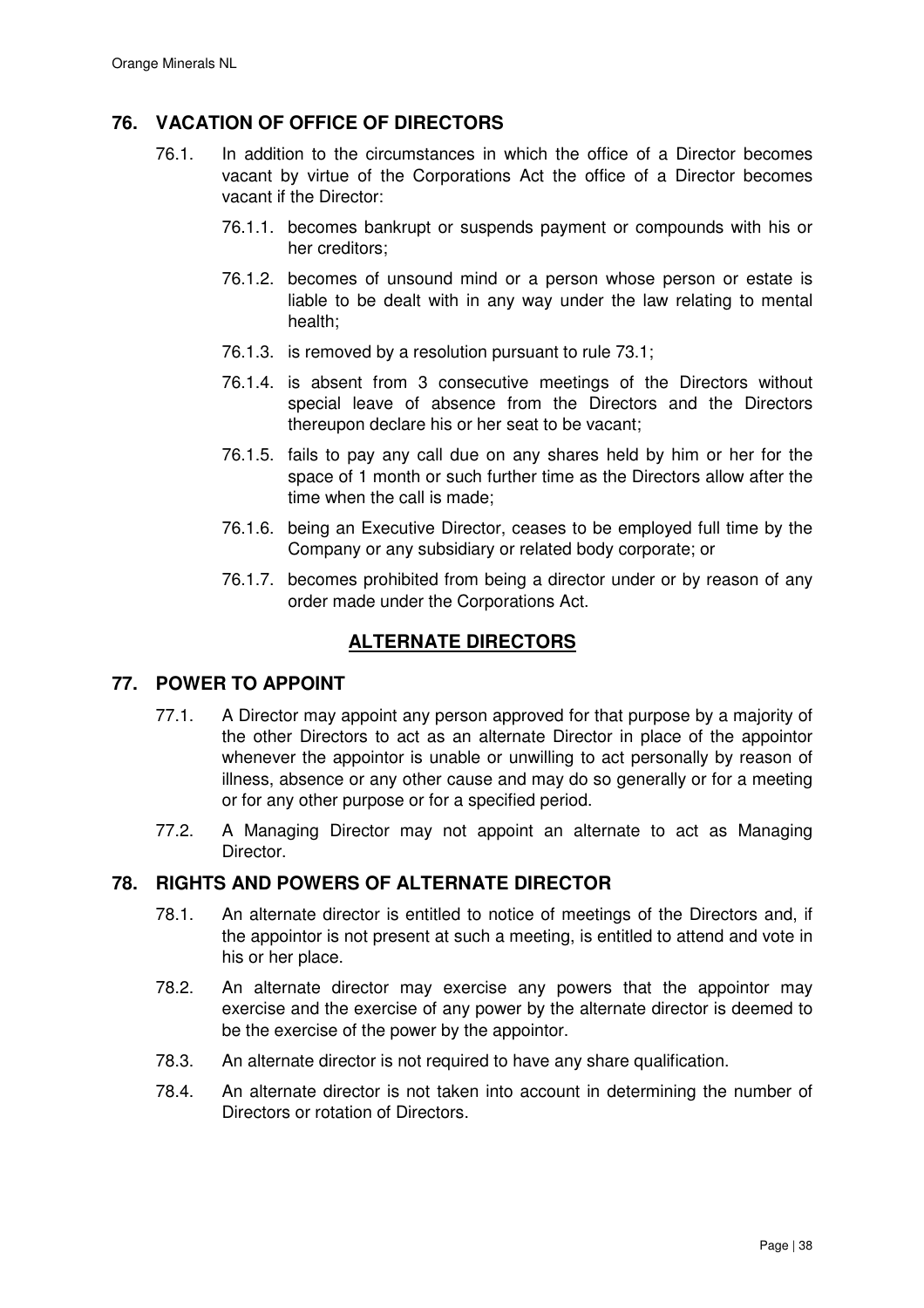## **79. SUSPENSION OR REVOCATION OF APPOINTMENT**

- 79.1. A Director may suspend or revoke the appointment of an alternate director appointed by him or her.
- 79.2. The Directors may suspend or remove an alternate director by resolution after giving the appointor reasonable notice of their intention to do so.

## **80. FORM OF APPOINTMENT, SUSPENSION OR REVOCATION**

80.1. Subject to Rule 79.2, every appointment, suspension or revocation of appointment or removal of an alternate director must be made by notice in writing signed by the Director making it.

### **81. TERMINATION OF APPOINTMENT**

- 81.1. The appointment of an alternate director automatically determines:
	- 81.1.1. if the Director for whom the alternate director acts as alternate ceases to hold office as Director;
	- 81.1.2. on the happening in respect of the alternate director of any event which causes a Director to vacate the office of Director; or
	- 81.1.3. if the alternate director resigns the appointment by written notice left at the Office.

### **82. POWER TO ACT AS ALTERNATE FOR MORE THAN 1 DIRECTOR**

82.1. A Director or any other person may act as alternate director to represent more than 1 Director.

# **MANAGING DIRECTORS AND EXECUTIVE DIRECTORS**

### **83. POWER TO APPOINT**

- 83.1. The Directors may appoint 1 or more of their number to be a Managing Director or Managing Directors of the Company or to any other office (except that of auditor) or employment under the Company either for a fixed term (but not for life) or without fixing any term and otherwise subject to such conditions limitations and restrictions as the Directors may determine.
- 83.2. If there is more than 1 Managing Director in office, the Managing Directors hold office jointly.

### **84. QUALIFICATIONS**

84.1. A Managing Director appointed under rule 83.1 (or, if there is more than 1 Managing Director at the same time, the one appointed first), is not subject to retirement by rotation under rule 74 and is not taken into account in determining the rotation of retirement of Directors, but is, subject to the provisions of any contract between him or her and the Company and to this Constitution, subject to the same provisions as to resignation, disqualification and removal as the other Directors and if he or she ceases to hold the office of Director from any cause he or she automatically ceases to be a Managing Director.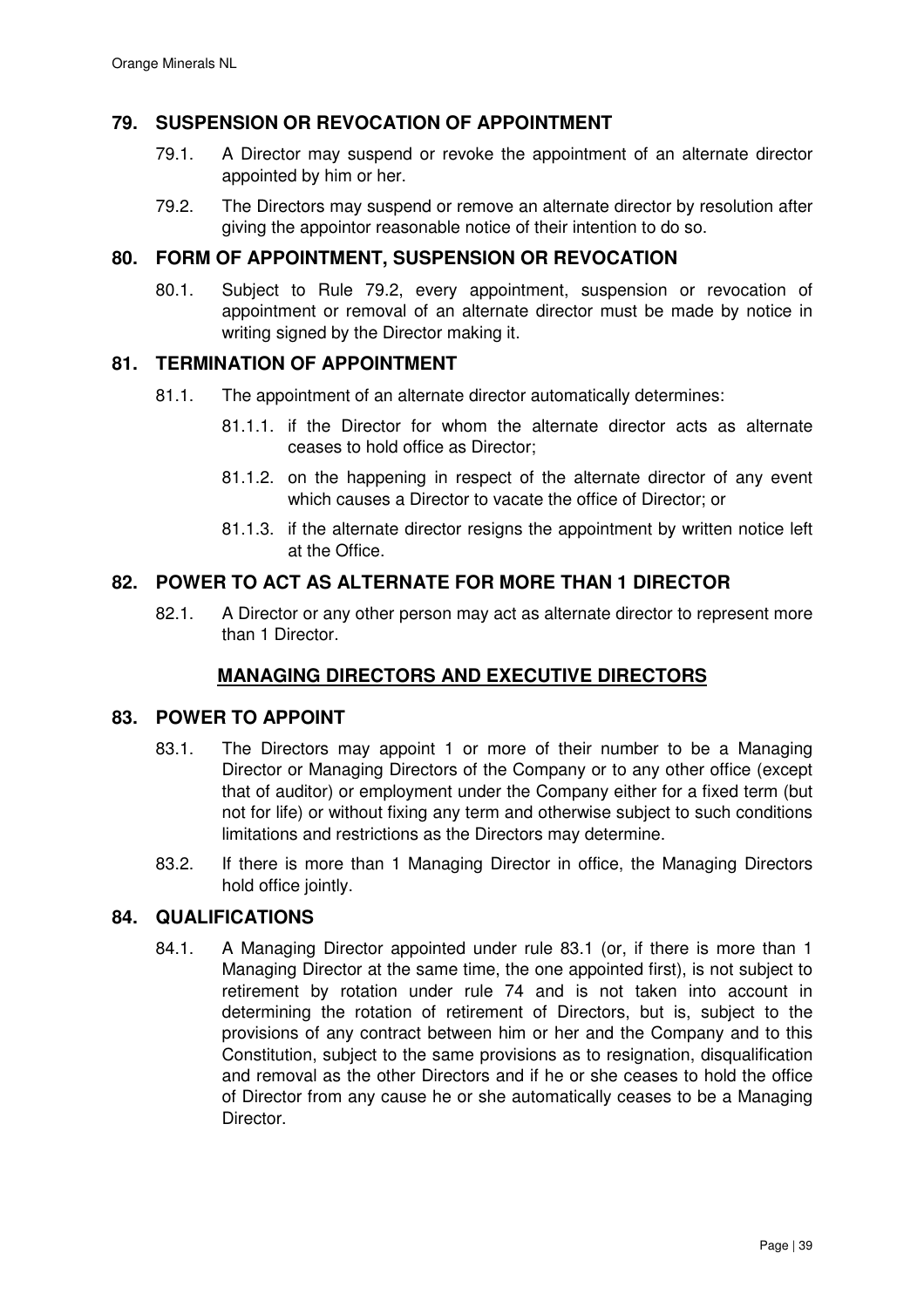# **85. TEMPORARY APPOINTMENTS**

85.1. If a Managing Director or an Executive Director becomes in any way incapable of acting in that capacity the Directors may appoint any other person to act temporarily as Managing Director or Executive Director.

### **86. REMOVAL OR DISMISSAL**

86.1. The Directors at any time may remove or dismiss any Managing Director or Executive Director from his or her office and appoint another in his or her place.

# **87. POWERS**

87.1. The Directors may from time to time entrust to and confer upon a Managing Director or an Executive Director for the time being such of the powers exercisable under this Constitution as they think expedient and they may from time to time revoke, withdraw, alter or vary all or any of those powers.

## **88. REMUNERATION OF MANAGING DIRECTORS AND EXECUTIVE DIRECTORS**

- 88.1. Subject to the provisions of any contract between the Company and a Managing Director or an Executive Director the remuneration of a Managing Director or an Executive Director is fixed from time to time by the Directors and may be by way of fixed salary or participation in profits of the Company or of any other company in which the Company is interested or by any or all of those modes but may not be by way of commission on or percentage of operating revenue of the Company.
- 88.2. Unless otherwise determined by the Company in general meeting this remuneration may be in addition to any remuneration which he or she receives as a Director.

# **REMUNERATION OF DIRECTORS**

## **89. PAYMENT OF FEES**

- 89.1. The Directors may be paid out of the funds of the Company as remuneration for their ordinary services as Directors such sum as has been or may from time to time be determined by the Company in general meeting. Pending determination in general meeting the amount shall be as the Directors resolve.
- 89.2. The remuneration must be by a fixed sum and not by a commission on or percentage of operating revenue of the Company or (except in the case of a Managing Director or Executive Director) its profits.
- 89.3. The sum so fixed must be divided among the Directors in such proportion and manner as they agree from time to time or, in default of agreement, equally.
- 89.4. The remuneration of each Director for his or her ordinary services is deemed to accrue from day to day and is to be apportioned accordingly.

### **90. PAYMENT OF EXPENSES**

90.1. The Directors may also be paid all travelling and other expenses properly incurred by them in attending and returning from meetings of the Directors or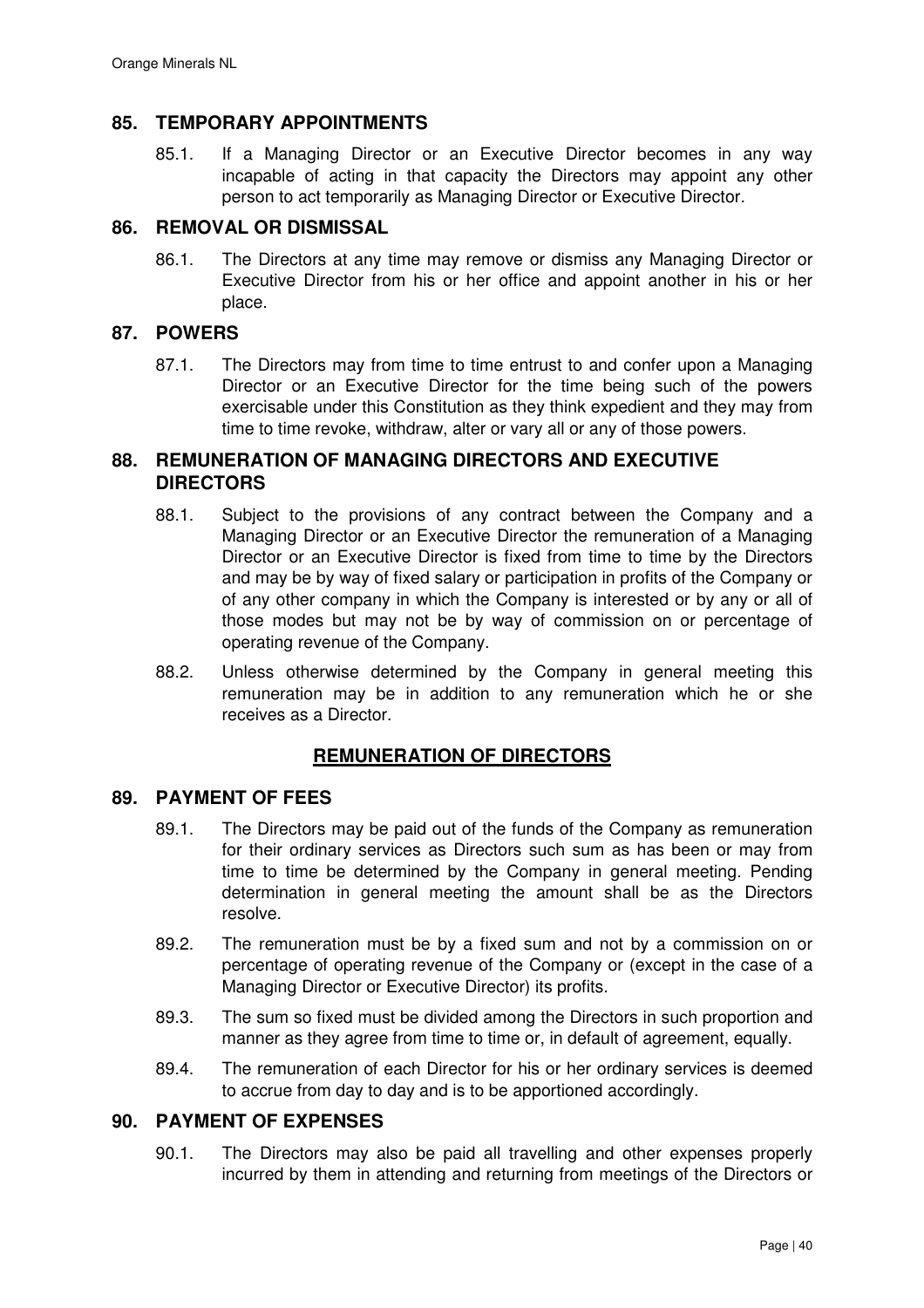any committee of the Directors or general meetings of the Company or otherwise in connection with the execution of their duties as Directors.

# **91. PAYMENT FOR EXTRA SERVICES**

91.1. Any Director who being willing is called upon to perform extra services or to make any special exertions or to undertake any executive or other work for the Company beyond his or her ordinary duties or to go or reside abroad or otherwise away from home for any of the purposes of the Company may, subject to the Corporations Act, be remunerated either by a fixed sum or a salary as determined by the Directors and this remuneration shall be in addition to his or her share in the remuneration provided by rule 89 unless otherwise agreed.

### **92. INCREASES IN REMUNERATION**

- 92.1. The Company must not increase the total amount of Directors' remuneration payable by it without the Members' approval by ordinary resolution at a general meeting.
- 92.2. The notice convening the general meeting at which any increase is to be proposed must comply with the Listing Rules and include the amount of the increase and the maximum amount that may be paid to the Directors as a whole.
- 92.3. This rule does not apply to the salary of an Executive Director or Managing Director.

### **93. CANCELLATION, SUSPENSION, REDUCTION OR POSTPONEMENT**

93.1. A resolution of Directors cancelling, suspending, reducing or postponing payment of any remuneration in whole or in part binds all the Directors for the time being.

# **94. EFFECT OF CESSATION OF OFFICE**

- 94.1. Upon a Director ceasing or at any time after his or her ceasing to hold office, whether by retirement or otherwise, the Directors may pay to the former Director or in the case of death to his or her legal personal representatives or dependants or any of them a lump sum in respect of past services of the Director of an amount not exceeding the amount either permitted by the Applicable Law with the approval of the Company in general meeting. The Company may contract with any Director to secure payment of the lump sum to the Director, his or her legal personal representatives or dependants or any of them, unless prohibited by the Applicable Law.
- 94.2. A determination made by the Directors in good faith that a person is or was at the time of the death of a Director a dependant of the Director is conclusive for all purposes of rule 94.1.

# **POWERS AND DUTIES OF DIRECTORS**

## **95. GENERAL BUSINESS MANAGEMENT**

95.1. Subject to the Corporations Act and to any other provision of this Constitution, the business of the Company is managed and controlled by the Directors, who may pay all expenses incurred in promoting and forming the Company,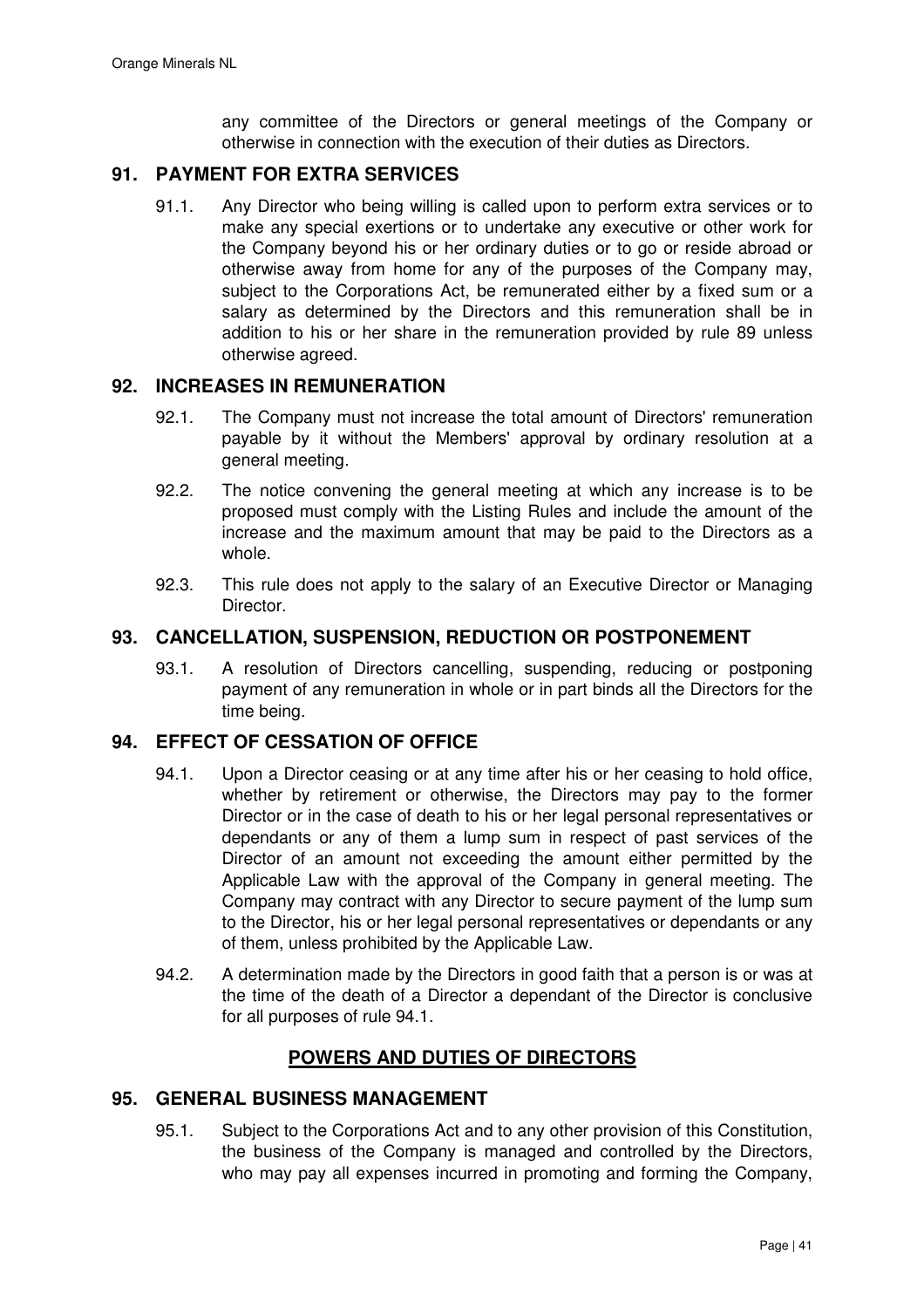and may exercise all powers of the Company which are not, by the Applicable Law or this Constitution, required to be exercised by the Company in general meeting.

- 95.2. No rule made or resolution passed by the Company in general meeting can invalidate any prior act of the Directors which would have been valid if that rule or resolution had not been made or passed.
- 95.3. The Company must obtain the Members' approval by ordinary resolution at a general meeting if any significant change, either directly or indirectly to the nature or scale of its activities involves the Company disposing of its main undertaking. However, the Company may enter into an agreement of this type before approval is given by the Members if the agreement is made subject to that approval.

# **96. BORROWING POWERS**

96.1. Without limiting rule 95.1, the Directors have power to raise or borrow any sum or sums of money for the purposes of the Company and to secure the payment or repayment of the money and any other obligation or liability of the Company in such manner and on such other terms and conditions in all respects as they think fit whether upon the security of any mortgage or by the issue of debentures or debenture stock of the Company charged upon all or any of the property of the Company (both present and future) including its goodwill, undertaking and uncalled capital for the time being or upon bills of exchange, promissory notes or other obligations or otherwise.

## **97. NEGOTIABLE**

97.1. All cheques, promissory notes, bankers drafts, bills of exchange and other negotiable instruments, and all receipts for money paid to the Company may be signed, drawn, accepted, endorsed or otherwise executed, as the case may be, by any 2 Directors or in such other manner as the Directors determine from time to time.

### **98. APPOINTMENT OF ATTORNEY**

- 98.1. The Directors may appoint any person or persons to be the attorney or attorneys of the Company for the purposes, with the powers, authorities and discretions (being powers, authorities and discretions vested in or exercisable by the Directors), for the period and subject to the conditions they think fit.
- 98.2. Any power of attorney may contain those provisions for the protection and convenience of persons dealing with the attorney that the Directors think fit and may also authorise the attorney to delegate all or any of the powers, authorities and discretions vested in the attorney.

# **99. CONFERMENT OF POWERS**

99.1. The Directors may confer upon any Director or such other person as they may select the powers exercisable under this Constitution by the Directors as they think fit for such time and to be exercised for such objects and purposes and upon the terms and conditions and with such restrictions as they think expedient.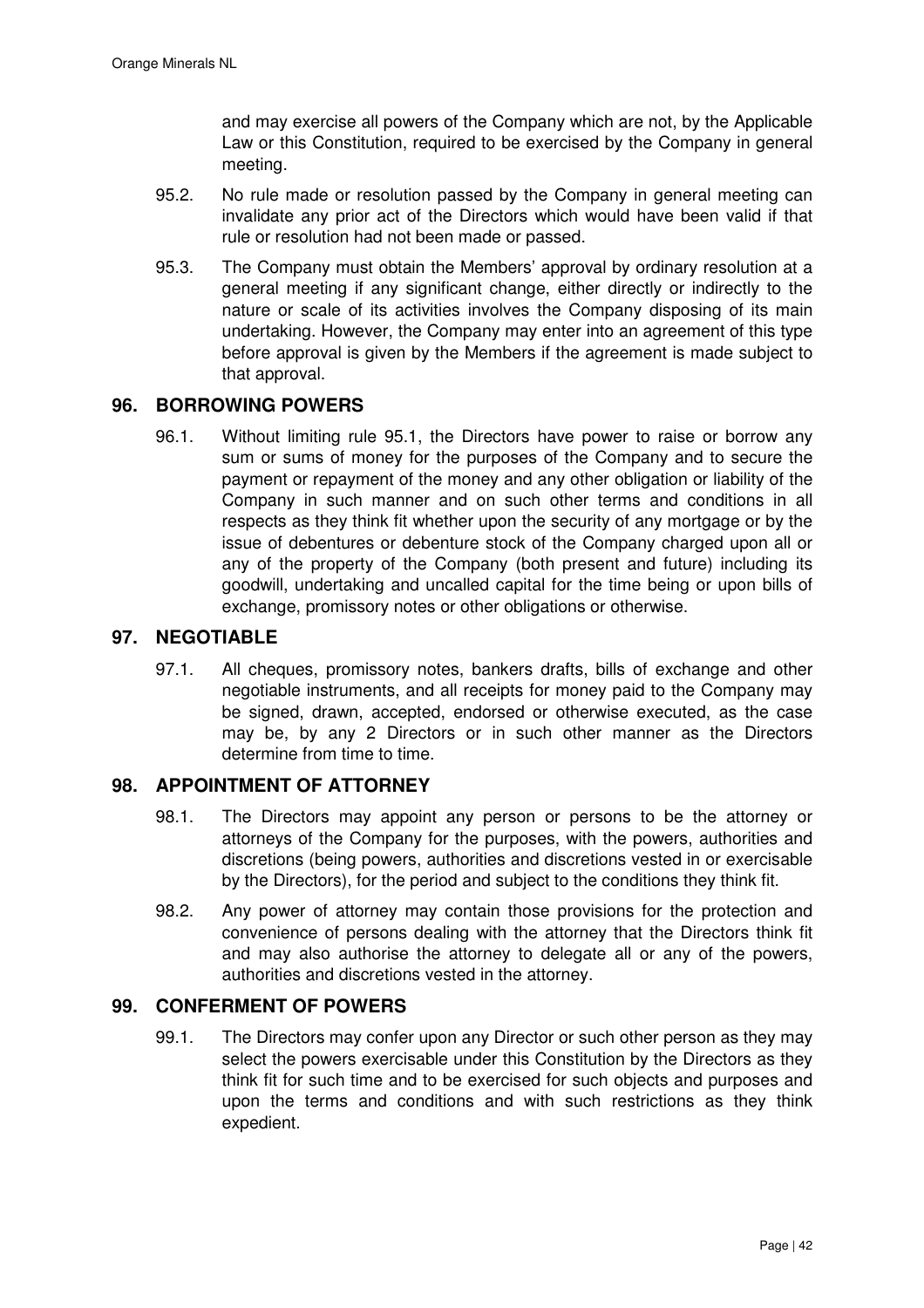- 99.2. The Directors may confer those powers either collaterally with or to the exclusion of and in substitution for all or any of the powers of the Directors in that behalf.
- 99.3. The Directors may revoke, withdraw, alter or vary all or any of those powers.

# **PROCEEDINGS OF DIRECTORS**

#### **100. MEETING OF DIRECTORS**

- 100.1. The Directors may meet together for the despatch of business and adjourn and otherwise regulate their meetings as they think fit.
- 100.2. The minutes of any meeting of the Directors must state the method of meeting and the persons present.
- 100.3. A meeting of Directors may be held using any technology.
- 100.4. If a meeting of Directors is held in 2 or more places linked together by any technology:
	- 100.4.1. a Director present at one of the places is taken to be present at the meeting unless and until the Director states to the chairperson of the meeting that the Director is discontinuing her or her participation in the meeting; and
	- 100.4.2. the chairperson of that meeting may determine at which place the meeting will be taken to have been held.

## **101. CONVENING OF MEETING**

101.1. A Director may at any time, and the Secretary must on the requisition of a Director, convene a meeting of the Directors.

## **102. NOTICE OF MEETING**

- 102.1. Unless the Directors unanimously resolve to the contrary, each meeting of the Directors must be called upon at least 48 hours' notice, except that all the Directors may in writing in respect of any particular meeting waive the requisite period of notice.
- 102.2. Notice of every Directors' meeting must be given to each Director and alternate director except that it is not necessary to give notice of a meeting of Directors to any Director or alternate director who:

102.2.1. has been given special leave of absence; or

- 102.2.2. is absent from Australia and has not left a facsimile number at which he or she may be given notice.
- 102.3. Any notice of a meeting of Directors may be given in writing or orally, and whether by facsimile, email, cable, telephone or any other means of communication. If given orally, the Secretary or Director, as the case may be, convening the meeting must speak personally to the Director or alternate director entitled to notice of the meeting.

## **103. WAIVER OF NOTICE**

103.1. All resolutions of the Directors passed at a meeting where a quorum is present but where notice of meeting has not been given to each Director, or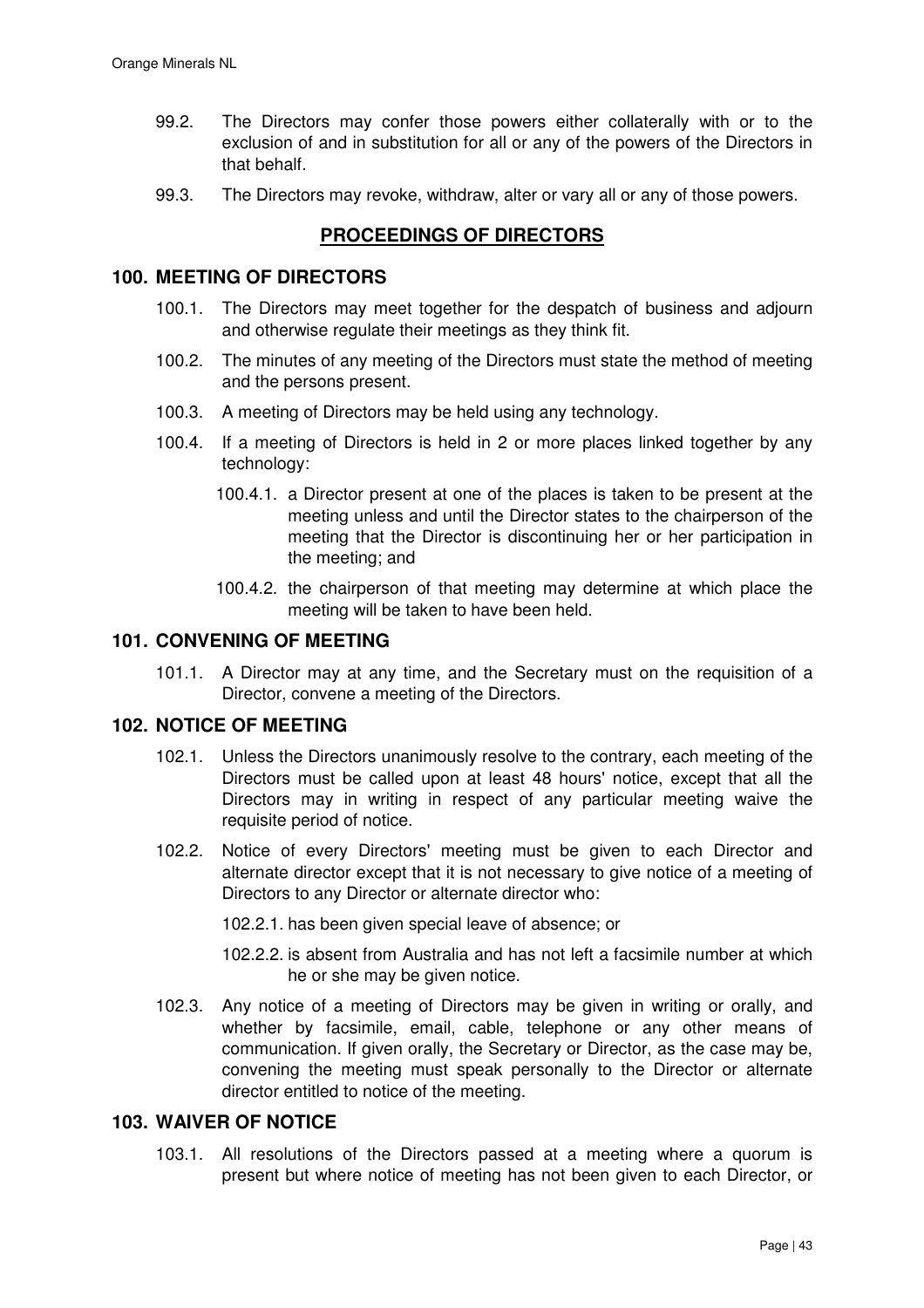any act carried out pursuant to any of the resolutions, is as valid as if notice of meeting had been duly given to all Directors if each Director to whom notice was not given subsequently agrees to waive the notice.

## **104. QUORUM**

- 104.1. At a meeting of Directors, the number of Directors whose presence is necessary to constitute a quorum is 3 Directors entitled to vote or such greater number or lesser number (not being less than 2) as is determined by the Directors. An alternate director (if he or she is not also a Director) present at a meeting is counted in a quorum at a meeting at which the Director who appointed the alternate is not present (so long as the alternate is, under the Corporations Act, entitled to vote).
- 104.2. Where a person is present as Director and an Alternate Director for another Director, that person is counted separately provided that there is at least one other Director or Alternate Director present.
- 104.3. Where a person is present as an Alternate Director for more than one Director, that person is counted separately for each appointment provided that there is at least one other Director or Alternate Director present.
- 104.4. A quorum for a meeting of Directors must be present at all times during the meeting.
- 104.5. If there are not enough persons to form a quorum for a meeting of Directors, one or more of the Directors (including those who have an interest in a matter being considered at that meeting) may call a general meeting of the Company and the general meeting may pass a resolution to deal with the matter.

### **105. CHAIRPERSON OF DIRECTORS' MEETINGS**

- 105.1. The Directors may appoint 1 of their number as chairperson of their meetings and may determine the period for which the chairperson is to hold office. The appointed chairperson must chair each meeting of the Directors.
- 105.2. The Directors may remove the chairperson of Directors at any time.
- 105.3. At a meeting of Directors, if:
	- 105.3.1. a chairperson has not been appointed as provided by rule 105.1; or
	- 105.3.2. the chairperson is not present within 15 minutes after the time appointed for the holding of the meeting or is unwilling to act;

the Directors present may appoint 1 of their number to be chairperson of the meeting.

105.4. The Directors may from time to time appoint a deputy chairperson who in the absence of the chairperson at a meeting of the Directors may exercise all the powers and authorities of the chairperson.

## **106. VOTING OF DIRECTORS**

- 106.1. Subject to this Constitution, questions arising at a meeting of Directors are decided by a majority of votes of Directors and each Director has 1 vote and any such decision is for all purposes deemed a decision of the Directors.
- 106.2. Subject to the provisions of any rule to the contrary, in case of an equality of votes the chairperson of the meeting, in addition to his or her deliberative vote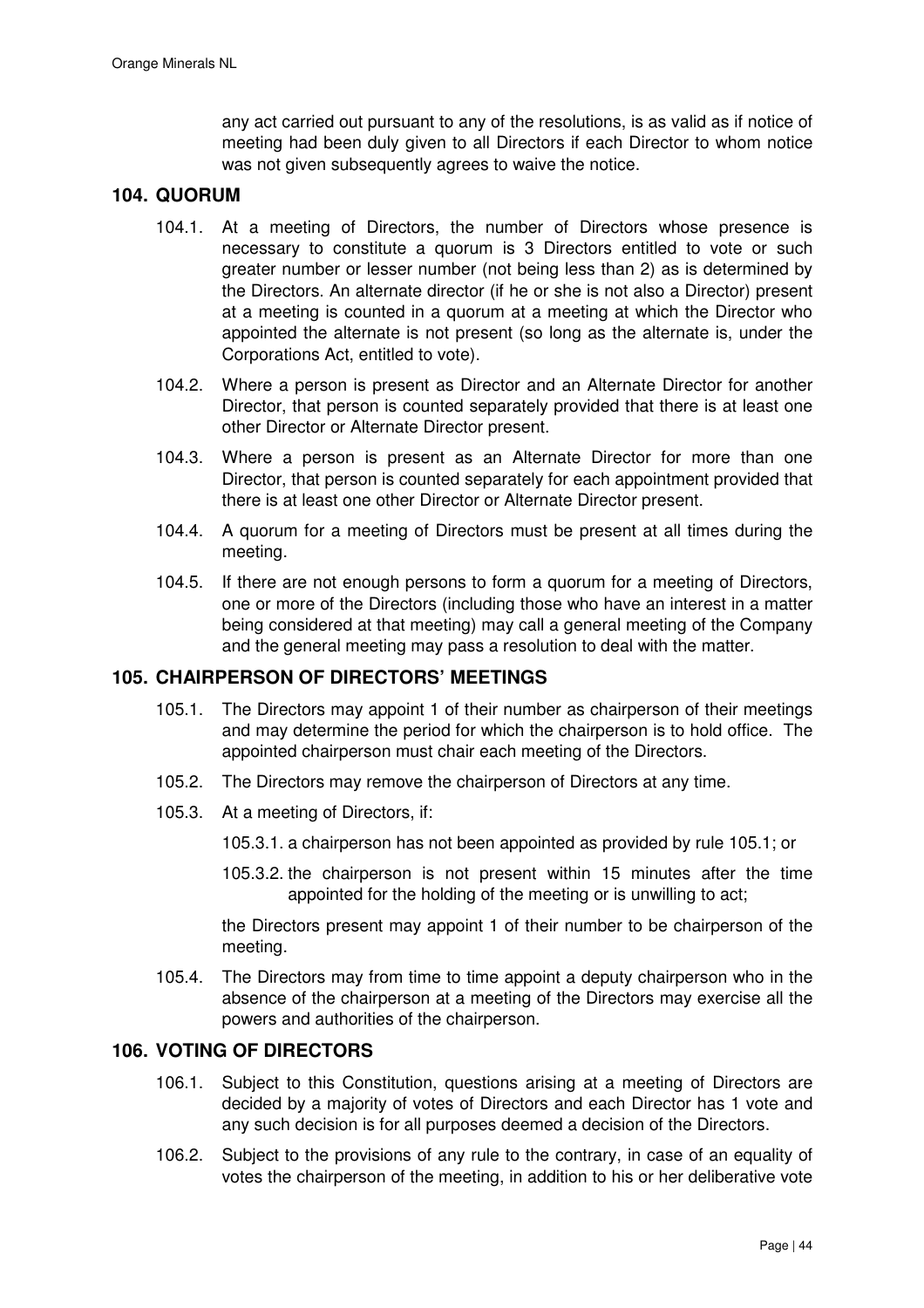(if any), has a casting vote. The chairperson has a discretion both as to whether or not to use the casting vote and as to the way in which it is used.

- 106.3. Where only 2 of the Directors who are present are entitled to vote on a question at a meeting the chairperson does not have a casting vote.
- 106.4. A person who is an alternate director is entitled (in addition to his or her own vote if he or she is a Director) to 1 vote on behalf of each Director whom he or she represents as an alternate director at the meeting and who is not present at the meeting.

## **107. TELECOMMUNICATION MEETING OF DIRECTORS**

- 107.1. For the purpose of this Constitution the contemporaneous linking together in oral communication by telephone, audio-visual or other virtually instantaneous means (**telecommunication meeting**) of a number of the Directors not less than a quorum is deemed to constitute a meeting of the Directors. All the provisions of this Constitution relating to a meeting of the Directors apply to a telecommunication meeting in so far as they are not inconsistent with the provisions of this rule 107.
- 107.2. The following provisions apply to a telecommunication meeting:
	- 107.2.1. all the Directors for the time being entitled to receive notice of a meeting of the Directors (including any alternate director) are entitled to notice of a telecommunication meeting;
	- 107.2.2. all the Directors participating in the meeting must be linked by telephone, audio-visual or other virtually instantaneous means for the purpose of the meeting;
	- 107.2.3. notice of the meeting may be given on the telephone or other electronic means;
	- 107.2.4. each of the Directors taking part in the meeting must be able to hear and be heard by each of the other Directors taking part at the commencement of the meeting and each Director so taking part is deemed for the purposes of this Constitution to be present at the meeting; and
	- 107.2.5. at the commencement of the meeting each Director must announce his or her presence to all the other Directors taking part in the meeting.
- 107.3. If the Secretary is not present at a telecommunication meeting then 1 of the Directors present must take minutes of the meeting.
- 107.4. Before a Director intentionally leaves a telecommunication meeting by disconnecting his or her means of communication with the other Directors that Director must advise the chairperson of the meeting of his or her intention to leave.
- 107.5. A Director is conclusively presumed to have been present and to have formed part of a quorum at all times during a telecommunication meeting unless the chairperson has become aware that the Director has left the meeting.
- 107.6. A resolution passed by the telecommunication meeting is deemed to have been passed at a meeting of the Directors as if they were conferring in the 1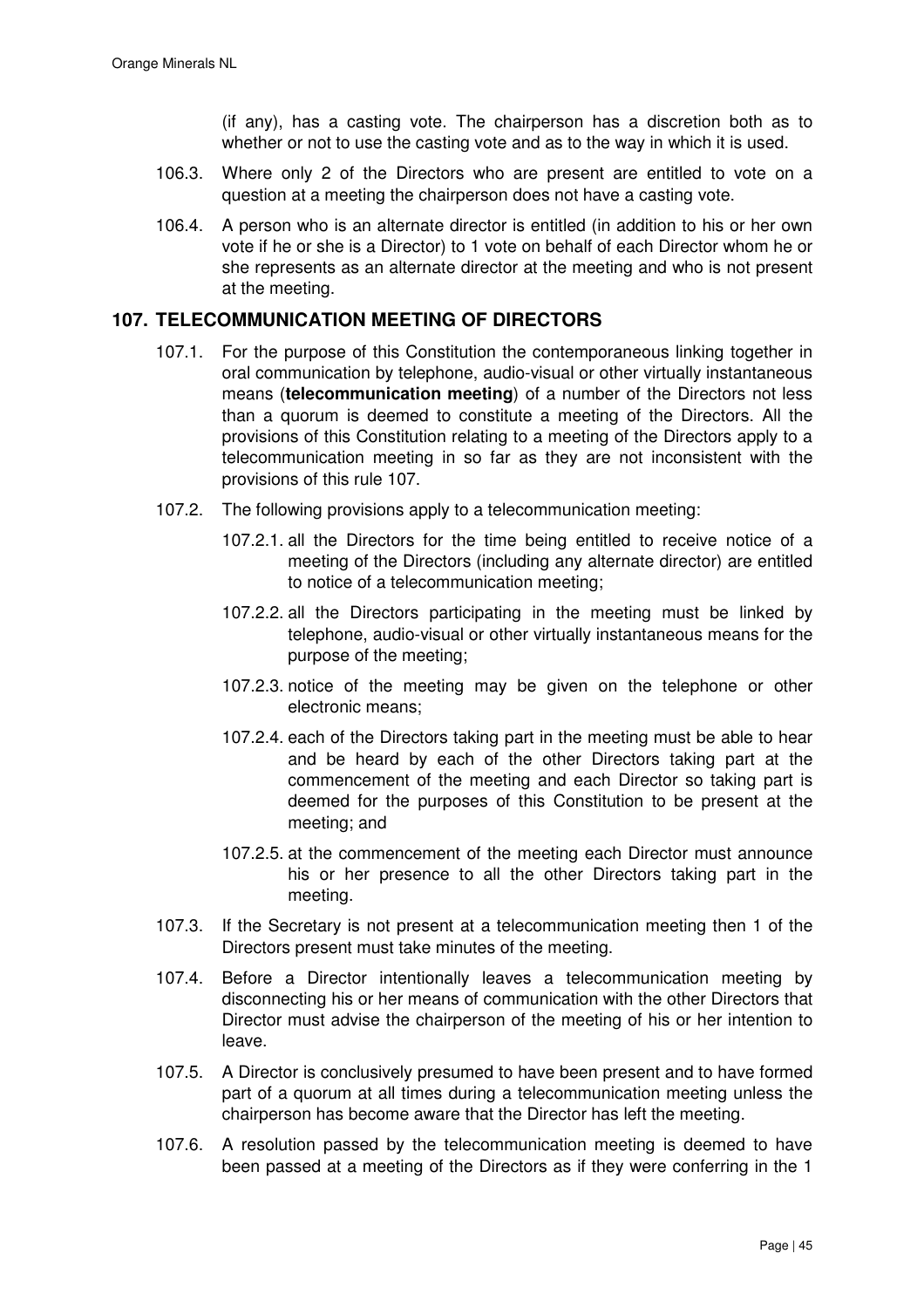location in the physical presence of each other on the day on which and at the time at which the telecommunication or the last telecommunication, as the case may be, was held.

107.7. A minute of the proceedings of a telecommunication meeting is sufficient evidence of the proceedings and of the observance of all necessary formalities if the minute is certified to be a correct minute by the chairperson of the meeting.

# **108. CIRCULATED RESOLUTIONS**

- 108.1. If all the Directors at that time present in Australia and any Director absent from Australia who has left a facsimile number at which he or she may be given notice have signed a document containing a statement that they are in favour of a resolution of the Directors in terms set out in the document, a resolution in those terms is deemed to have been passed at a meeting of the Directors held on the day on which the document was signed and at the time at which the document was last signed by a Director or, if the Directors signed the document on different days, on the day on which, and at the time at which, the document was last signed by a Director.
- 108.2. For the purposes of rule 108.1,2 or more separate documents containing statements in identical terms each of which is signed by 1 or more Directors are deemed together to constitute 1 document containing a statement in those terms signed by those Directors on the respective days on which they signed the separate documents.
- 108.3. A reference in rule 108.1 to all the Directors does not include a reference to a Director who, at a meeting of Directors, would not be entitled to vote on the resolution.
- 108.4. Every resolution passed under rule 108.1 must as soon as practicable be entered in the minutes of the Directors' meetings.
- 108.5. A facsimile, cable, telegram, email or similar means of communication addressed to or received by the Company and purporting to be signed by a Director for the purpose of this Constitution is deemed to be a document in writing signed by that Director.

# **109. RESTRICTIONS ON VOTING**

109.1. No Director is entitled to be present in person or by an alternate director or to vote at a meeting of Directors or to be reckoned in a quorum if and so long as he or she has failed to pay any call to the Company on shares held by him or her after the date upon which the payment should have been made.

# **110. COMMITTEES OF DIRECTORS**

- 110.1. The Directors may delegate any of their powers to committees consisting of those Directors they think fit and may revoke the delegation.
- 110.2. Any committee formed under rule 110.1 must in the exercise of the powers so delegated conform to any regulations that may from time to time be imposed upon it by the Directors.
- 110.3. Otherwise the meetings and proceedings of any committee consisting of 2 or more Members are governed by the provisions in this Constitution regulating the meetings and proceedings of the Directors.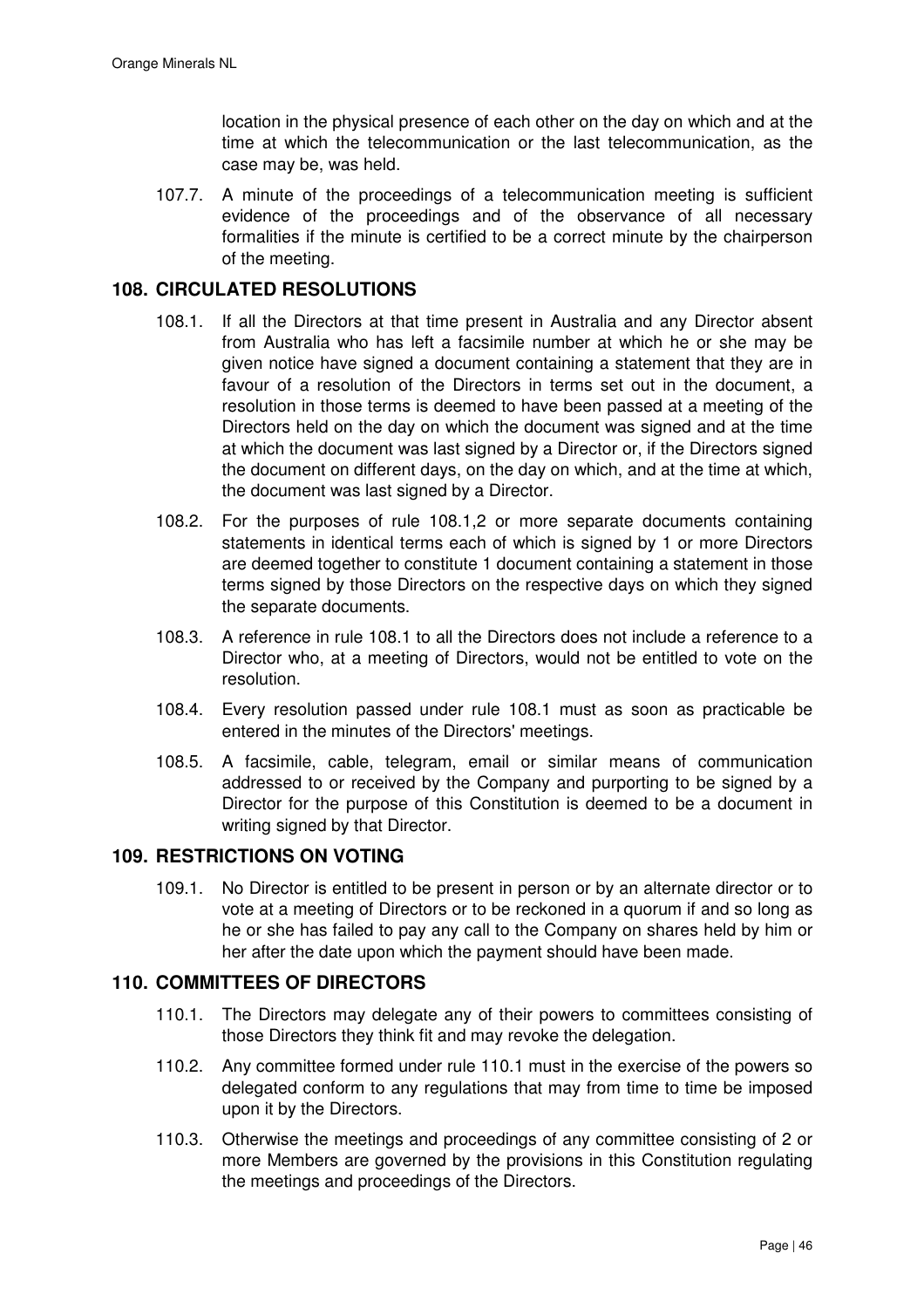110.4. The Directors may establish any local boards or agencies for managing any of the affairs of the Company in any specified locality and may appoint any persons to be Members of the local board or any managers or agents and may fix their remuneration.

# **111. VALIDATION OF ACTS OF DIRECTORS**

111.1. All acts done at any meeting of Directors or of a committee of Directors or by any person acting as a Director or by any person purporting to act as an attorney under power of the Company are, although it is afterwards discovered that there was some defect in the appointment or continuance in office of the Director or person or attorney concerned or that any of them were disqualified or were not entitled to vote, as valid as if each of them had been duly appointed and had duly continued in office and was qualified to be a Director and was entitled to vote.

# **DIRECTORS' INTERESTS**

## **112. PROHIBITION ON BEING PRESENT OR VOTING**

112.1. Except to the extent permitted by the Corporations Act a Director who has a material personal interest in a matter that is being considered at a meeting of the Directors must not:

112.1.1. be counted in a quorum;

112.1.2. vote on the matter; or

112.1.3. be present while the matter is being considered at the meeting.

- 112.2. If a Director who has a material personal interest in a matter that is being considered at a meeting of the Directors is not prohibited by the Corporations Act from being present at the meeting and voting, the Director may be present and vote, and is counted in a quorum, despite his or her interest.
- 112.3. Rules 112, 113, 114 and 115 operate in addition to the Listing Rules.

### **113. EXISTENCE OF INTEREST**

- 113.1. A Director may to the extent permitted by the Corporations Act:
	- 113.1.1. hold any other office or place of profit under the Company (other than the office of auditor) in conjunction with the office of Director;
	- 113.1.2. enter into contracts or arrangements or have dealings with the Company either as vendor purchaser mortgagee or otherwise;
	- 113.1.3. enter into any contract with the Company giving the Director an option to take up shares in the Company; or
	- 113.1.4. be interested in any contract, operation, undertaking or business entered into undertaken or assisted by the Company or in which the Company is or may be interested.
- 113.2. The Director is not because of entering into any relationship or transaction referred to in rule 113.1:

113.2.1. disqualified from the office of Director; or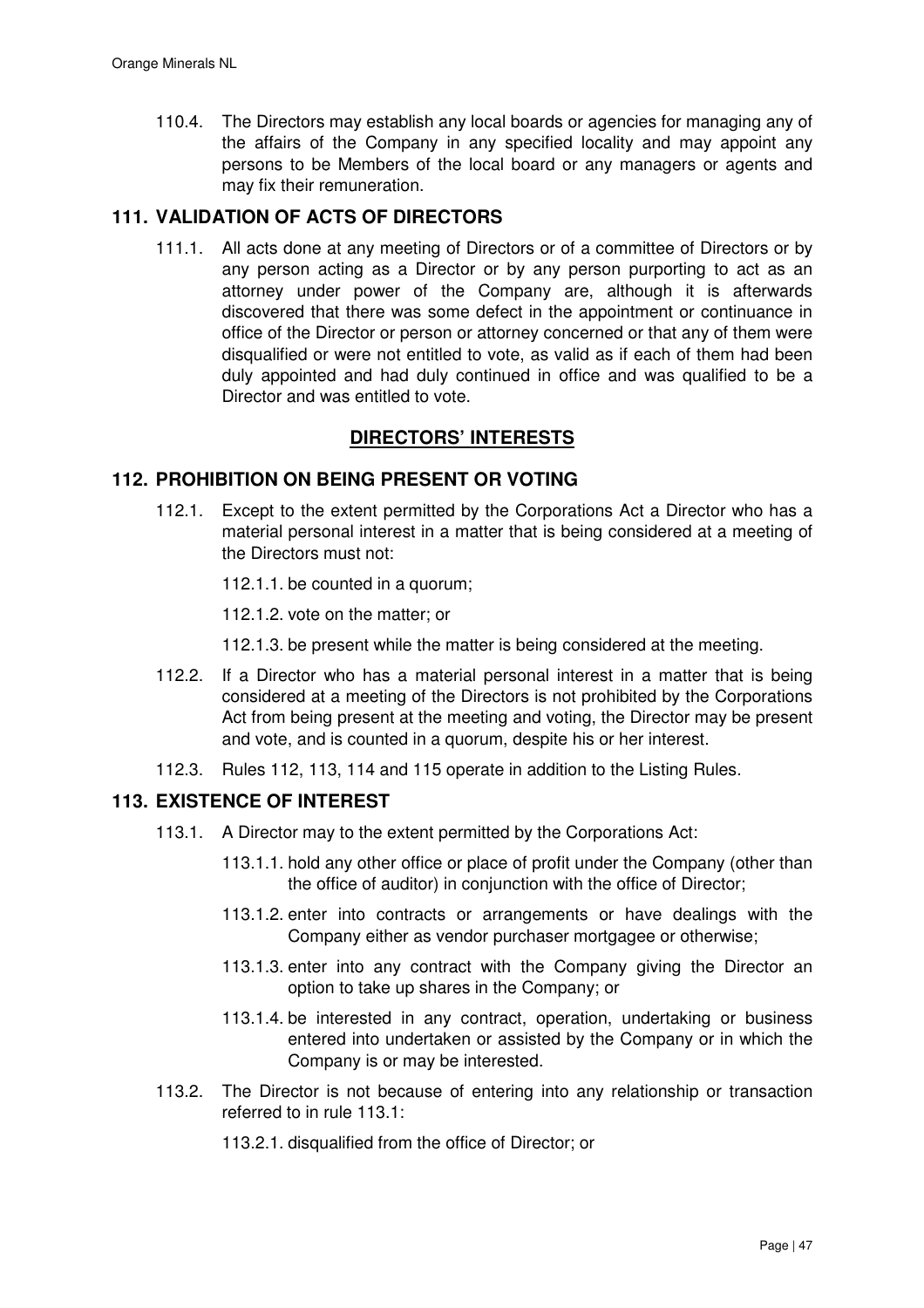- 113.2.2. liable to account to the Company for any profit arising from the relationship or transaction by reason of being a Director or of the fiduciary relationship between the Director and the Company.
- 113.3. For the purposes of rules 113.1 and 113.2 **Company** includes any subsidiary of the Company and any other company in which the Company or any subsidiary of the Company is or becomes a Shareholder or is otherwise interested.

# **114. DISCLOSURE OF INTEREST**

114.1. To the extent, if any, required by the Corporations Act, the nature of the Director's as referenced to in rule 113.1 must be disclosed by the Director before or at the meeting of Directors at which the question of entering into the contract or arrangement is first taken into consideration if the interest then exists or in any other case at the first meeting of the Directors after the Director becomes so interested.

## **115. FINANCIAL BENEFIT**

- 115.1. To the extent, if any, required by the Corporations Act, a Director must ensure that the requirements of the Corporations Act are complied with in relation to any financial benefit given by the Company to the Director or to any other related party of the Director by any act or transaction referred to in rule 113.1.
- 115.2. It is expressly declared that the Company must not make loans to Directors or provide guarantees or security for obligations undertaken by Directors except as may be permitted by the Corporations Act.

# **116. OTHER DIRECTORSHIPS AND SHAREHOLDINGS**

- 116.1. A Director of the Company may be or become a Director, officer, employee or Member of any company promoted by the Company or in which it may be interested as a vendor, Shareholder or otherwise and is not accountable for any reasonable benefits received as a Director, officer, employee or Member of the other company.
- 116.2. Subject to the Corporations Act:
	- 116.2.1. the Directors of the Company may exercise the voting power conferred by the shares or other interest held by the Company in another company in favour of a resolution appointing themselves or any of them as Directors or other officers of the other company;
	- 116.2.2. any Director of the Company may vote at a meeting of Directors of the Company in favour of a resolution that the Company exercises its voting power conferred by the shares or other interest held by the Company in the other company to appoint that Director as a Director or other officer of the other company;
	- 116.2.3. any Director of the Company may be appointed as representative of the Company and may vote at a general meeting of the other company in favour of a resolution appointing that Director as a Director or other officer of the other company; and
	- 116.2.4. a Director of the Company who is also a Director of the other company may vote as a Director of the other company in whatever manner he or she thinks fit, including voting in favour of a resolution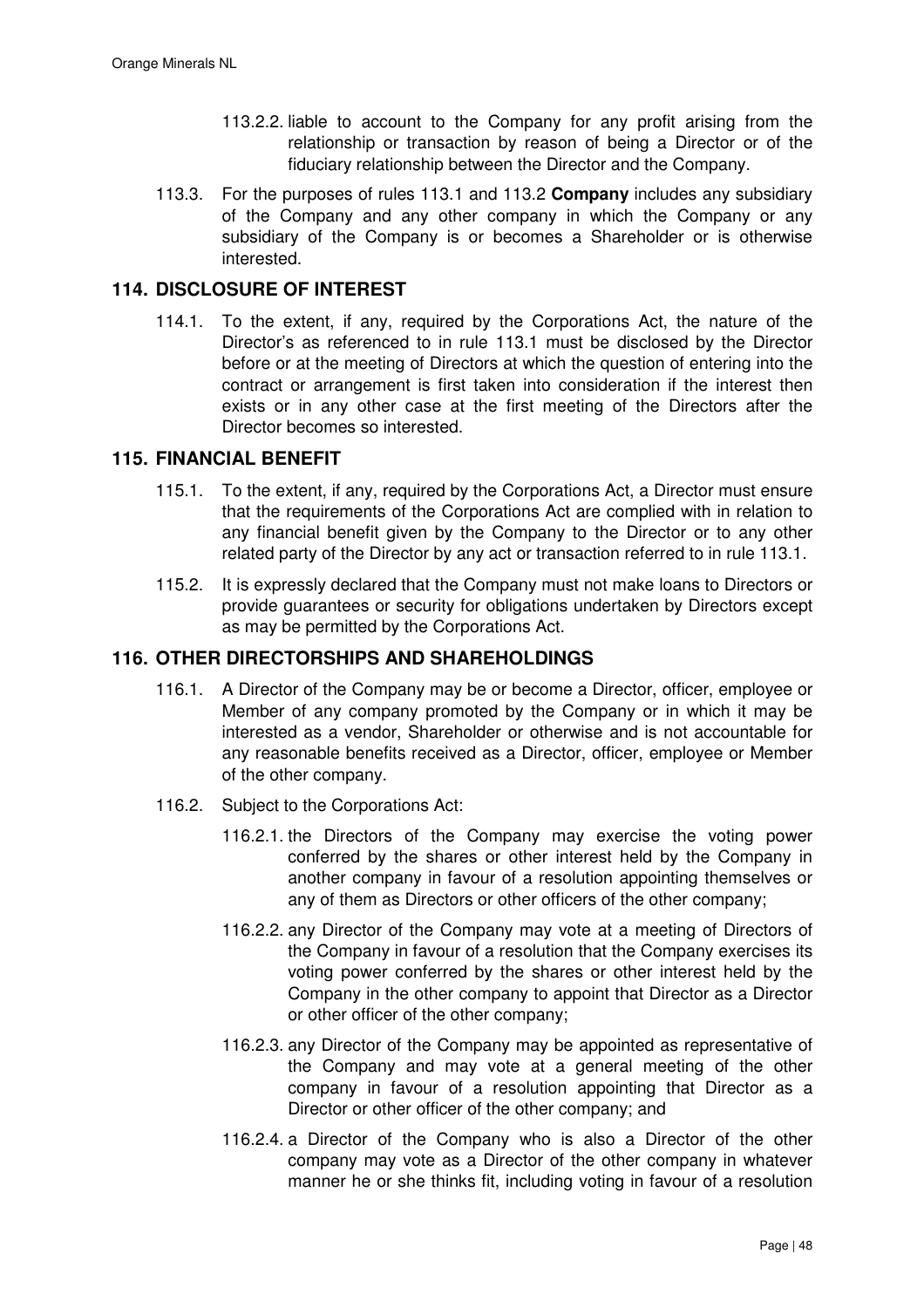appointing the Director to any other office in the other company and a resolution appointing any other Directors of the Company as Directors or other officers of the other company.

# **117. NOTIFICATION TO ASX OF MATERIAL CONTRACTS**

117.1. Despite rules 112, 113, 114, 115 and 116, while the Company is admitted to the Official List, where required by the Listing Rules the Company must advise ASX without delay of any material contract involving Directors' interests, including the names of the parties to the contract, the name of the Director (if not a party to the contract) interested in the contract, the particulars of the contract and the Director's interests in the contract.

# **INADVERTENT OMISSIONS**

### **118. FORMALITIES OMITTED**

118.1. If some formality required by this Constitution is inadvertently omitted or is not carried out the omission does not invalidate any resolution, act, matter or thing which but for the omission would have been valid unless it is proved to the satisfaction of the Directors that the omission has directly prejudiced any Member financially. The decision of the Directors is final and binding on all Members.

# **SECRETARY**

## **119. TERMS OF OFFICE OF SECRETARY**

- 119.1. The Directors must, in accordance with the Corporations Act, appoint 1 or more secretaries.
- 119.2. A Secretary appointed by the Directors holds office for such term, at such remuneration and on such terms and conditions as the Directors determine.
- 119.3. The Directors may appoint a person as an acting secretary or as a temporary substitute for a Secretary.

### **MINUTES**

### **120. MINUTES TO BE KEPT**

- 120.1. The Directors must cause minutes to be duly entered in books provided for the purpose. The minutes must record:
	- 120.1.1. the names of the Directors present as each meeting of the Directors and at any committee formed by the Directors;
	- 120.1.2. all orders resolutions and proceedings of general meetings and of meetings of the Directors and of committees formed by the Directors; and
	- 120.1.3. all matters required by the Corporations Act to be recorded in the books, including disclosure of proxy votes, and all declarations made or notices given by any Director (either generally or specially) of his or her interest in any contract or proposed contract or of his or her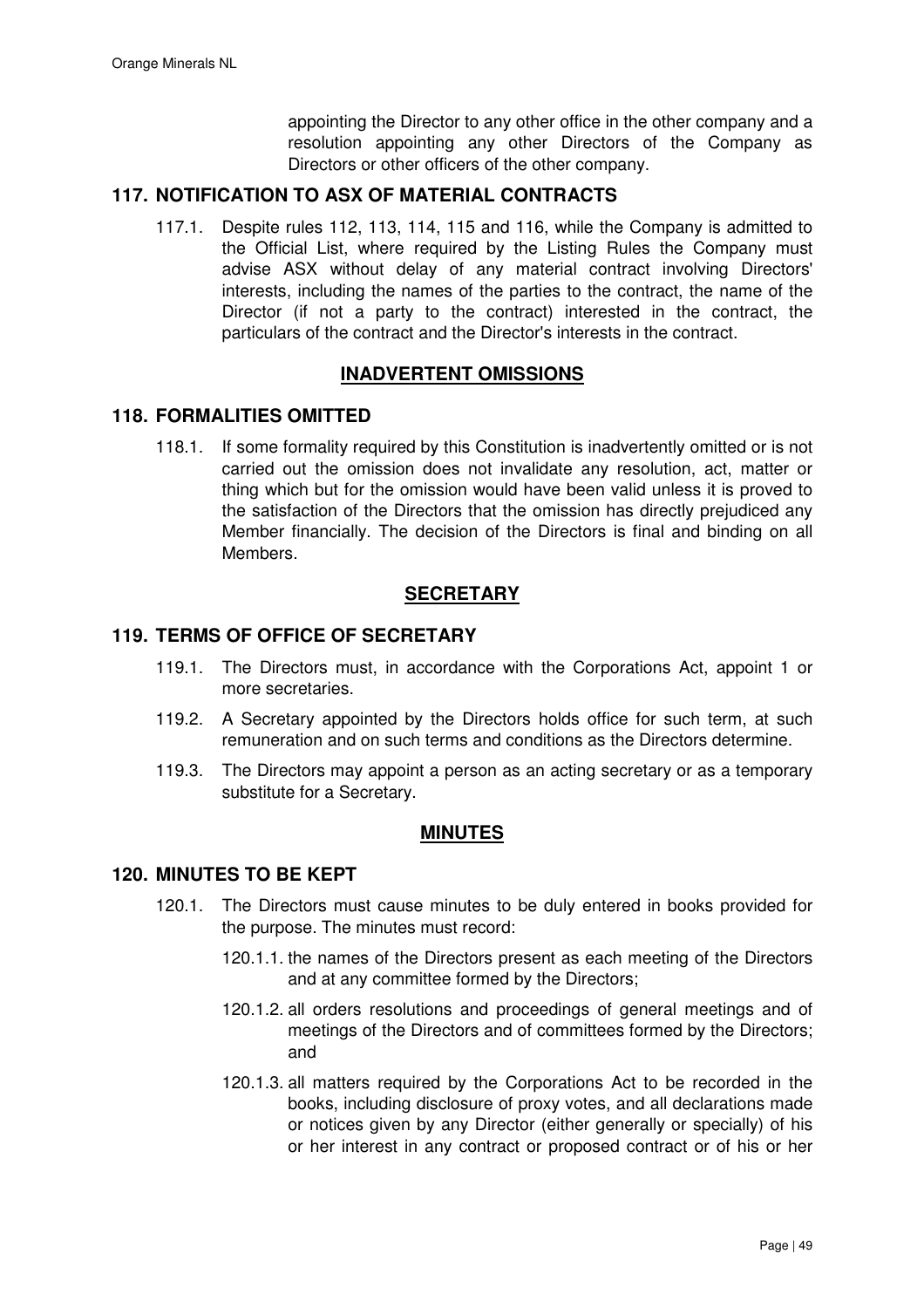holding of any office or property by which any conflict of duty or interest may arise.

120.2. Any minutes, if purporting to be signed by any person purporting to be the chairperson of the meeting or to be the chairperson of the next succeeding meeting, may be received in evidence without any further proof as sufficient evidence that the matters and things recorded by the minutes actually took place or happened as recorded and of their regularity in all respects and that they took place at a meeting duly convened and held.

# **121. COMPANY SEAL**

- 121.1. The Company may use a seal and the following provisions will apply to any Seal.
- 121.2. The Directors must provide for the safe custody of the Seal.
- 121.3. The Seal may not be affixed to any document except by the authority of the Directors or of a committee of the Directors authorised by the Directors to authorise the use of the Seal.
- 121.4. Every document to which the Seal is affixed must be signed by at least 1 Director and countersigned by another Director, a Secretary or another person appointed by the Directors to countersign that document or a class of documents in which that document is included.

# **122. AFFIXING OF SEAL BY INTERESTED DIRECTOR**

122.1. A Director may sign or countersign as Director any instrument to which the Seal is affixed although the instrument relates to a contract, arrangement, dealing or other transaction in which he or she is interested and his or her signature is effective in regard to compliance with the requirements of this Constitution as to the affixing of the Seal despite his or her interest.

# **123. AFFIXING OF SEAL TO SHARE CERTIFICATES**

123.1. The signature of any Director, Secretary or other person as referred to in the preceding rules may be affixed by some mechanical or other means to certificates but if the signatures are affixed by mechanical or other means the certificate must bear evidence of examination by the auditor, or other person appointed for that purpose by the Company.

### **124. MEANING OF CERTIFICATE**

124.1. For the purposes of rule 123 **certificate** means a certificate in respect of shares, debentures, registered unsecured notes, convertible notes, certificates of debenture or any certificate or other document evidencing any options or rights to take up shares or other interests in the Company.

## **125. EXECUTION OF DOCUMENTS (INCLUDING DEEDS)**

- 125.1. The Company may execute any document, deed or other instrument of whatever nature or description in any manner recognised by the Corporations Act.
- 125.2. The Directors may resolve, generally or in a particular case, that any signature on certificates for securities of the Company may be affixed by mechanical or other means.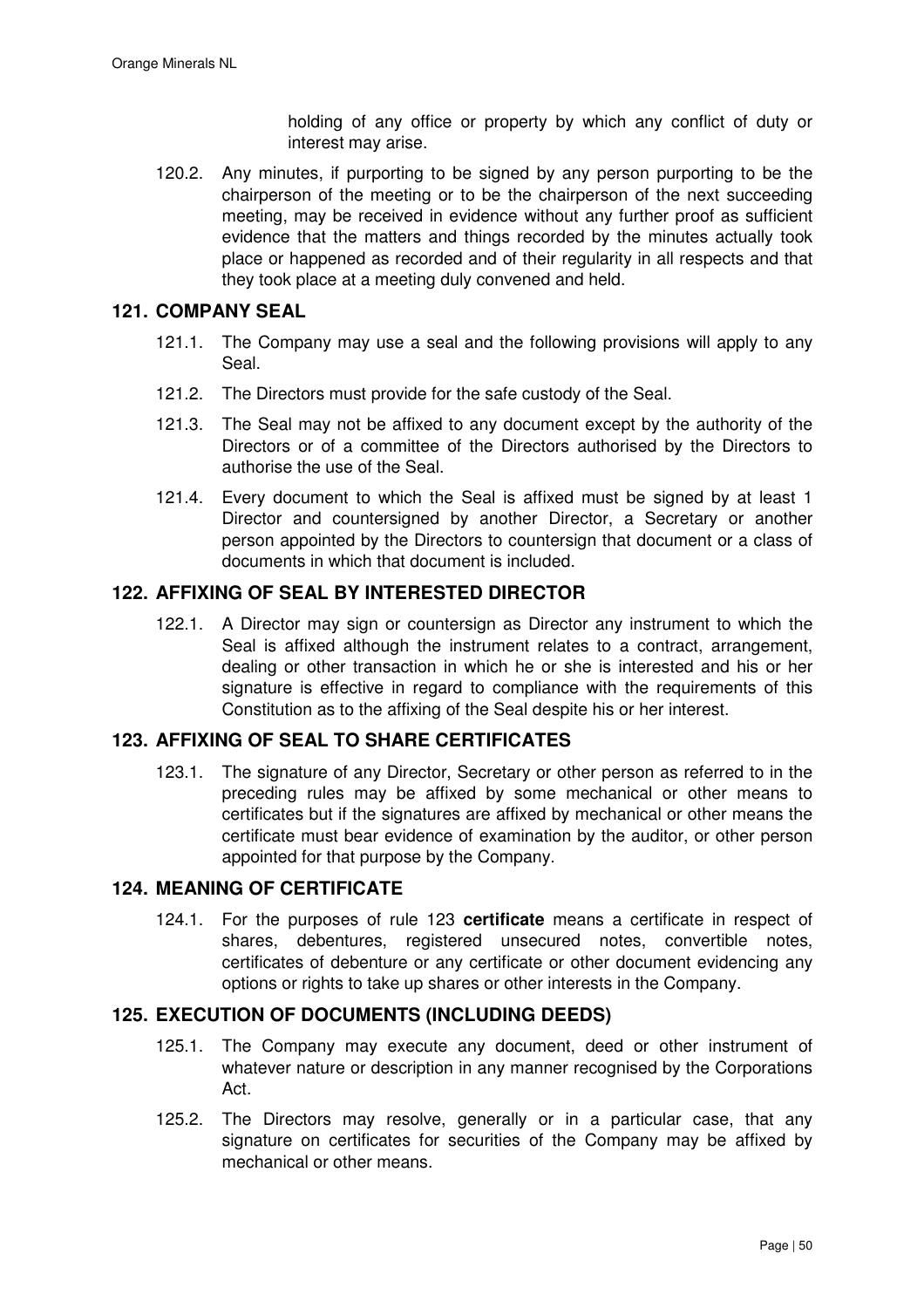125.3. Negotiable instruments may be signed, drawn, accepted, endorsed or otherwise executed by or on behalf of the Company in the manner and by the persons as the Directors resolve.

# **INSPECTION OF RECORDS**

## **126. RIGHTS OF INSPECTION**

126.1. The Directors determine whether and to what extent, and at what times and places and under what conditions, the accounting records and other documents of the Company or any of them are open to the inspection of Members other than Directors, and a Member other than a Director does not have the right to inspect any document of the Company except as provided by law or authorised by the Directors or by the Company in general meeting.

### **127. CONFIDENTIAL INFORMATION**

127.1. Except as provided by the Corporations Act, no Member (not being a Director) is entitled to require or receive any information concerning the business, trading or customers of the Company or any trade secret, secret process or other confidential information of or used by the Company.

# **DIVIDENDS AND RESERVES**

#### **128. DECLARATION OF DIVIDENDS BY DIRECTORS**

- 128.1. The Directors may from time to time declare and pay to the Members such dividends as appear to the Directors to be justified by the profits of the Company.
- 128.2. The Directors may determine that a dividend is payable without a general meeting of the Company and may fix the:

128.2.1. amount of payment;

128.2.2. time for payment; and

128.2.3. method of payment.

## **129. DECLARATION OF DIVIDENDS BY GENERAL MEETING**

- 129.1. The Company in general meeting may declare a dividend to be paid to the Members according to their rights and interests in the profits and, subject to the Listing Rules, may fix the time for payment.
- 129.2. No larger dividend may be declared than is recommended by the Directors but the Company in general meeting may declare a smaller dividend.

#### **130. SOURCE OF DIVIDENDS**

130.1. No dividend may be paid otherwise than out of profits or as otherwise permitted by the Corporations Act.

## **131. POWER TO EMPLOY RESERVES**

131.1. The Directors may, before declaring any dividend, set aside out of the profits of the Company those sums they think proper as reserves, to be applied, at the discretion of the Directors, for any purpose to which the profits of the Company may be properly applied.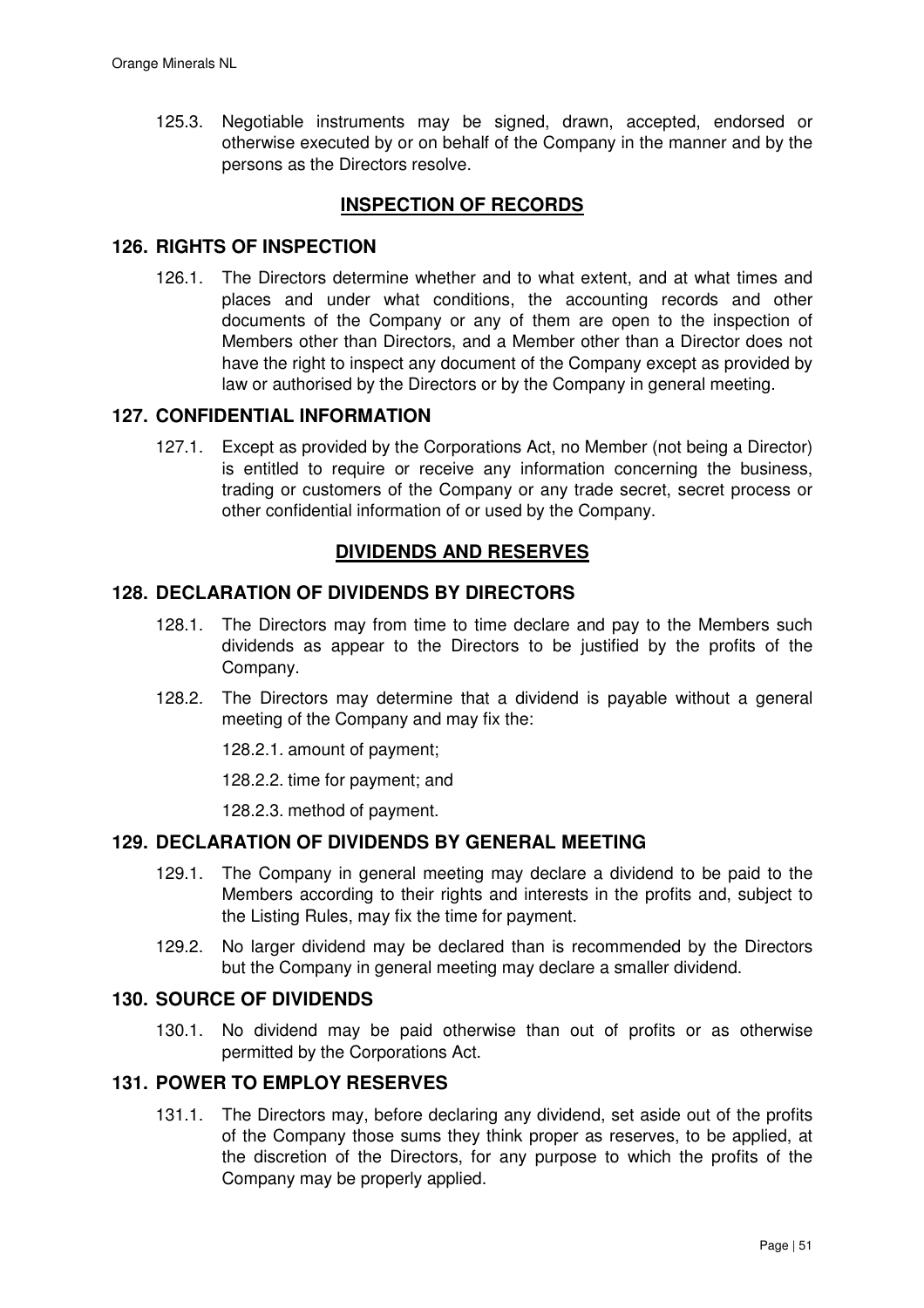- 131.2. Pending any such application of reserves, the reserves may, at the discretion of the Directors, be used in the business of the Company or be invested as the Directors think fit.
- 131.3. The Directors may carry forward so much of the profits remaining as they consider ought not to be distributed as dividends without transferring those profits to a reserve.

# **132. DISTRIBUTION OF DIVIDENDS**

- 132.1. Subject to the rights of persons (if any) entitled to shares with special rights as to dividend and this rule 132.1, all dividends are apportioned and paid proportionately to the amounts paid or credited as paid on the shares.
- 132.2. If a share is issued on terms that it will rank for dividend as from a particular date, that share ranks for dividend only from that date.
- 132.3. Any amount paid up or credited as paid on a share during the period for which a dividend is declared only entitles the Holder of the share to an apportioned amount of the dividend as from the date of payment.
- 132.4. In this rule 132 amounts paid in advance of the relevant due date are not to be taken (for the purpose of this rule 132) to be paid or credited as paid on the share until the due date for payment and are to be ignored when calculating the proportion.

## **133. INTEREST**

133.1. Dividends do not bear interest against the Company.

# **134. DEDUCTIONS FROM DIVIDENDS**

134.1. The Directors may deduct and retain from any dividend payment to a Member all sums of money (if any) presently payable by the Member to the Company on account of calls in relation to shares in the Company and may apply the amount deducted in or towards satisfaction of the debts or liabilities in respect of the calls.

### **135. UNCLAIMED DIVIDENDS**

135.1. All dividends unclaimed for 1 year after having been declared may be invested or otherwise made use of by the Directors for the benefit of the Company until claimed or until the money becomes payable to some official under any law relating to unclaimed money.

# **136. ENTITLEMENT TO DIVIDENDS**

136.1. Subject to this Constitution, all dividends and interest belong and must be paid (subject to any lien of the Company) to those Members whose names are on the Register at the date at which the books are closed for the purpose of the payment of such dividend or interest, or at such other date as the Directors determine.

# **137. PAYMENT OF DIVIDENDS ON TRANSMISSION**

137.1. The Directors may retain the dividends payable on any share in respect of which any person is under rule 37 entitled to become registered as Holder until registration has been effected.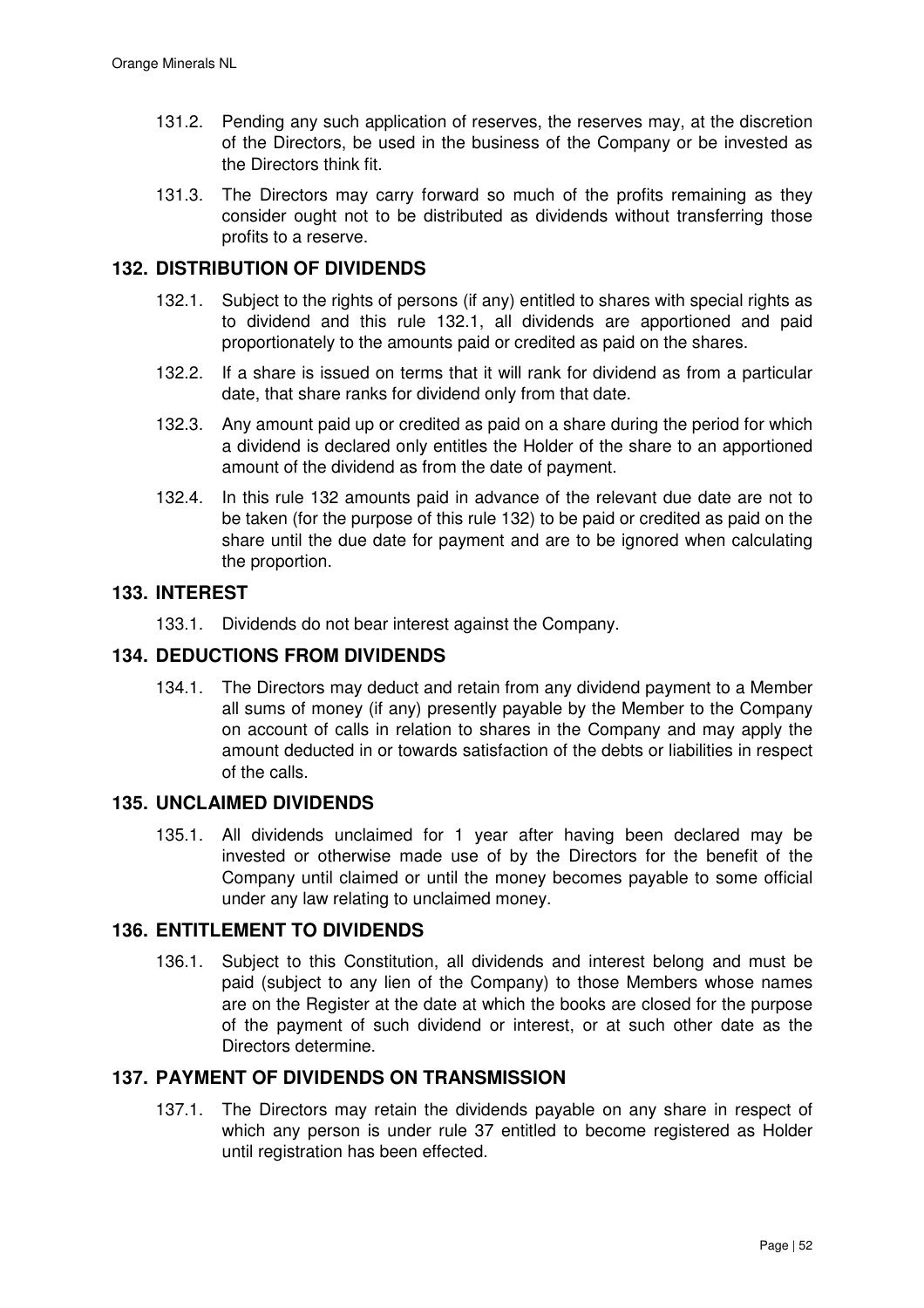# **138. PAYMENT OF DIVIDENDS BY ASSET DISTRIBUTION**

- 138.1. The Directors, or any general meeting on the recommendation of the Directors, may, when declaring a dividend direct payment of the dividend wholly or partly by the distribution of specific assets, and in particular of paidup shares, debentures or debenture stock of any other company or in any I or more of those ways.
- 138.2. Where a difficulty arises in regard to a distribution referred to in rule 138.1, the Directors may settle the matter as they think expedient and fix the value for distribution of the specific assets or any part of those assets and may determine that cash payments will be made to any Members on the basis of the value so fixed in order to adjust the rights of all parties, and may vest any of those specific assets in trustees as the Directors consider expedient.

## **139. ADMINISTRATION OF DIVIDEND PAYMENTS**

- 139.1. Any dividend, interest or other money payable in cash in respect of shares may be paid:
	- 139.1.1. directly into an account, with a bank: or some other financial institution, that the Holder or joint holders in writing directs or direct; or
	- 139.1.2. by cheque sent through the post directed to:
		- 139.1.2.1. the address of the Holder as shown in the Register, or in the case of joint holders, the address shown in the Register as the address of the joint holder first named in the Register; or
		- 139.1.2.2. to any other address that the Holder or joint holders in writing directs or direct.
- 139.2. The cheque must be made payable to the person to whom it is sent and may be made payable to bearer.
- 139.3. Any 1 of 2 or more joint holders may give effectual receipts for any dividends, interest or other money payable in respect of the shares held by them as joint holders.

# **140. POWER TO MAKE CONCURRENT CALL**

140.1. The Directors, when declaring a dividend, may make a call on the Members of such amount as they may fix but so that the call on each Member does not exceed the dividend payable to the Member and so that the call is made payable at the same time as the dividend and the dividend may, if so arranged between the Company and the Member, be set off against the call.

# **CAPITALISATION OF PROFITS**

## **141. POWER TO CAPITALISE PROFITS AND RESERVES**

141.1. The Directors may resolve that it is desirable to capitalise any sum, being the whole or a part of the amount for the time being standing to the credit of any reserve account or the profit and loss account or otherwise available for distribution to Members, and may resolve to apply the sum, in any of the ways mentioned in rule 142, for the benefit of Members in the proportions to which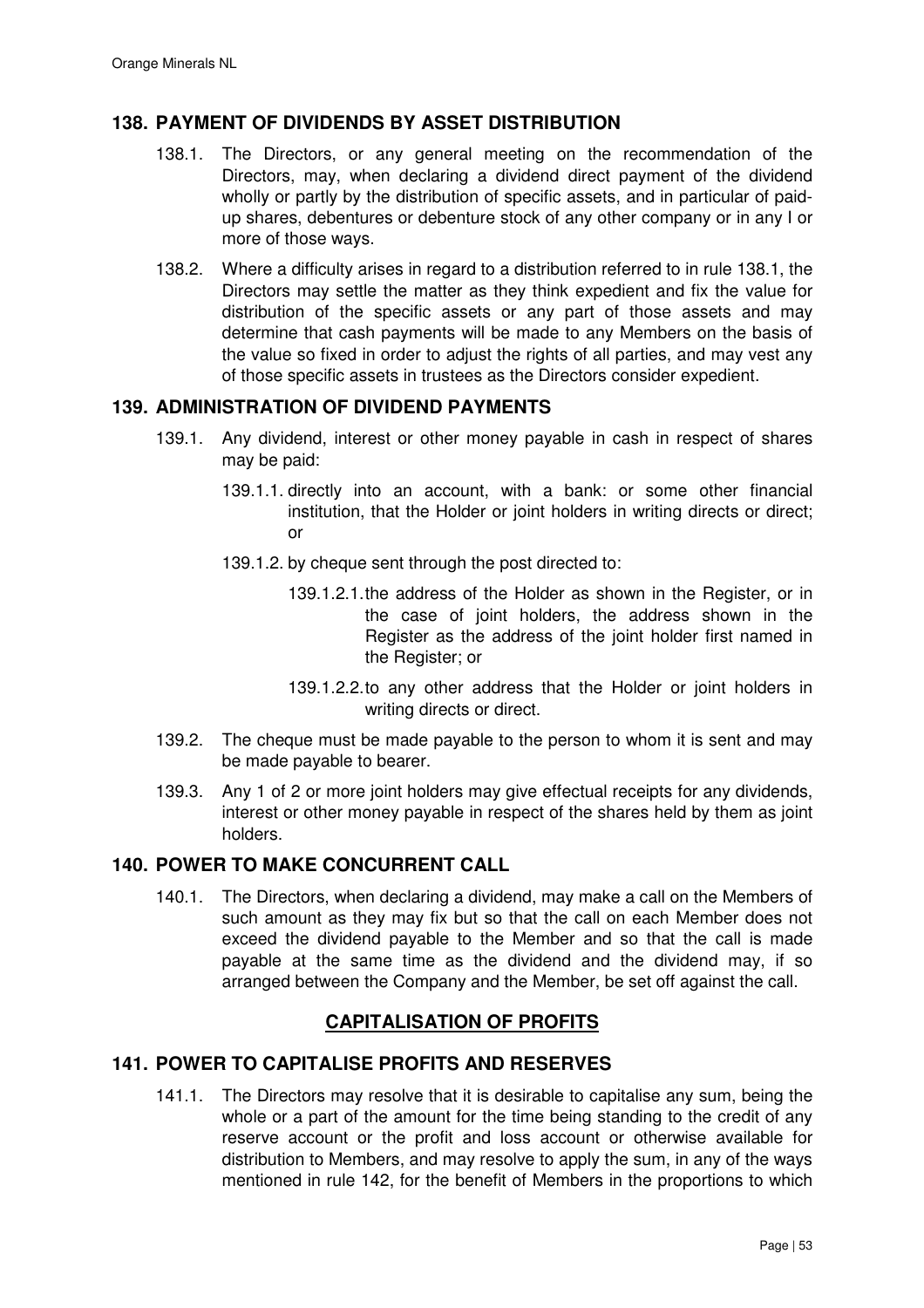those Members would have been entitled in a distribution of that sum by way of dividend and that distribution or payment must be accepted by the Members in full satisfaction of their interests in the capitalised sum.

## **142. METHODS OF CAPITALISATION**

- 142.1. Subject to the Corporations Act, the ways in which a sum may be applied for the benefit of Members under rule 141 are:
	- 142.1.1. in paying up any amounts unpaid on shares held by Members;
	- 142.1.2. in issuing shares or debentures to be issued to Members as fully paid;
	- 142.1.3. partly as mentioned in rule 142.1.1 and partly as mentioned in rule 142.1.2; or
	- 142.1.4. in any other way permitted by the Corporations Act or this Constitution.

## **143. DIRECTORS' POWERS UPON CAPITALISATION**

- 143.1. The Directors must do all things necessary to give effect to the resolution referred to in rule 141 and, in particular, to the extent necessary to adjust the rights of the Members among themselves, may:
	- 143.1.1. issue fractional certificates or make cash payments in cases where shares, debentures or unsecured notes become issuable in fractions;
	- 143.1.2. fix the value for distribution of any specific assets or any part of them;
	- 143.1.3. determine that cash payments be made to any Members upon the footing of the value so fixed or that fractions may be disregarded in order to adjust rights of all parties;
	- 143.1.4. vest any cash or specific assets in trustees upon trust for the persons entitled to the dividend or capitalised fund; and
	- 143.1.5. authorise any person to make, on behalf of the Members concerned, an agreement with the Company providing:
		- 143.1.5.1. in the case of Members entitled to any further shares or debentures upon the capitalisation, for the issue to them, credited as fully paid up, of the further shares or debentures; and
		- 143.1.5.2. in the case of Members entitled to have the amounts or any part of the amounts remaining unpaid on their existing shares paid up by the Company upon the capitalisation, for the payment up by the Company on their behalf of those amounts remaining unpaid on their existing shares;

by the application of their respective proportions of the sum resolved to be capitalised.

143.2. Any agreement made under an authority referred to in rule 143.1 is effective and binding on all the Members concerned.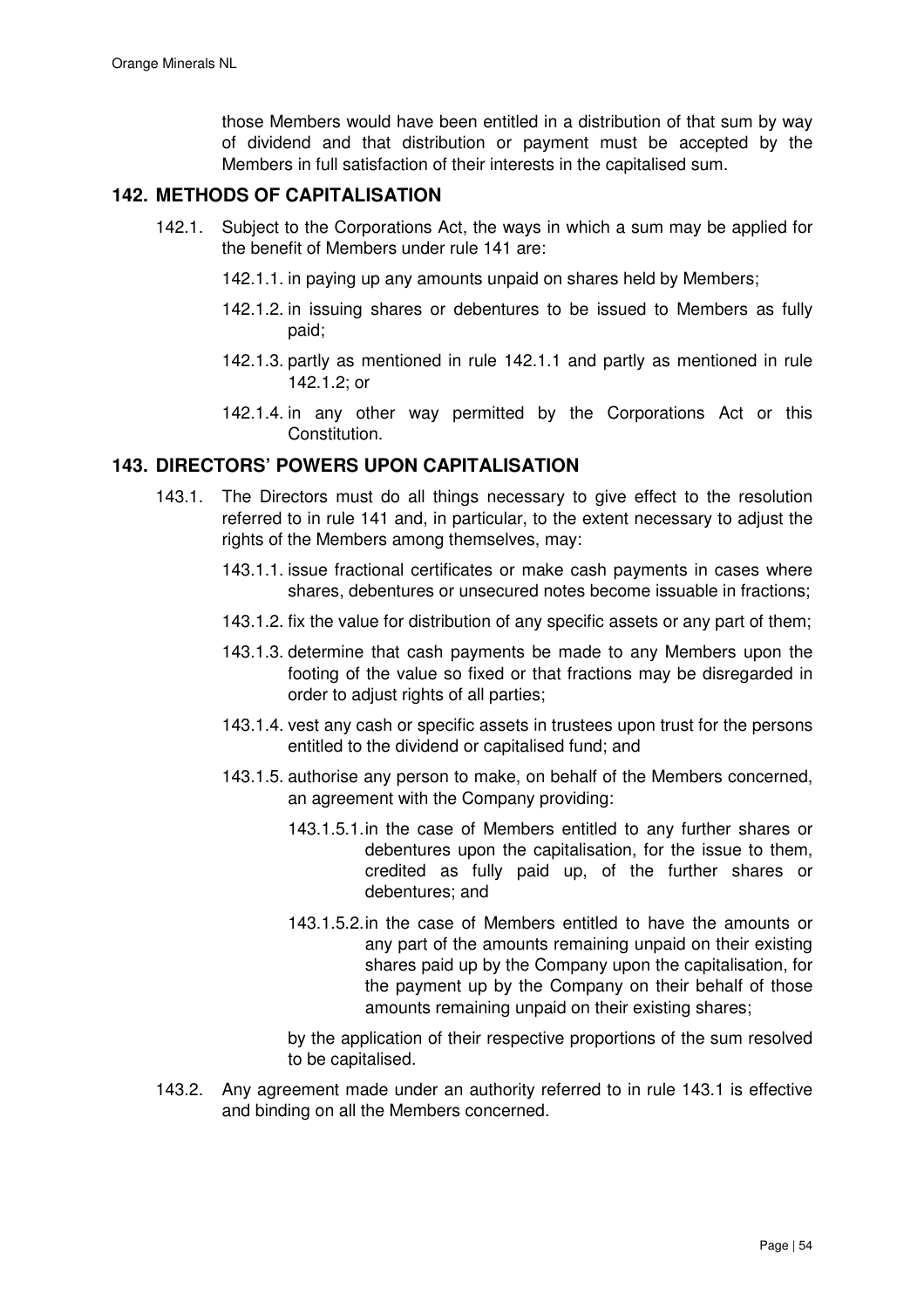# **DIVIDEND REINVESTMENT, BONUS SHARE AND EMPLOYEE INCENTIVE PLANS**

- 143.3. A general meeting of the Company or the Directors may:
	- 143.3.1. establish 1 or more plans **(Plan)** under which some or all Members may from time to time elect in terms of 1 or more of the following for a period or periods as provided in the Plan:
		- 143.3.1.1. that dividends to be paid in respect of some or all of the shares. from time to time held by the Members may be satisfied by the issue of fully paid ordinary shares;
		- 143.3.1.2. that dividends are not to be declared or paid in respect of some or all of the shares from time to time held by the Member, but that the Member is to receive an issue of fully paid ordinary shares; or
		- 143.3.1.3. that shares be offered or issued to some or all employees of the Company whether or not for consideration; and
	- 143.3.2. vary, suspend or terminate the Plan.
- 143.4. Any Plan has effect in accordance with its terms and the Directors must do all things necessary and convenient for the purpose of implementing the Plan, including the making of each necessary allotment of shares and of each necessary appropriation, capitalisation, application, payment and distribution of funds which lawfully may be appropriated, capitalised, applied, paid or distributed for the purpose of the allotment.
- 143.5. For the purpose of giving effect to any Plan, the Directors may make an appropriation, capitalisation, application, payment or distribution and the powers of the Directors may be exercised (and with adjustments as may be required) even if only some of the Members or holders of shares of any class participate in the appropriation, capitalisation, application, payment or distribution.
- 143.6. In offering opportunities to Members or employees to participate in any Plan, the Directors may give any information that in their opinion may be useful to assist Members or employees in assessing the opportunity and making requests to their best advantage. The Directors, the Company and its officers are not responsible for, nor are they obliged to provide, any legal, taxation or financial advice in respect of the choices available to Members or employees.
- 143.7. The Directors are under no obligation:
	- 143.7.1. to admit any Member or employee as a participant in any Plan; or
	- 143.7.2. to comply with any request made by a Member or employee who is not admitted as a participant in any Plan.
- 143.8. In establishing and maintaining any Plan, the Directors must act in accordance with this Constitution and may exercise all or any of the powers conferred on them by the terms of any such Plan, by this Constitution or by the Corporations Act.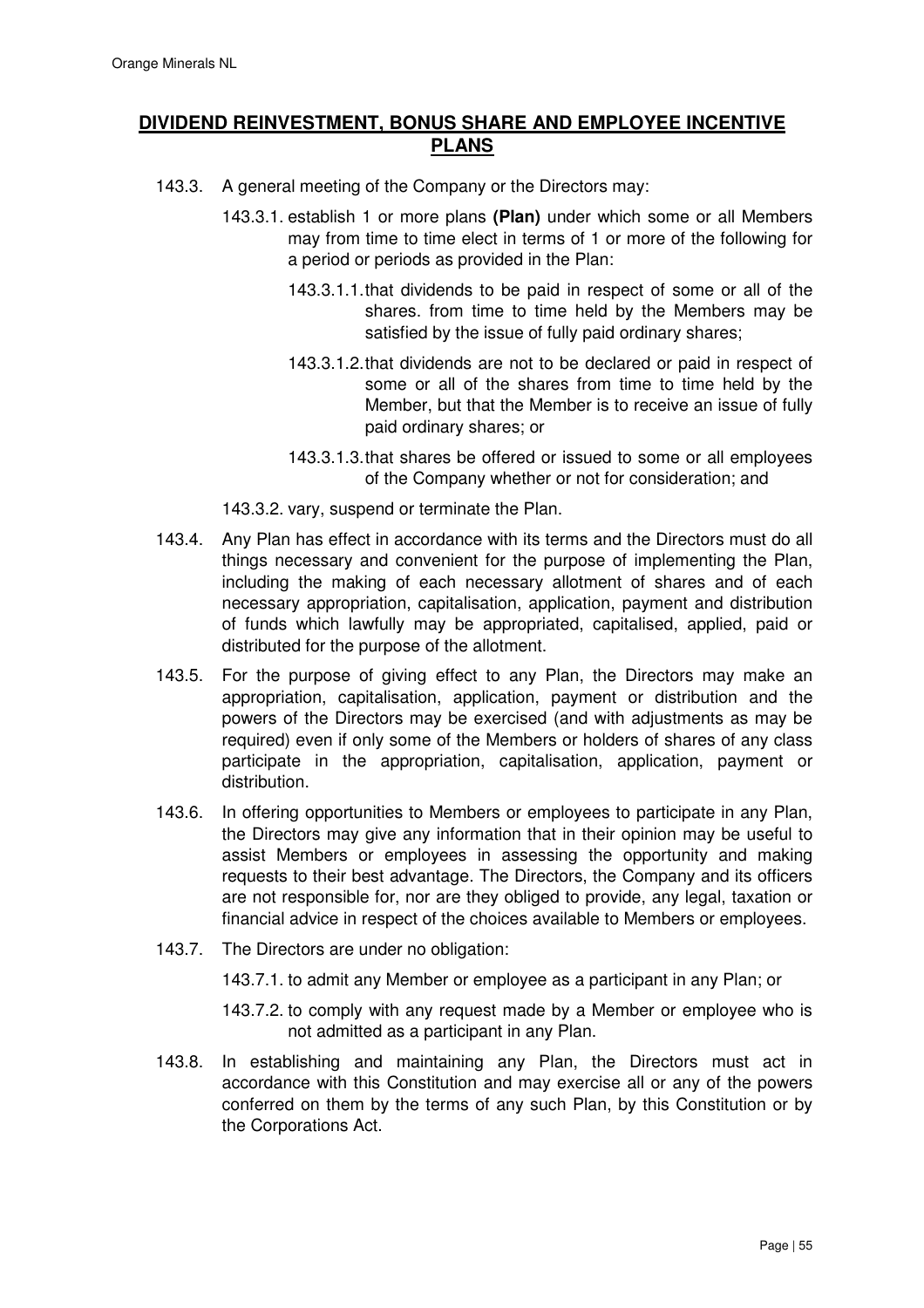# **NOTICES**

## **144. SERVICES OF NOTICES**

- 144.1. Subject to this Constitution a notice (in this rule a reference to a notice includes all types of reports, documents and other instruments of whatever description) may be sent, given, delivered or served by the Company to or on any Member either:
	- 144.1.1. personally;
	- 144.1.2. by ordinary post;
	- 144.1.3. by sending it to the fax number or electronic address either shown in the Register or nominated by the Member to the Company for the giving of notices, and is at the risk of the addressee as soon as it is given or posted; or

144.1.4. such other method as is permitted by these rules including rule 153.

## **145. METHOD OF SERVICE**

- 145.1. If a notice is sent by post, service of the notice is deemed to be effected by properly addressing, prepaying and posting a letter containing the notice, and to be effected on the next day after the date of its posting and in proving delivery or service it is sufficient to prove that the envelope or wrapper containing the document was properly addressed and stamped and was posted.
- 145.2. If a notice is sent by facsimile transmission, service of the notice is deemed to be effected by properly addressing the facsimile transmission and transmitting it to the number supplied to the Company for that purpose and further is deemed to be effected on the next day after the date of its transmission unless:
	- 145.2.1. the Company's facsimile machine fails to issue a transmission report which shows that the relevant number of pages comprised in the notice has been sent; or
	- 145.2.2. the addressee notifies the Company immediately that the notice was not fully received in a legible form.
- 145.3. A notice sent by electronic transmission is deemed to be served on the day following in transmission.
- 145.4. A certificate signed by any Director, manager, Secretary or other officer of the Company that a document or its envelope or wrapper was properly addressed and stamped and was posted is conclusive evidence of those facts.

### **146. NOTICE TO JOINT SHAREHOLDERS**

146.1. A notice may be given by the Company to the joint holders of a share by giving the notice to the joint holder first named in the Register in respect of the share.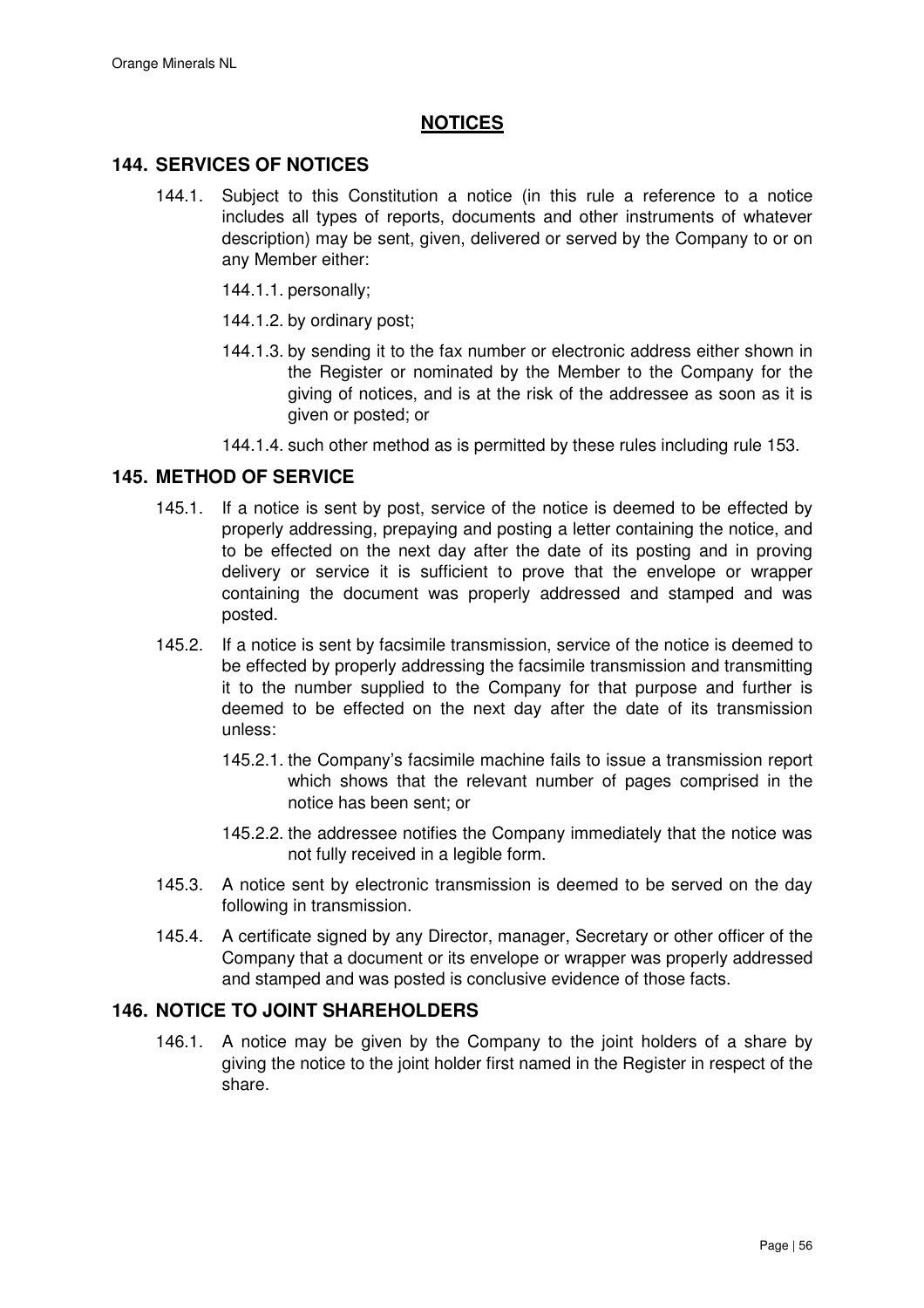# **147. NOTICE UPON TRANSMISSION**

147.1. It is not necessary to give notice of meetings to any person entitled to a share by transmission unless such person has been duly registered as a Member of the Company.

# **148. CONSTRUCTIVE NOTICE**

- 148.1. Every person who by operation of law, transfer or any other means becomes entitled to any share is bound by every notice in respect of the share which, before his or her name and address is entered on the Register, has been duly given to the person from whom he or she derives title or to any previous Holder of the share.
- 148.2. A document delivered to or served on a Member is, notwithstanding the death or bankruptcy of the Member and whether or not the Company has notice of it, to be deemed duly delivered or served in respect of all Shares whether held solely or jointly with other persons by the Member until another person is registered in the Member's place and to be sufficient delivery or service of the document to and on the Member's legal personal representative, trustee or assignee and if the Member is a joint holder the other joint holders.

## **149. PERIOD NOTICE**

149.1. Subject to the Applicable Law and this Constitution, where a specified number of days' notice or notice extending over any period is required to be given the day of service is not, but the day upon which the notice will expire is, included in the number of days or other period.

### **150. ACCIDENTAL OMISSION**

- 150.1. The accidental omission to give any notice of a meeting to any Member or the non-receipt by any Member of any notice does not invalidate the proceedings at any meeting.
- 150.2. If this Constitution requires or permits a notice, or proxy, Attorney or nomination form to be given by the Company, the Directors, a Director or the Secretary, neither accidental omission to give the notice nor non-receipt of the notice or form by any person entitled to receive it invalidates the Call, meeting, resolution, procedure, action or matter to which the notice or form relates.

# **151. SERVICE UPON COMPANY AND MEMBERS**

- 151.1. Every summons, notice, order or other document required to be served upon the Company or upon any officer of the Company may be served by leaving it at the Office.
- 151.2. All summonses, notices, processes, orders and judgments in relation to any proceedings by the Company or its liquidators against any Member may be served by security post and the provisions set out above as to notices apply with the necessary changes and service in this manner is considered for all purposes to be personal service.

## **152. FORM OF SIGNATURE**

152.1. The signature to any notice to be given by the Company may be written or printed or stamped.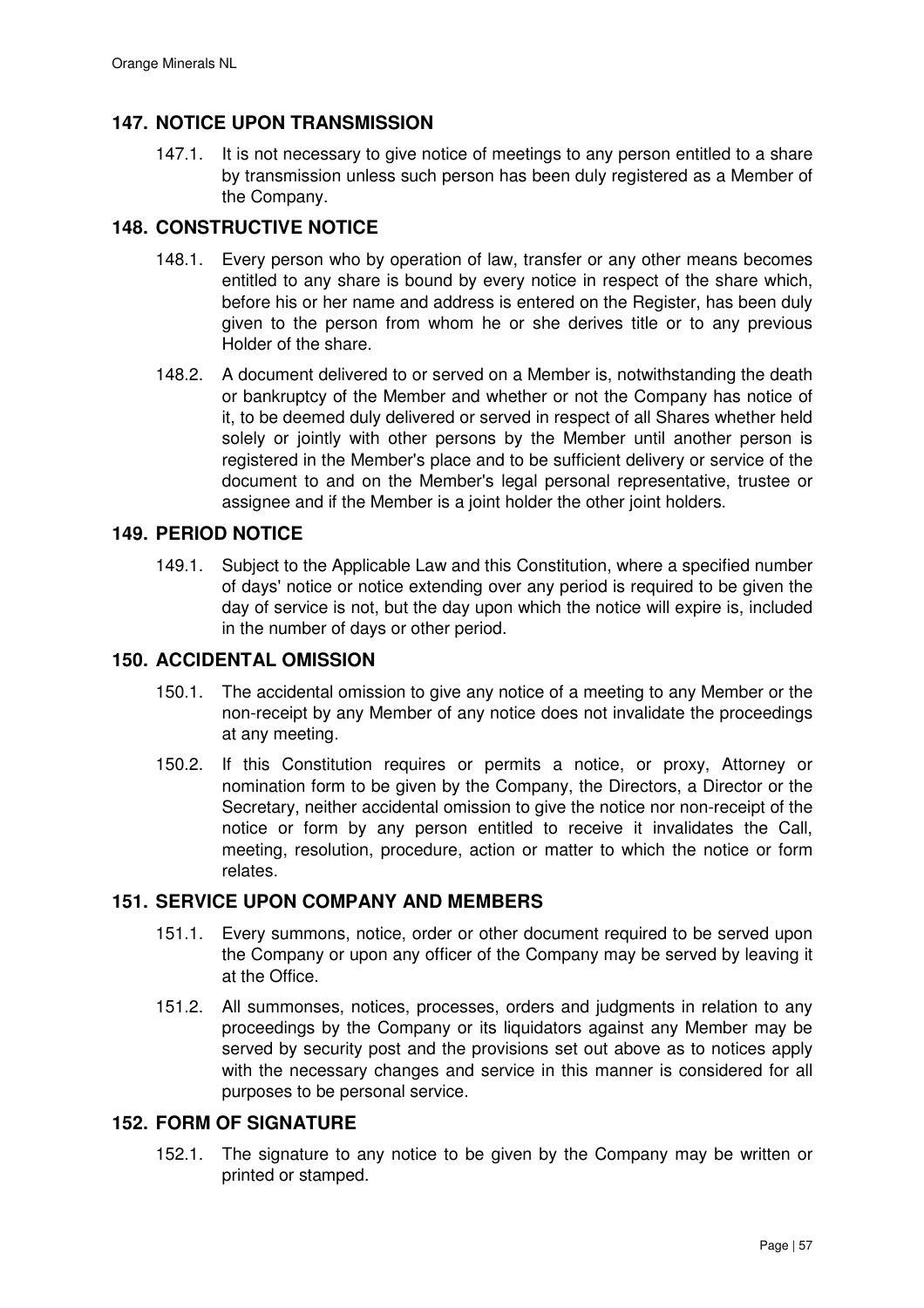# **153. ELECTRONIC NOTICES, REPORTS AND OTHER COMMUNICATIONS**

- 153.1. To the fullest extent that the law permits, the Company may send, despatch or give to or serve on Members all notices, reports and other communications on the Member (including those which the Applicable Law or these rules require or permit the Company to serve, despatch, send or give Members) by either or both:
	- 153.1.1. delivering the same (whether by hand, facsimile, letter, courier, email or otherwise) to the ASX for publication by ASX's Companies Announcement Office;
	- 153.1.2. posting the same to its website such that the report is available online to Members;

and such notice, report or other communication shall be deemed received by and served on each Member as from the day following the publication of the notice by the Companies Announcement Office in the public domain and shall be in lieu of other methods prescribed or permitted by law or otherwise for serving, despatching, sending or giving notices, reports and other communications.

- 153.2. Each Member shall at all times nominate an address at which the Company may electronically send notices to or serve notices on the Member.
- 153.3. The Directors, may from time to time, publish (including electronically on its website or via the facilities of ASX) supplemental rules (including rules setting out procedures and other ancillary matters) to these rules (which shall be deemed incorporated herein from the date of publication) specifying the manner in which, form in which, and method by which, notices may be electronically provided to Members. Such rules will be binding on Members. The objective of such rules must be to reduce the cost to the Company of sending or serving notices to Members or to clarify any ambiguity in the preceding provisions of these rules dealing with the Company sending or serving notices to or on Members electronically.

# **INDEMNITY AND INSURANCE**

### **154. INDEMNITY**

- 154.1. To the extent permitted by the Corporations Act, the Company indemnifies:
	- 154.1.1. every person who is or has been an officer of the Company; and
	- 154.1.2. where the Directors consider it appropriate to do so, any person who is or has been an officer of a related body corporate of the Company;

against any liability incurred by that person in his or her capacity as an officer of the Company or of the related body corporate (as the case may be):

- 154.1.3. to any other person (other than the Company or a related body corporate) unless the liability arises out of conduct involving a lack of good faith; and
- 154.1.4. for costs and expenses: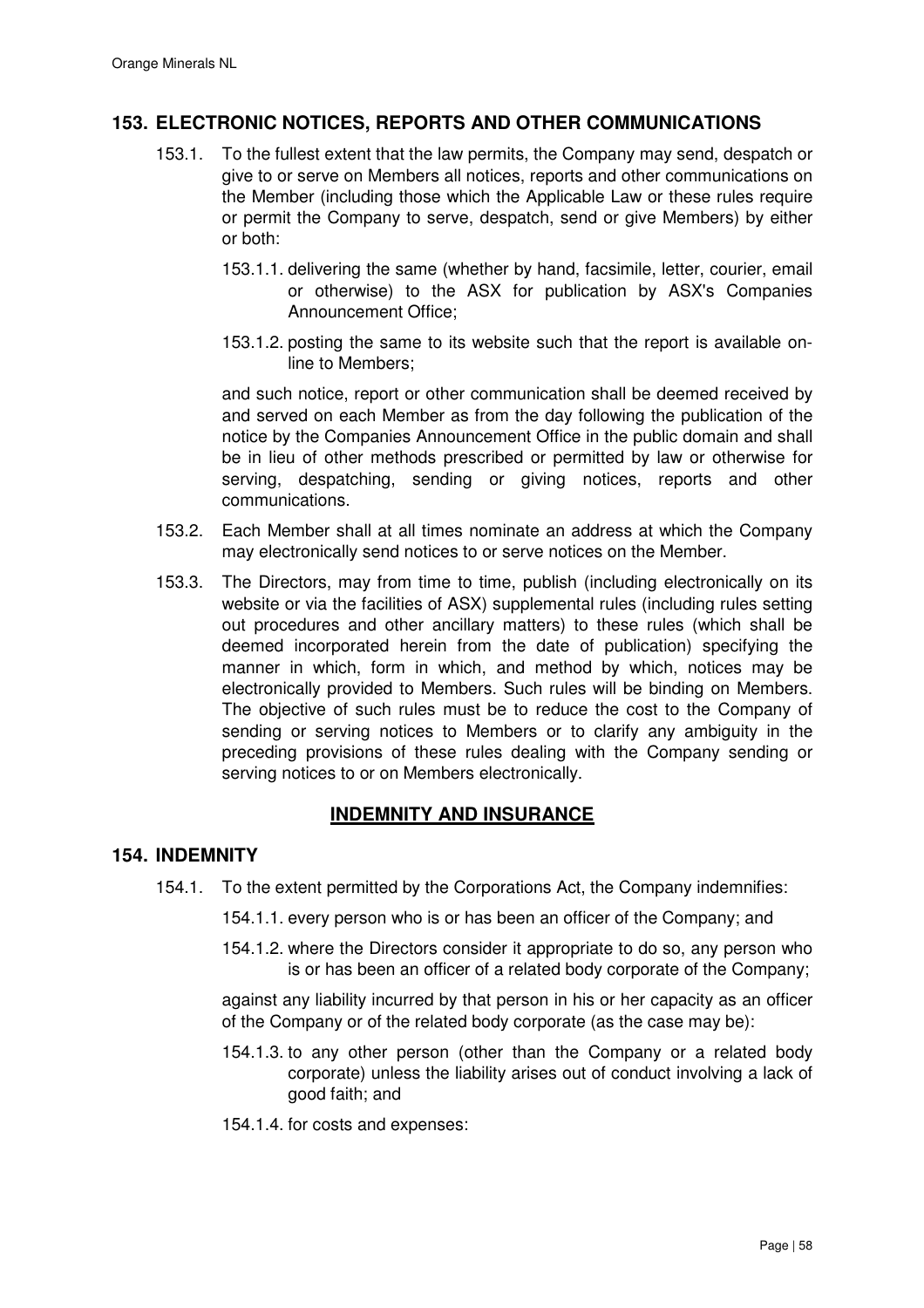- 154.1.4.1. in defending proceedings, whether civil or criminal, in which judgment is given in favour of the person or in which the person is acquitted; and
- 154.1.4.2. in connection with an application in relation to those proceedings, in which the Court grants relief to the person under the Corporations Act.

#### **155. INSURANCE**

- 155.1. The Company may, where the Directors consider it appropriate to do so, payor agree to pay a premium in respect of a contract insuring a person who is or has been an officer of the Company against any of the following liabilities incurred by the person as such an officer, namely:
	- 155.1.1. any liability which does not arise out of conduct involving:
		- 155.1.1.1. a wilful breach of duty in relation to the Company; or
		- 155.1.1.2. without limiting rule 155.1.1.1, a contravention of section 182 or 183 of the Corporations Act; and
	- 155.1.2. any liability for costs and expenses incurred by the person in defending proceedings, whether civil or criminal, whatever their outcome, and without the qualifications set out in rule 155.1.
- 155.2. In the case of a Director, any premium paid pursuant to this rule 155.2 is paid in addition to remuneration paid to that Director by the Company pursuant to these rules.

## **156. DIRECTOR VOTING ON CONTRACT OF INSURANCE**

156.1. Despite anything in this Constitution, a Director is not precluded from voting in respect of any contract or proposed contract of insurance, merely because the contract insures or would insure the Director against a liability incurred by the Director as an officer of the Company or of a related body corporate.

#### **157. LIABILITY**

157.1. No officer of the Company is liable for the act, neglect or default of any other officer or for joining in any act or conformity or for any other loss, expense or damage whatever which arises in the execution of the duties of his or her office unless the same arises through his or her own negligence, default, breach of duty or breach of trust.

# **158. MEANING OF OFFICER**

158.1. For the purposes of rules 154, 155, 156 and 157, **officer** means a Director, Secretary or executive officer.

### **WINDING UP**

## **159. SHAREHOLDERS' RIGHTS ON DISTRIBUTION OF ASSETS**

159.1. If the Company is wound up, the liquidator may, with the sanction of a special resolution of the Company, divide among the Members in kind the whole or any part of the property of the Company and may for that purpose set the value the liquidator considers fair upon any property to be so divided and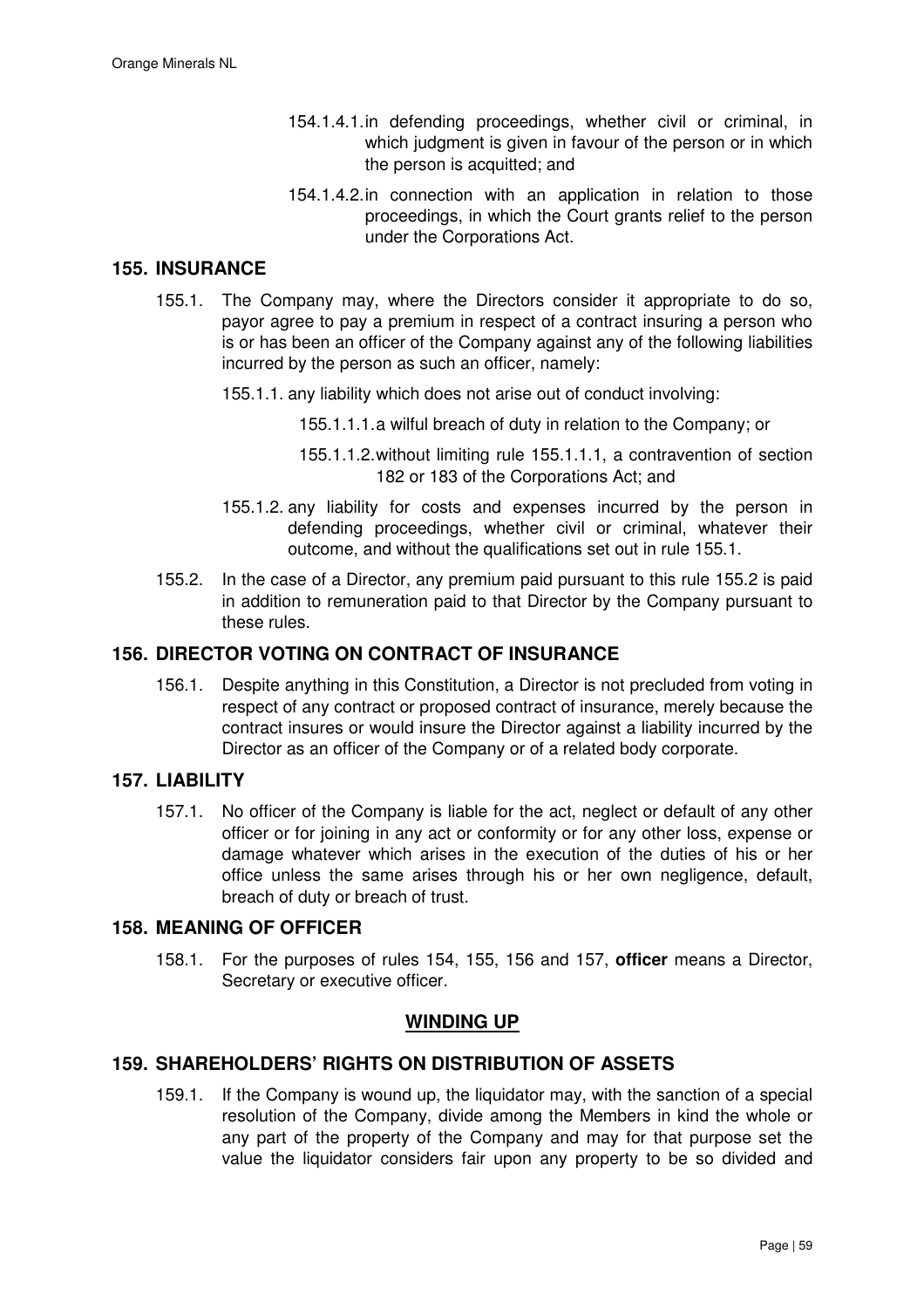may, subject to the Applicable Law, determine how the division is to be carried out as between the Members or different classes of Members.

- 159.2. The liquidator may, with the sanction of a special resolution, vest the whole or any part of the property referred to in rule 159.1 in trustees upon such trusts for the benefit of the contributories as the liquidator, with the like sanction, thinks fit, but so that no Member is compelled to accept any shares or other securities on which there is any liability.
- 159.3. If the Company ceases to carry on business within 12 months after its incorporation, shares issued for cash rank in the distribution, to the extent of the capital contributed by subscribing Shareholders, in priority to shares issued to vendors or promoters or both for consideration other than cash.
- 159.4. If at the commencement of a winding up the Company has Vendor Securities on issue which are subject to the escrow restrictions of the Listing Rules, then on a distribution of assets of the Company to members the share capital constituting those Vendor Securities shall rank behind all other share capital for repayment of the nominal amount thereof.

# **160. REMUNERATION OF LIQUIDATOR**

160.1. The Company in general meeting must not fix the remuneration to be paid to a liquidator pursuant to the Corporations Act unless at least 14 days' notice of the meeting has been given to the Members and the notice has specified the amount of the proposed remuneration of the liquidator.

# **OBLIGATIONS IN RELATION TO CHESS**

# **161. COMPLYING WITH ASX SETTLEMENT OPERATING RULES**

- 161.1. The Company must comply with the ASX Settlement Operating Rules if any of its securities are CHESS Approved Securities.
- 161.2. If the Company has Restricted Securities on issue, it may operate a Certificated Subregister subject to the Applicable Law.

# **LISTING RULES**

### **162. RESTRICTED SECURITIES**

- 162.1. Despite any other provision in this Constitution, while the Company is admitted to the Official List, the Company must recognise and comply with the Listing Rules or ASX with respect to Restricted Securities.
- 162.2. Without limiting the obligation to comply with the Listing Rules:
	- 162.2.1. a holder of Restricted Securities must not Dispose of, or agree to Dispose of, the Restricted Securities during the escrow period applicable to those Restricted Securities except as permitted by the Listing Rules or ASX;
	- 162.2.2. if the Restricted Securities are in the same class as quoted securities, the holder will be taken to have agreed in writing that the Restricted Securities are to be kept on the Company's issuer sponsored sub-register and are to have a holding lock applied for the duration of the escrow period applicable to those securities;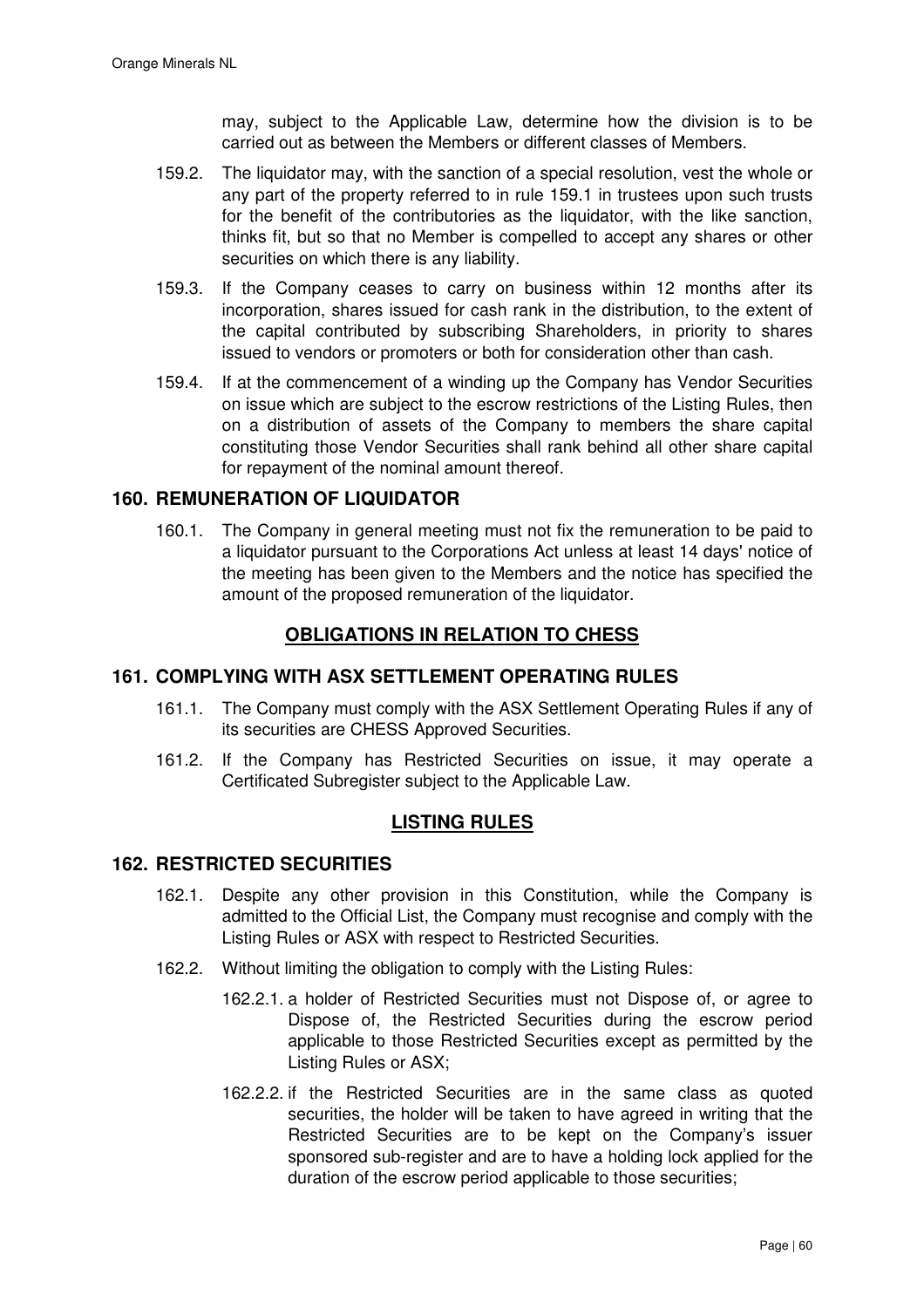- 162.2.3. the Company will refuse to acknowledge any Disposal (including, without limitation, to register any transfer) of Restricted Securities during the escrow period except as permitted by the Listing Rules or ASX;
- 162.2.4. a holder of Restricted Securities will not be entitled to participate in any return of capital on those Restricted Securities during the escrow period applicable to those Restricted Securities except as permitted by the Listing Rules or ASX; and
- 162.2.5. if a holder of Restricted Securities breaches a restriction agreement in relation to those Restricted Securities or a rule of this Constitution restricting a Disposal of those Restricted Securities, the holder will not be entitled to any dividend or distribution, or to exercise any voting rights, in respect of those Restricted Securities for so long as the breach continues.

### **163. PARAMOUNT EFFECT OF LISTING RULES**

- 163.1. If the Company is admitted to the Official List, the following provisions apply:
	- 163.1.1. Notwithstanding anything contained in this Constitution, if the Listing Rules prohibit an act being done, the act must not be done.
	- 163.1.2. Nothing contained in this Constitution prevents an act being done that the Listing Rules require to be done.
	- 163.1.3. If the Listing Rules require an act to be done or not to be done, authority is given for that act to be done or not to be done (as the case may be).
	- 163.1.4. If the Listing Rules require this Constitution to contain a provision and it does not contain such a provision, this Constitution is deemed to contain that provision.
	- 163.1.5. If the Listing Rules require this Constitution not to contain a provision and it contains such a provision, this Constitution is deemed not to contain that provision.
	- 163.1.6. If any provision of this Constitution is or becomes inconsistent with the Listing Rules, this Constitution is deemed not to contain that provision to the extent of the inconsistency.